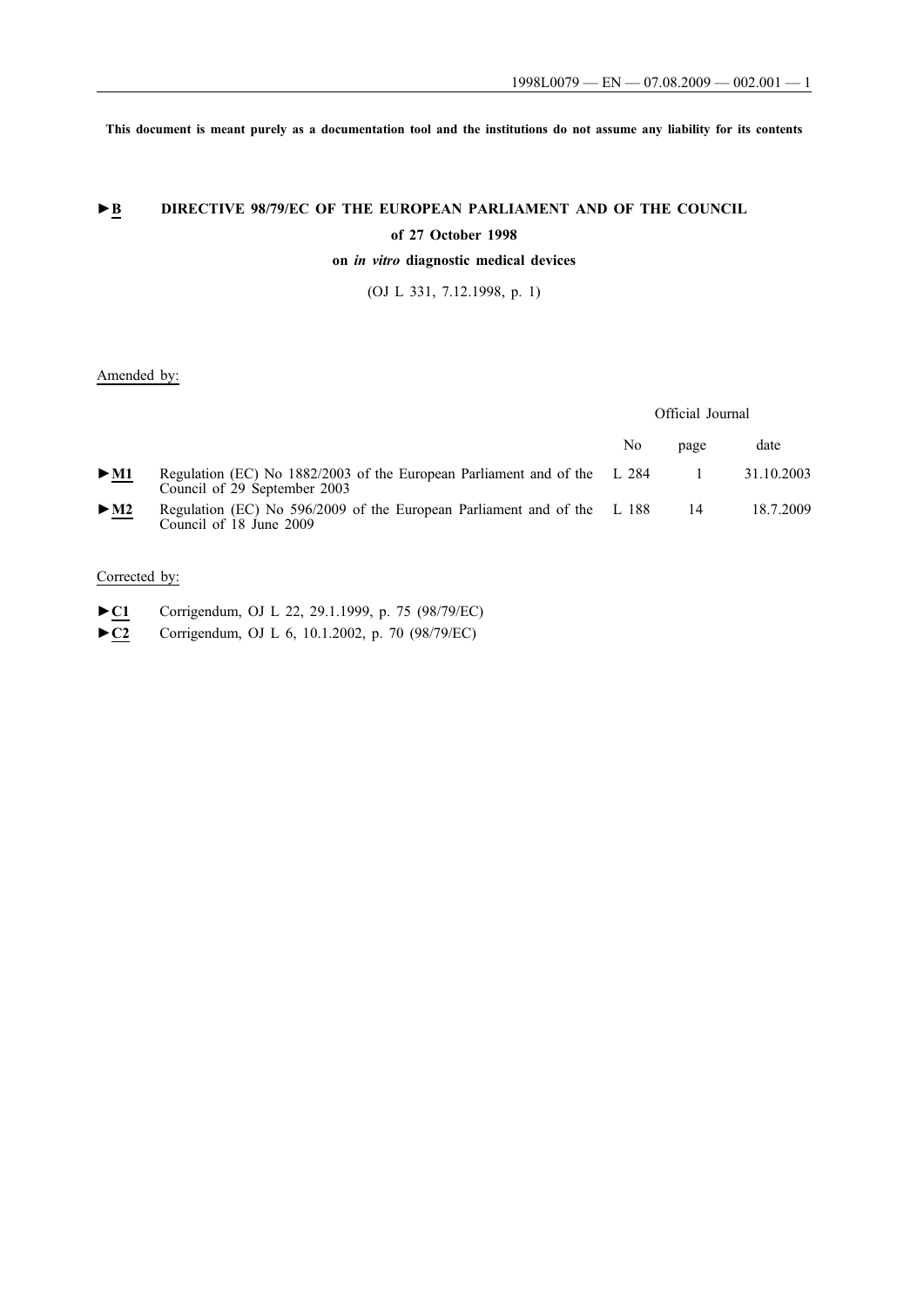### **DIRECTIVE 98/79/EC OF THE EUROPEAN PARLIAMENT AND OF THE COUNCIL**

#### **of 27 October 1998**

### **on** *in vitro* **diagnostic medical devices**

THE EUROPEAN PARLIAMENT AND THE COUNCIL OF THE EUROPEAN UNION,

Having regard to the Treaty establishing the European Community, and in particular Article 100a thereof,

Having regard to the proposal from the Commission  $(1)$ ,

Having regard to the opinion of the Economic and Social Committee  $(2)$ ,

Acting in accordance with the procedure laid down in Article 189b of the Treaty  $(3)$ ,

- (1) Whereas measures should be adopted for the smooth operation of the internal market; whereas the internal market is an area without internal frontiers in which the free movement of goods, persons, services and capital is ensured;
- (2) Whereas the content and scope of the laws, regulations and administrative provisions in force in the Member States with regard to the safety, health protection and performance, characteristics and authorisation procedures for *in vitro* diagnostic medical devices are different; whereas the existence of such disparities creates barriers to trade, and whereas the need to establish harmonised rules has been confirmed by a comparative survey of national legislations carried out on behalf of the Commission;
- (3) Whereas the harmonisation of national legislation is the only means of removing such barriers to free trade and of preventing new barriers from arising; whereas this objective cannot be achieved in a satisfactory manner by other means by the individual Member States; whereas this Directive lays down only such requirements as are necessary and sufficient to ensure, under the best safety conditions, free movement of the *in vitro* diagnostic medical devices to which it applies;
- (4) Whereas the harmonised provisions must be distinguished from measures adopted by the Member States to manage the funding of public health and sickness insurance schemes relating directly or indirectly to such devices; whereas, therefore, the harmonised provisions do not affect the ability of the Member States to implement such measures provided that they comply with Community law;
- (5) Whereas *in vitro* diagnostic medical devices should provide patients, users and third parties with a high level of health protection and attain the performance levels originally attributed to them by the manufacturer; whereas, therefore, maintenance or improvement of the level of health protection attained in the Member States is one of the main objectives of this Directive;
- (6) Whereas, in accordance with the principles set out in the Council resolution of 7 May 1985 on a new approach to technical harmonisation and standards  $(4)$ , rules regarding the design, manufacture

<sup>(1)</sup> OJ C 172, 7.7.1995, p. 21 and OJ C 87, 18.3.1997, p. 9.

<sup>(2)</sup> OJ C 18, 22.1.1996, p. 12.

 $(3)$  Opinion of the European Parliament of 12 March 1996 (OJ C 96, 1.4.1996, p. 31), Council common position of 23 March 1998 (OJ C 178, 10.6.1998, p. 7) and Decision of the European Parliament of 18 June 1998 (OJ C 210, 6.7.1998). Council Decision of 5 October 1998.

<sup>(4)</sup> OJ C 136, 4.6.1985, p. 1.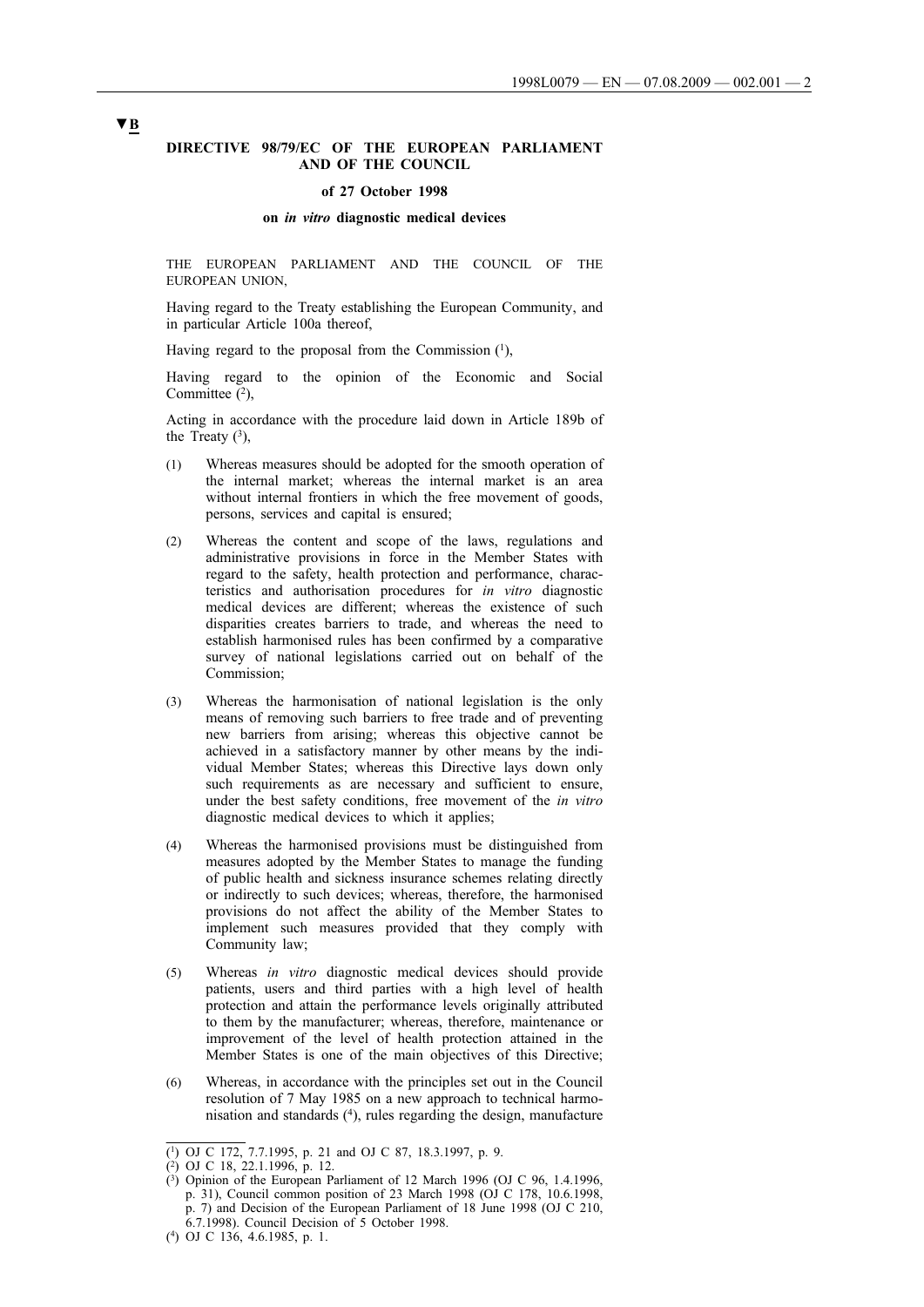and packaging of relevant products must be confined to the provisions required to meet the essential requirements; whereas, because they are essential, such requirements should replace the corresponding national provisions; whereas the essential requirements, including requirements to minimise and reduce risks, should be applied with discretion, taking into account the technology and practice at the time of design and technical and economic considerations compatible with a high level of protection of health and safety;

- (7) Whereas the major part of medical devices are covered by Council Directive 90/385/EEC of 20 June 1990 on the approximation of laws relating to active implantable medical devices  $(1)$  and Council Directive 93/42/EEC of 14 June 1993 concerning medical devices (2) with the exclusion of *in vitro* diagnostic medical devices; whereas this Directive seeks to extend the harmonisation to *in vitro* diagnostic medical devices and whereas, in the interest of uniform Community rules, this Directive is based largely on the provisions of the said two Directives;
- (8) Whereas instruments, apparatus, appliances, materials or other articles, including software, which are intended to be used for research purposes, without any medical objective, are not regarded as devices for performance evaluation;
- (9) Whereas, although internationally certified reference materials and materials used for external quality assessment schemes are not covered by this Directive, calibrators and control materials needed by the user to establish or verify performances of devices are *in vitro* diagnostic medical devices;
- (10) Whereas, having regard to the principle of subsidiarity, reagents which are produced within health-institution laboratories for use in that environment and are not subject to commercialtransactions are not covered by this Directive;
- (11) Whereas, however, devices that are manufactured and intended to be used in a professional and commercial context for purposes of medical analysis without being marketed are subject to this Directive;
- (12) Whereas mechanical laboratory equipment especially designed for *in vitro* diagnostic examinations falls within the scope of this Directive and whereas, therefore, in order to harmonise the relevant directives, Directive 98/37/EC of the European Parliament and of the Council of 22 June 1998 on the approximation of the laws of the Member States relating to machinery (3), should be appropriately amended to bring it into line with this Directive;
- (13) Whereas this Directive should include requirements regarding the design and manufacture of devices emitting ionizing radiation; whereas this Directive does not affect the application of Council Directive 96/29/Euratom of 13 May 1996 laying down basic safety standards for the protection of the health of workers and the general public against the dangers arising from ionising radiation (4);
- (14) Whereas, since electromagnetic compatibility aspects form an integral part of the essential requirements of this Directive, Council Directive 89/336/EEC of 2 May 1989 on the approximation of the laws of the Member States relating to electromagnetic compatibility  $(5)$  does not apply;

<sup>(1)</sup> OJ L 189, 20.7.1990, p. 17. Directive as last amended by Directive 93/68/EEC (OJ L 220, 30.8.1993, p. 1).

<sup>(2)</sup> OJ L 169, 12.7.1993, p. 1.

<sup>(3)</sup> OJ L 207, 23.7.1998, p. 1.

<sup>(4)</sup> OJ L 159, 29.6.1996, p. 1.

 $(5)$  OJ L 139, 23.5.1989, p. 19. Directive as last amended by Directive 93/68/EEC (OJ L 220, 30.8.1993, p. 1).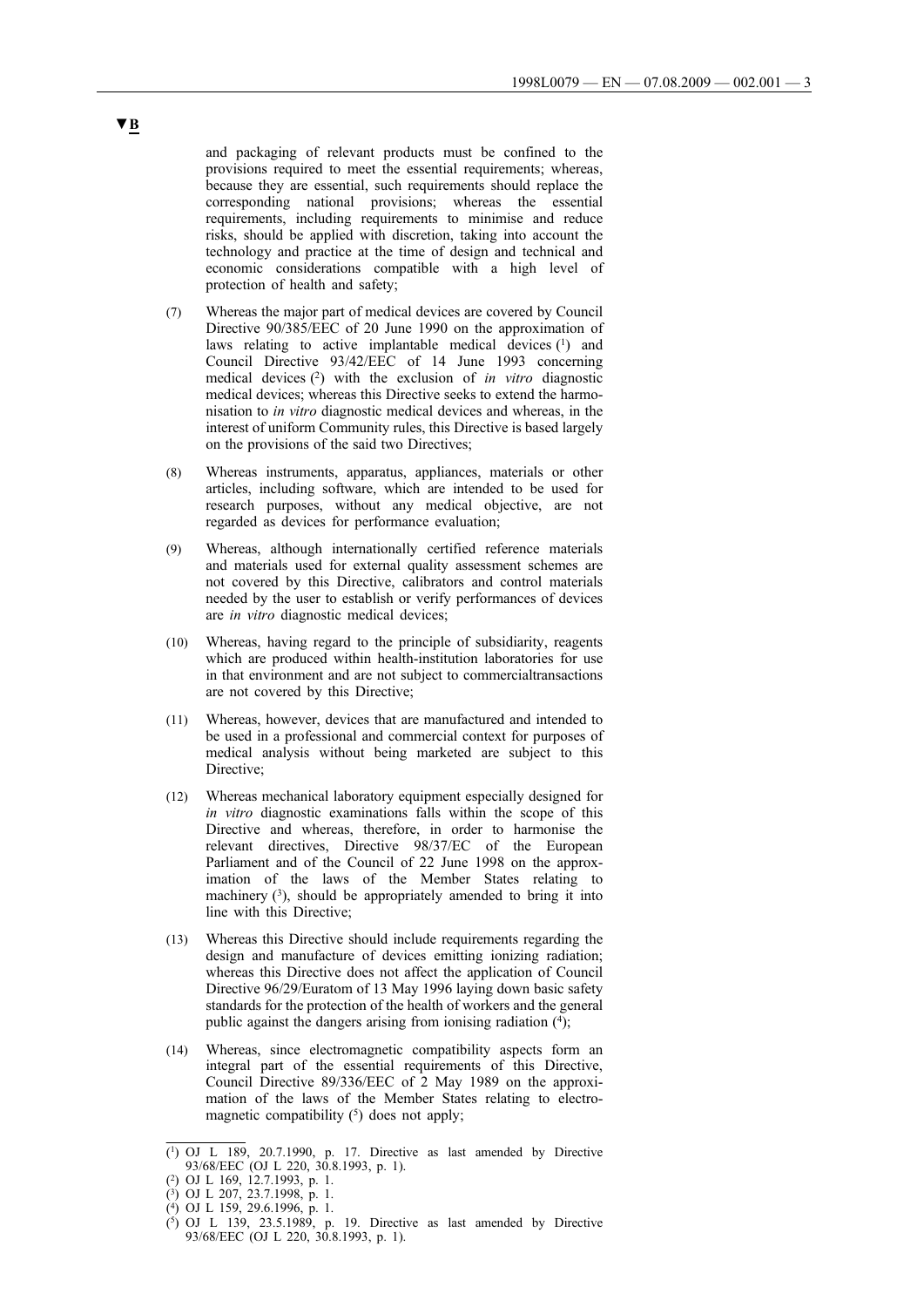- (15) Whereas, in order to ease the task of proving conformity with the essential requirements and to enable conformity to be verified, it is desirable to have harmonised standards in respect of the prevention of risks associated with the design, manufacture and packaging of medical devices; whereas such harmonised standards are drawn up by private-law bodies and should retain their status as non-mandatory texts; whereas, to this end, the European Committee for Standardisation (CEN) and the European Committee for Electrotechnical Standardisation (Cenelec) are recognised as the competent bodies for the adoption ofharmonised standards in accordance with the general guidelines on cooperation between the Commission and those two bodies signed on 13 November 1984;
- (16) Whereas, for the purpose of this Directive, a harmonised standard is a technical specification (European standard of harmonisation document) adopted, on a mandate from the Commission, by CEN or Cenelec or by both of those bodies in accordance with Directive 98/34/EC of the European Parliament and of the Council of 22 June 1998 laying down a procedure for the provision of information in the field of technical standards and regulations  $(1)$ , and pursuant to the abovementioned general guidelines;
- (17) Whereas, by way of exception to the general principles, the drawing up of common technical specifications takes account of a current practice in some Member States whereby for selected devices mainly used for the evaluation of the safety of blood supply and of organ donation, such specifications are adopted by the public authorities; whereas it is appropriate that these particular specifications should be replaced by common technical specifications; whereas these common technical specifications can be used for performance evaluation and reevaluation;
- (18) Whereas scientific experts from various interested parties could be involved in the drafting of common technical specifications and in the examination of other specific or general questions;
- (19) Whereas manufacturing, as covered by this Directive, also includes the packaging of the medical device, insofar as such packaging is related to the safety and performance aspects of this device;
- (20) Whereas certain devices have a limited life owing to the decline in their performance over time, which is related, for example, to the deterioriation in their physical or chemical properties, including the sterility or integrity of the packaging; whereas the manufacturer should determine and indicate the period during which the device will perform as intended; whereas the labelling should indicate the date until which the device or one of its components can be used with complete safety;
- (21) Whereas, in Decision 93/465/EEC of 22 July 1993 concerning the modules for the various phases of the conformity assessment procedures and the rules for the affixing and use of the CE conformity marking, which are intended to be used in the technical harmonisation directives  $(2)$ , the Council laid down harmonised conformity assessment procedures; whereas the details added to these modules are justified by the nature of the verification required for *in vitro* diagnostic medical devices and by the need for consistency with Directives 90/385/EEC and 93/42/EEC;
- (22) Whereas it is necessary, essentially for the purpose of the conformity assessment procedures, to group *in vitro* diagnostic

<sup>(1)</sup> OJ L 204, 21.7.1998, p. 37. Directive as last amended by Directive 98/48/EC (OJ L 217, 5.8.1998, p. 18).

<sup>(2)</sup> OJ L 220, 30.8.1993, p. 23.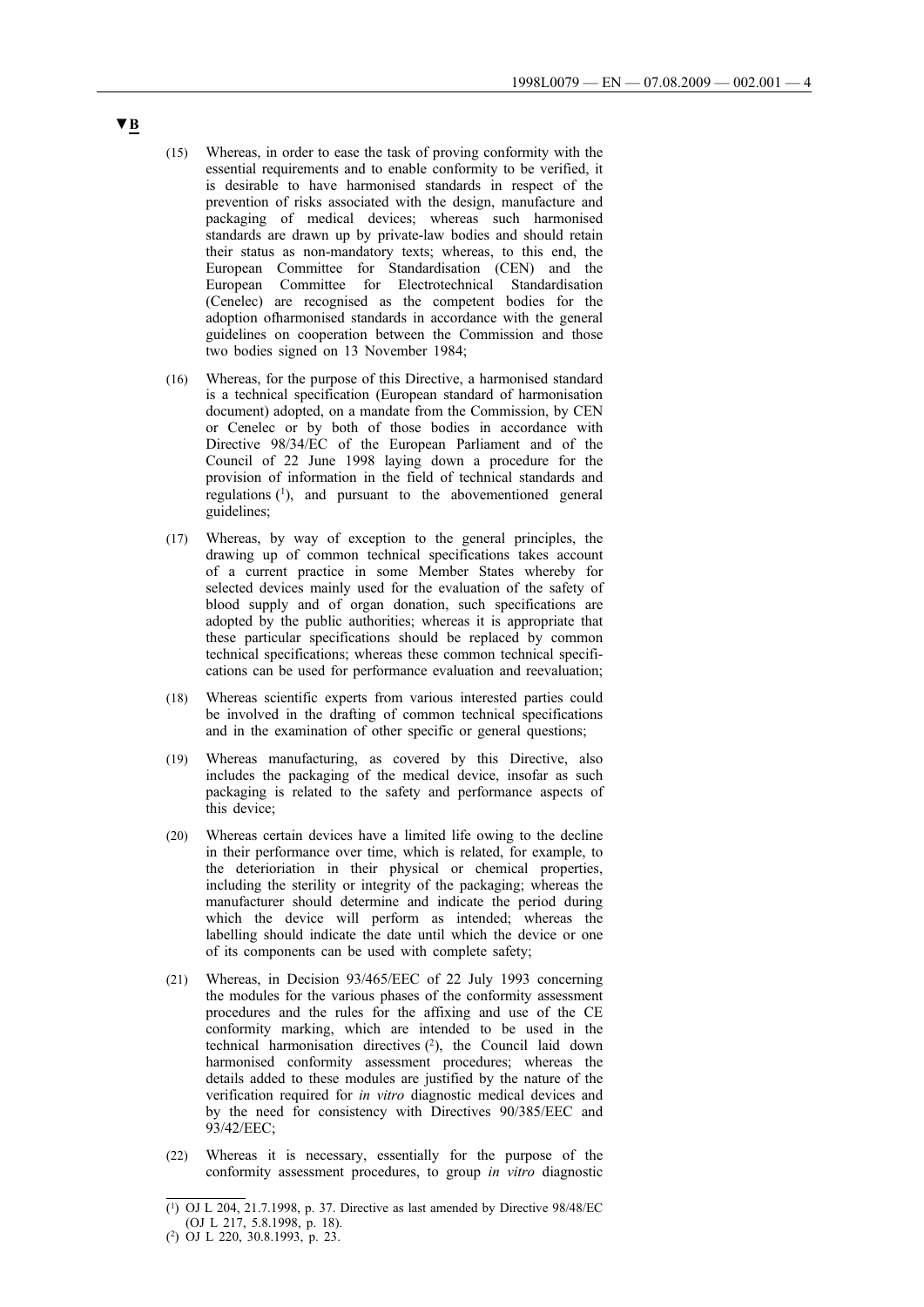medical devices into two main product classes; whereas, since the large majority of such devices do not constitute a direct risk to patients and are used by competently trained professionals, and the results obtained can often be confirmed by other means, the conformity assessment procedures can be carried out, as a general rule, under the sole responsibility of the manufacturer; whereas, taking account of existing national regulations and of notifications received following the procedure laid down in Directive 98/34/EC, the intervention of notified bodies is needed only for defined devices, the correct performance of which is essential to medical practice and the failure of which can cause a serious risk to health;

- (23) Whereas, among the *in vitro* diagnostic medical devices for which intervention of a notified body is required, the groups of products used in blood transfusion and the prevention of AIDS and certain types of hepatitis require a conformity assessment guaranteeing, with a view to their design and manufacture, an optimum level of safety and reliability;
- (24) Whereas the list of *in vitro* diagnostic medical devices to be subjected to third-party conformity assessment needs updating. taking account of technological progress and of developments in the field of health protection; whereas such updating measures must be taken in line with procedure III(a) as laid down in Council Decision 87/373/EEC of 13 July 1987 laying down the procedures for the exercise of implementing powers conferred on the Commission  $(1)$ ;
- (25) Whereas an agreement on a modus vivendi between the European Parliament, the Council and the Commission concerning the implementing measures for acts adopted in accordance with the procedure laid down in Article 189b of the Treaty was reached on 20 December 1994 (2);
- (26) Whereas medical devices should, as a general rule, bear the CE marking indicating their conformity with the provisions of this Directive to enable them to move freely within the Community and to be put into service in accordance with their intended purpose;
- (27) Whereas manufacturers will be able, when the intervention of a notified body is required, to choose from a list of bodies published by the Commission; whereas, although Member States do not have an obligation to designate such notified bodies, they must ensure that bodies designated as notified bodies comply with the assessment criteria laid down in this Directive;
- (28) Whereas the director and staff of the notified bodies should not, themselves or through an intermediary, have any interest in the establishments subject to assessment and verification which is likely to compromise their independence;
- (29) Whereas the competent authorities in charge of market surveillance should be able, particularly in emergencies, to contact the manufacturer or his authorised representative established in the Community, in order to take any protection measures that should prove necessary; whereas cooperation and exchange of information between Member States are necessary with a view to uniform application of this Directive, in particular for the purpose of market surveillance; whereas to that end it is necessary to establish and manage a database containing data on manufacturers and their authorised representatives, on devices placed on the market, on certificates issued, suspended or withdrawn, and on the vigilance procedure; whereas a system

<sup>(1)</sup> OJ L 197, 18.7.1987, p. 33.

<sup>(2)</sup> OJ C 102, 4.4.1996, p. 1.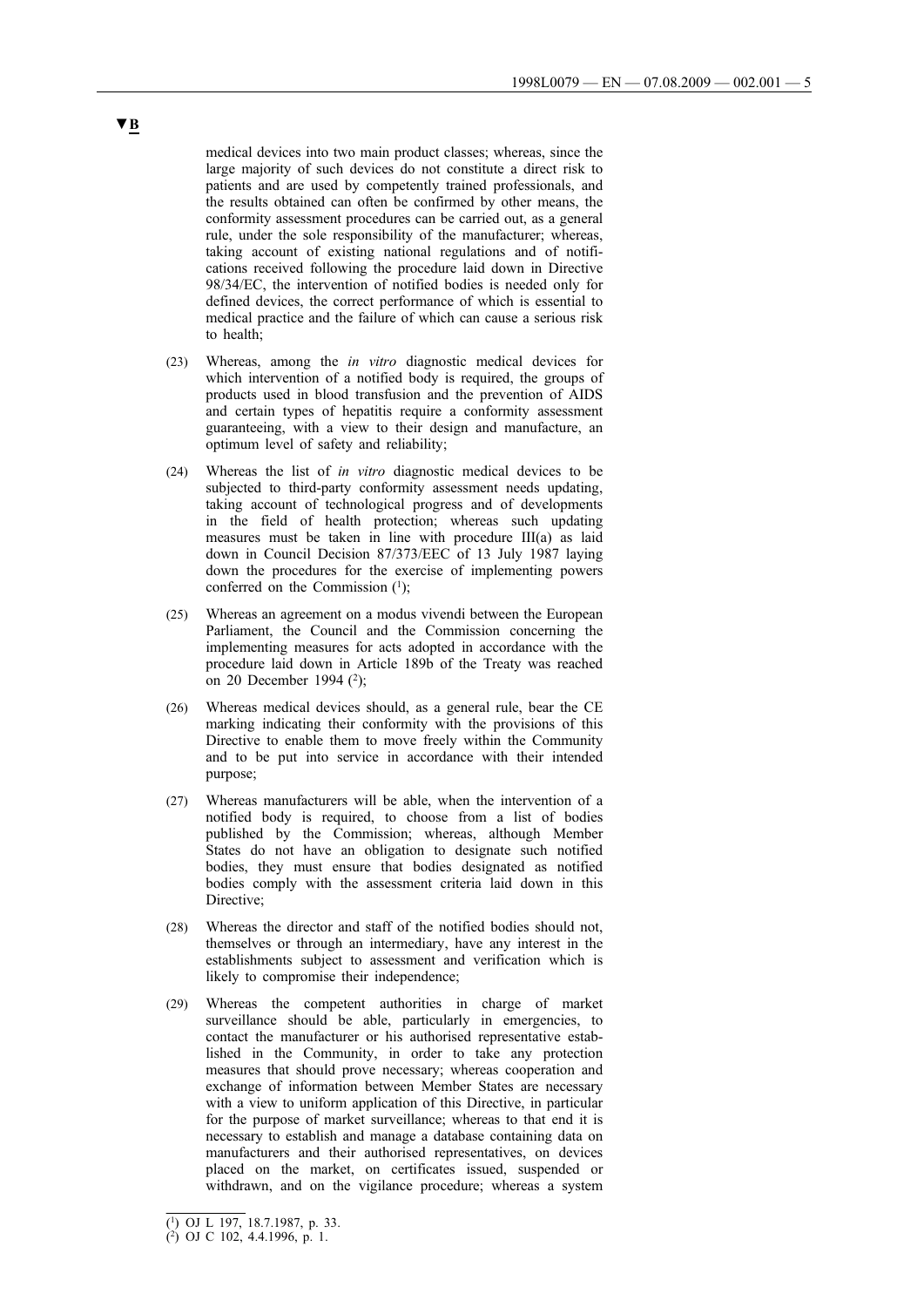of adverse incident reporting (vigilance procedure) constitutes a useful tool for surveillance of the market, including the performance of new devices; whereas information obtained from the vigilance procedure as well as from external quality assessment schemes is useful for decision-making on classification of devices;

- (30) Whereas it is essential that manufacturers notify the competent authorities of the placing on the market of 'new products' with regard both to the technology used and the substances to be analysed or other parameters; whereas this is true in particular of high-density DNA probe devices (known as micro-chips) used in genetic screening;
- (31) Whereas, when a Member State considers that, as regards a given product or group of products, it is necessary, in order to protect health and safety and/or ensure compliance with the imperatives of public health, in accordance with Article 36 of the Treaty, to prohibit or restrict their availability or to subject it to special conditions, it may take any transitional measures that are necessary and justified; whereas, in such cases, the Commission consults the interested parties and the Member States and, if the national measures are justified, adopts the necessary Community measures, in accordance with procedure III(a) as laid down in Decision 87/373/EEC;
- (32) Whereas this Directive covers *in vitro* diagnostic medical devices manufactured from tissues, cells or substances of human origin; whereas it does not refer to the other medical devices manufactured using substances of human origin; whereas, therefore, work will have to continue in this connection in order to produce Community legislation as soon as possible;
- (33) Whereas, in view of the need to protect the integrity of the human person during the sampling, collection and use of substances derived from the human body, it is appropriate to apply the principles laid down in the Convention of the Council of Europe for the protection of human rights and dignity of the human being with regard to the application of biology and medicine; whereas, furthermore, national regulations relating to ethics continue to apply;
- (34) Whereas, in the interests of overall consistency between directives on medical devices, some of the provisions of this Directive should be incorporated into Directive 93/42/EEC, which needs to be amended accordingly;
- (35) Whereas it is necessary to draw up as quickly as possible the legislation which is lacking on medical devices manufactured using substances of human origin,

HAVE ADOPTED THIS DIRECTIVE:

## *Article 1*

#### **Scope, definitions**

1. This Directive shall apply to *in vitro* diagnostic medical devices and their accessories. For the purposes of this Directive, accessories shall be treated as *in vitro* diagnostic medical devices in their own right. Both *in vitro* diagnostic medical devices and accessories shall hereinafter be termed devices.

2. For the purposes of this Directive, the following definitions shall apply:

(a) 'medical device' means any instrument, apparatus, appliance, material or other article, whether used alone or in combination,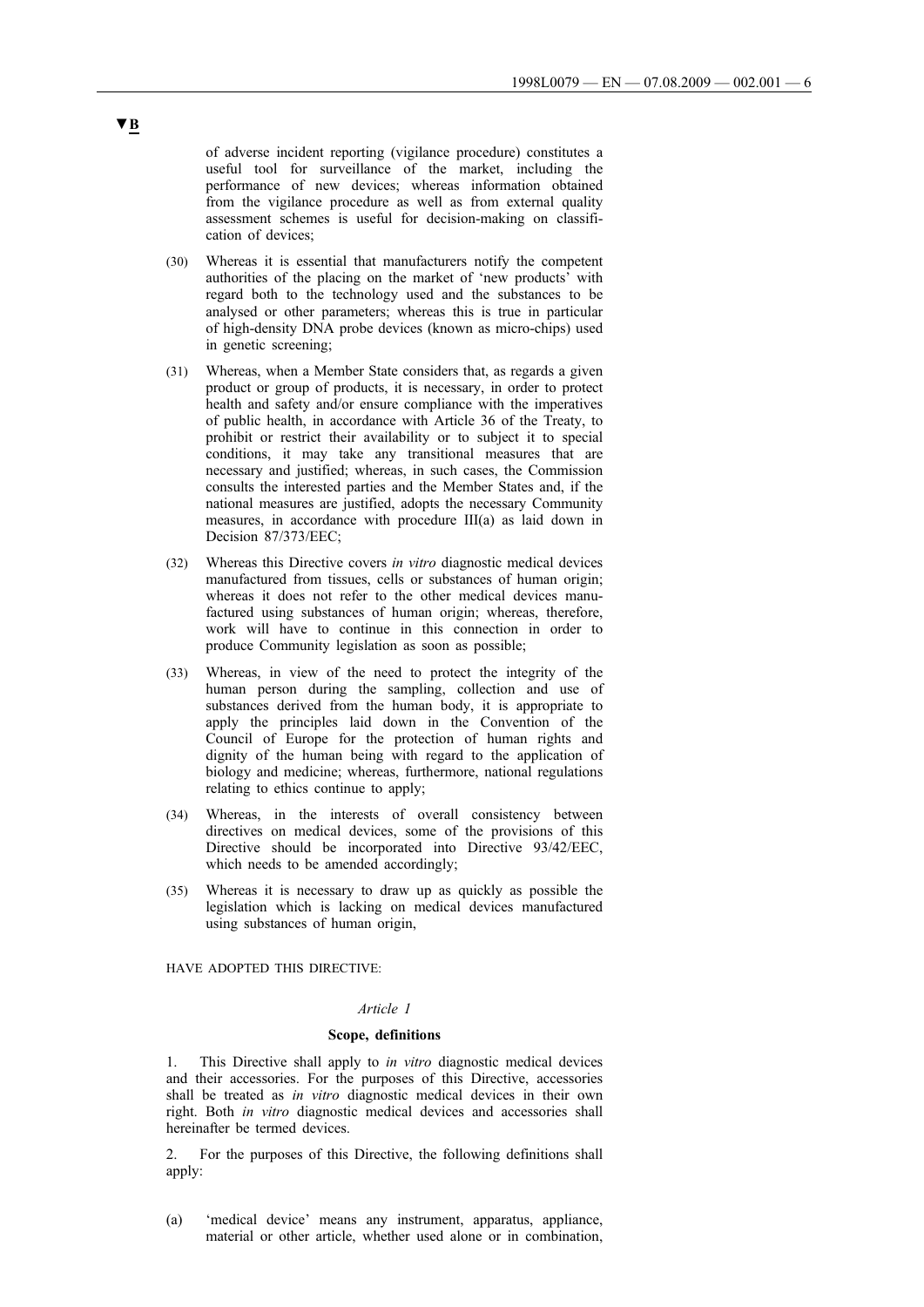including the software necessary for its proper application, intended by the manufacturer to be used for human beings for the purpose of:

- diagnosis, prevention, monitoring, treatment or alleviation of disease,
- diagnosis, monitoring, treatment, alleviation or compensation for an injury or handicap,
- investigation, replacement or modification of the anatomy or of a physiological process,
- control of conception,

and which does not achieve its principal intended action in or on the human body by pharmacological, immunological or metabolic means, but which may be assisted in its function by such means;

- (b) '*in vitro* diagnostic medical device' means any medical device which is a reagent, reagent product, calibrator, control material, kit, instrument, apparatus, equipment, or system, whether used alone or in combination, intended by the manufacturer to be used *in vitro* for the examination of specimens, including blood and tissue donations, derived from the human body, solely or principally for the purpose of providing information:
	- concerning a physiological or pathological state, or
	- concerning a congenital abnormality, or
	- to determine the safety and compatibility with potential recipients, or
	- to monitor therapeutic measures.

Specimen receptacles are considered to be *in vitro* diagnostic medical devices. 'Specimen receptacles' are those devices, whether vacuum-type or not, specifically intended by their manufacturers for the primary containment and preservation of specimens derived from the human body for the purpose of *in vitro* diagnostic examination.

Products for general laboratory use are not *in vitro* diagnostic medical devices unless such products, in view of their characteristics, are specifically intended by their manufacturer to be used for *in vitro* diagnostic examination;

(c) 'accessory' means an article which, whilst not being an *in vitro* diagnostic medical device, is intended specifically by its manufacturer to be used together with a device to enable that device to be used in accordance with its intended purpose.

For the purposes of this definition, invasive sampling devices or those which are directly applied to the human body for the purpose of obtaining a specimen within the meaning of Directive 93/42/EEC shall not be considered to be accessories to *in vitro* diagnostic medical devices;

- (d) 'device for self-testing' means any device intended by the manufacturer to be able to be used by lay persons in a home environment;
- (e) 'device for performance evaluation' means any device intended by the manufacturer to be subject to one or more performance evaluation studies in laboratories for medical analyses or in other appropriate environments outside his own premises;
- (f) 'manufacturer' means the natural or legal person with responsibility for the design, manufacture, packaging and labelling of a device before it is placed on the market under his own name, regardless of whether these operations are carried out by that person himself or on his behalf by a third party.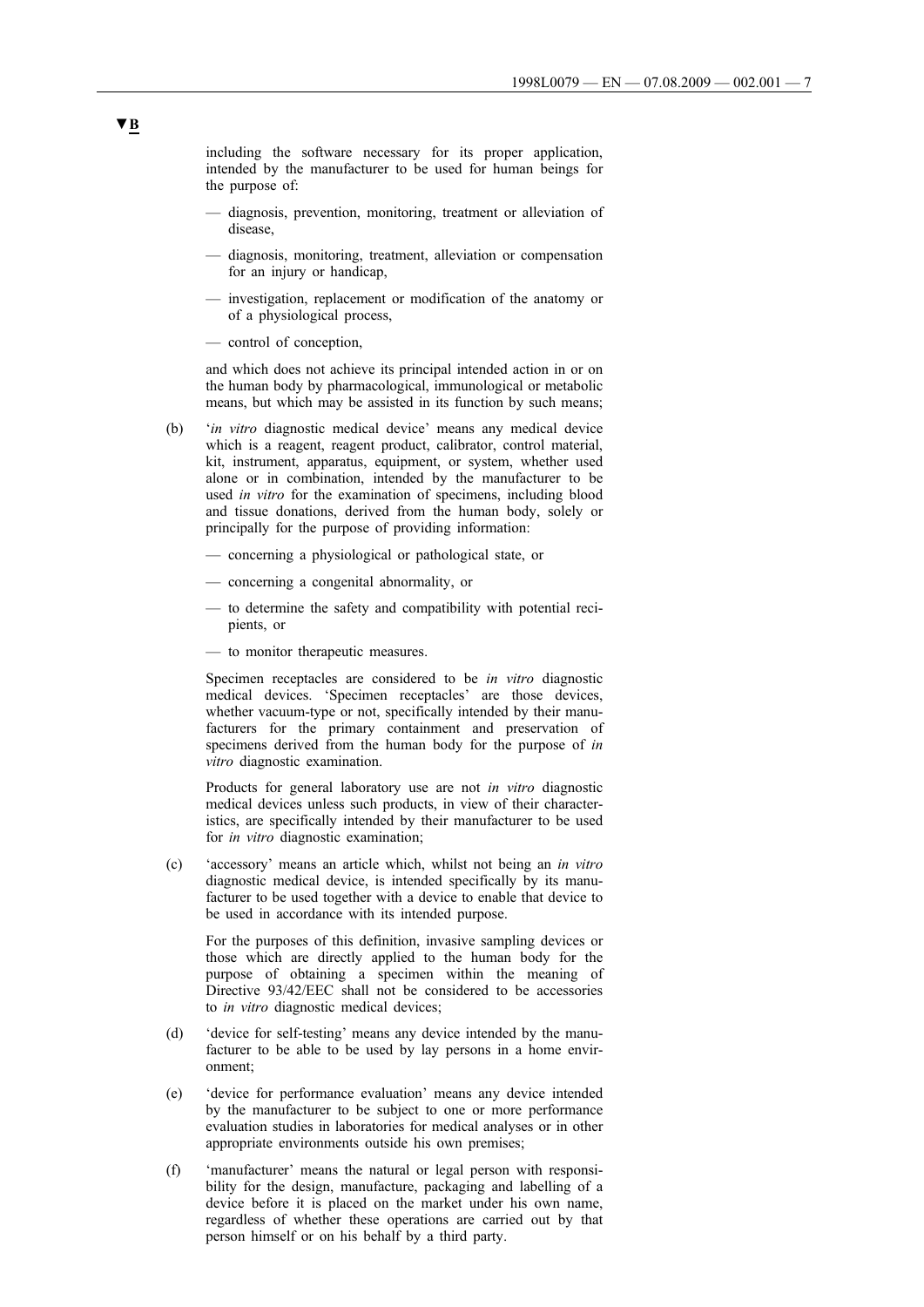The obligations of this Directive to be met by manufacturers also apply to the natural or legal person who assembles, packages, processes, fully refurbishes and/or labels one or more ready-made products and/or assigns to them their intended purpose as devices with a view to their being placed on the market under his own name. This subparagraph does not apply to the person who, while not a manufacturer within the meaning of the first subparagraph, assembles or adapts devicesalready on the market to their intended purpose for an individual patient;

- (g) 'authorised representative' means any natural or legal person established in the Community who, explicitly designated by the manufacturer, acts and may be addressed by authorities and bodies in the Community instead of the manufacturer with regard to the latter's obligations under this Directive;
- (h) 'intended purpose' means the use for which the device is intended according to the data supplied by the manufacturer on the labelling, in the instructions for use and/or in promotional materials;
- (i) 'placing on the market' means the first making available in return for payment or free of charge of a device other than a device intended for performance evaluation with a view to distribution and/or use on the Community market, regardless of whether it is new or fully refurbished;
- (j) 'putting into service' means the stage at which a device has been made available to the final user as being ready for use on the Community market for the first time for its intended purpose.

3. For the purposes of this Directive, calibration and control materials refer to any substance, material or article intended by their manufacturer either to establish measurement relationships or to verify the performance characteristics of a device in conjunction with the intended use of that device.

4. For the purposes of this Directive, the removal, collection and use of tissues, cells and substances of human origin shall be governed, in relation to ethics, by the principles laid down in the Convention of the Council of Europe for the protection of human rights and dignity of the human being with regard to the application of biology and medicine and by any Member States regulations on this matter.

5. This Directive shall not apply to devices manufactured and used only within the same health institution and on the premises of their manufacture or used on premises in the immediate vicinity without having been transferred to another legal entity. This does not affect the right of Member State to subject such activities to appropriate protection requirements.

6. This Directive shall not affect national laws which provide for the supply of devices by a medical prescription.

7. This Directive is a specific directive within the meaning of Article 2(2) of Directive 89/336/EEC, which shall cease to apply to devices which have complied with this Directive.

### *Article 2*

#### **Placing on the market and putting into service**

Member States shall take all necessary steps to ensure that devices may be placed on the market and/or put into service only if they comply with the requirements laid down in this Directive when duly supplied and properly installed, maintained and used in accordance with their intended purpose. This involves the obligation of Member States to monitor the security and quality of these devices. This Article applies also to devices made available for performance evaluation.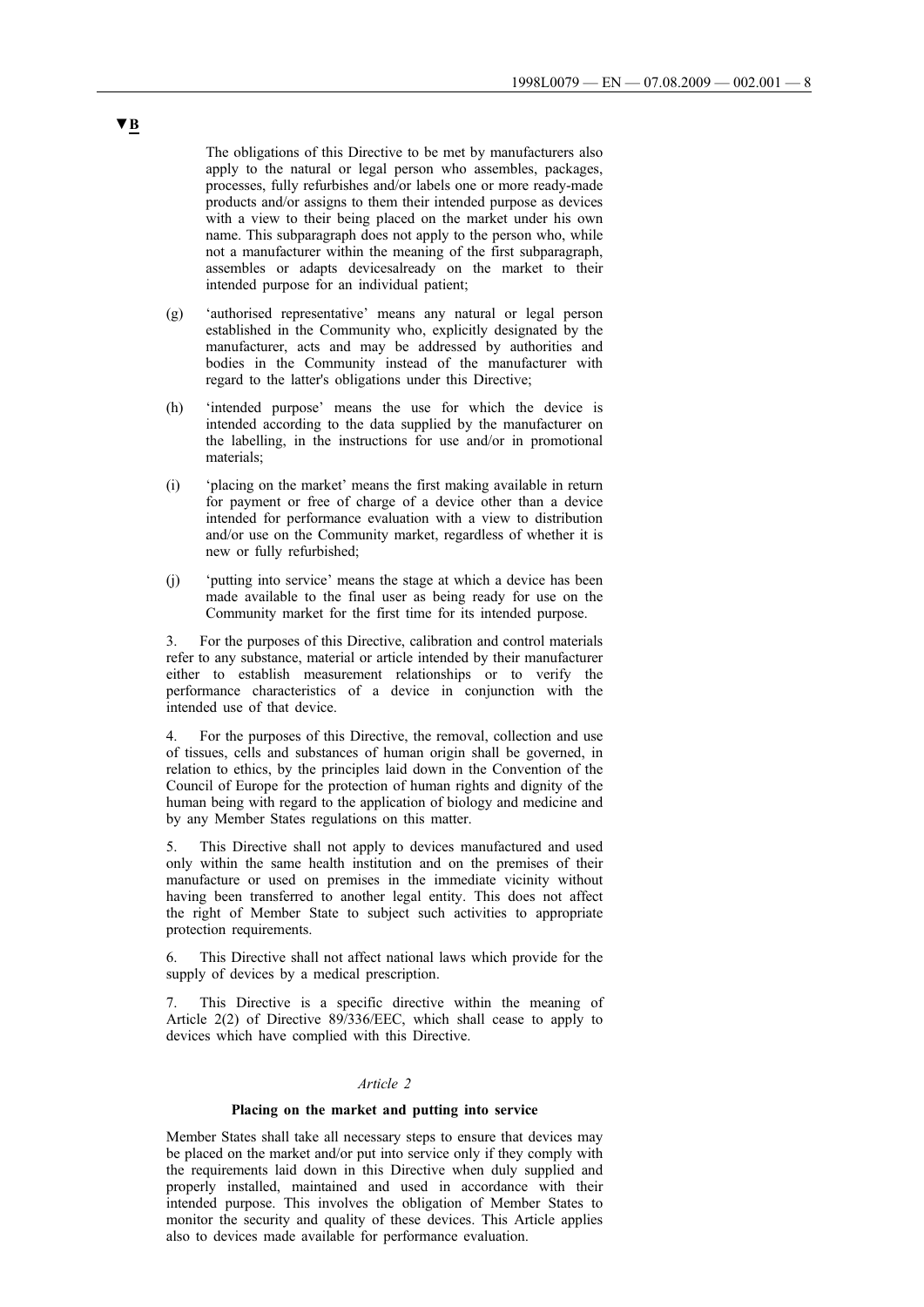### *Article 3*

## **Essential requirements**

Devices must meet the essential requirements set out in Annex I which apply to them, taking account of the intended purpose of the devices concerned.

### *Article 4*

### **Free movement**

1. Member States shall not create any obstacle to the placing on the market or the putting into service within their territory of devices bearing the CE marking provided for in Article 16 if these devices have undergone conformity assessment in accordance with Article 9.

2. Member States shall not create any obstacle to devices intended for performance evaluation being made available for that purpose to the laboratories or other institutions listed in the statement referred to in Annex VIII if they meet the conditions laid down in Article 9(4) and Annex VIII.

3. At trade fairs, exhibitions, demonstrations, scientific or technical gatherings, etc. Member States shall not create any obstacle to the showing of devices which do not conform to this Directive, provided that such devices are not used on specimens taken from the participants and that a visible sign clearly indicates that such devicescannot be marketed or put into service until they have been made to comply.

Member States may require the information to be supplied pursuant to Annex I, part B, section 8 to be in their official language (s) when a device reaches the final user.

Provided that safe and correct use of the device is ensured, Member States may authorise the information referred to in the first subparagraph to be in one or more other official Community language(s).

In the application of this provision, Member States shall take into account the principle of proportionality and, in particular:

- (a) whether the information can be supplied by harmonised symbols or recognised codes or other measures;
- (b) the type of user anticipated for the device.

5. Where the devices are subject to other directives concerning other aspects which also provide for the affixing of the CE marking, the latter shall indicate that the devices also fulfil the provisions of the other directives.

However, should one or more of these directives allow the manufacturer, during a transitional period, to choose which arrangements to apply, the CE marking shall indicate that the devices fulfil the provisions only of those directives applied by the manufacturer. In this case, the particulars of these directives, as published in the *Official Journal of the European Communities*, must be given in the documents, notices or instructions required by the directives and accompanying such devices.

### *Article 5*

### **Reference to standards**

1. Member States shall presume compliance with the essential requirements referred to in Article 3 in respect of devices which are in conformity with the relevant national standards transposing the harmonised standards the reference numbers of which have been published in the *Official Journal of the European Communities*;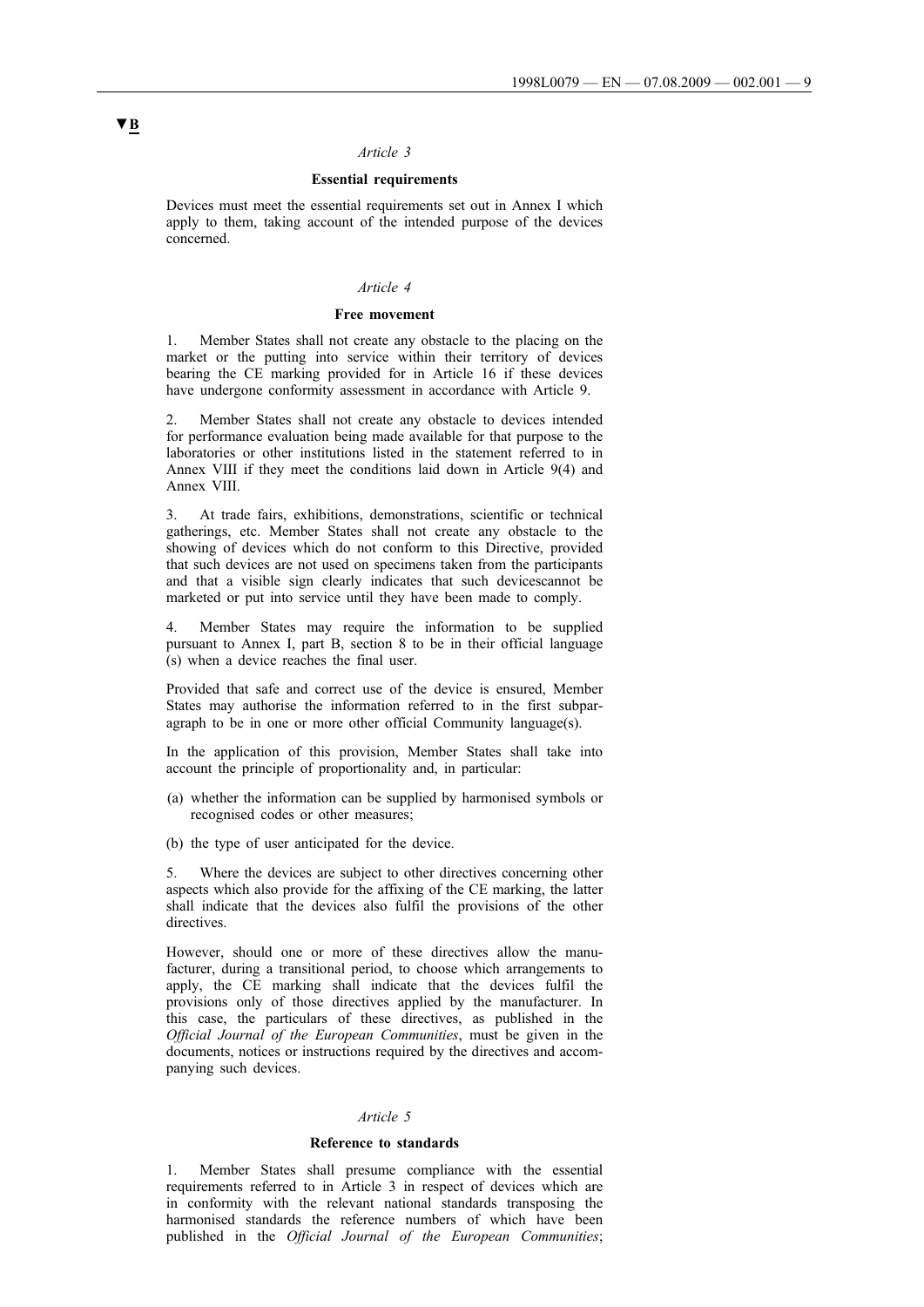Member States shall publish the reference numbers of such national standards.

2. If a Member State or the Commission considers that the harmonised standards do not entirely meet the essential requirements referred to in Article 3, the measures to be taken by the Member States with regard to these standards and the publication referred to in paragraph 1 of this Article shall be adopted by the procedure defined in Article  $6(2)$ .

3. Member States shall presume compliance with the essential requirements referred to in Article 3 in respect of devices designed and manufactured in conformity with common technical specifications drawn up for the devices in List A of Annex II and, where necessary, the devices in List B of Annex II. These specifications shall establish appropriate performance evaluation and re-evaluation criteria, batch release criteria, reference methods and reference materials.

The common technical specifications shall be adopted in accordance with the procedure mentioned in Article 7(2) and be published in the *Official Journal of the European Communities*.

Manufacturers shall as a general rule be required to comply with the common technical specifications; if for duly justified reasons manufacturers do not comply with those specifications they must adopt solutions of a level at least equivalent thereto.

Where, in this Directive, reference is made to harmonised standards, this is also meant to refer to the common technical specifications.

# **▼M1**

#### *Article 6*

### **Committee on Standards and Technical Regulations**

The Commission shall be assisted by the Committee set up by Article 5 of Directive 98/34/EC (hereinafter referred to as 'the Committee').

2. Where reference is made to this Article, Articles 3 and 7 of Decision 1999/468/EC  $(1)$  shall apply, having regard to the provisions of Article 8 thereof.

3. The Committee shall adopt its rules of procedure.

# **▼M2**

### *Article 7*

1. The Commission shall be assisted by the Committee set up by Article 6(2) of Directive 90/385/EEC.

2. Where reference is made to this paragraph, Articles 5 and 7 of Council Decision 1999/468/EC (2) shall apply, having regard to the provisions of Article 8 thereof.

The period laid down in Article 5(6) of Decision 1999/468/EC shall be set at three months.

Where reference is made to this paragraph, Article  $5a(1)$  to (4) and Article 7 of Decision 1999/468/EC shall apply, having regard to the provisions of Article 8 thereof.

4. Where reference is made to this paragraph, Article 5a(1), (2), (4) and (6) and Article 7 of Decision 1999/468/EC shall apply, having regard to the provisions of Article 8 thereof.

<sup>(1)</sup> Council Decision 1999/468/EC of 28 June 1999 laying down the procedures for the exercise of implementing powers conferred on the Commission (OJ L 184, 17.7.1999, p. 23).

<sup>(2)</sup> OJ L 184, 17.7.1999, p. 23.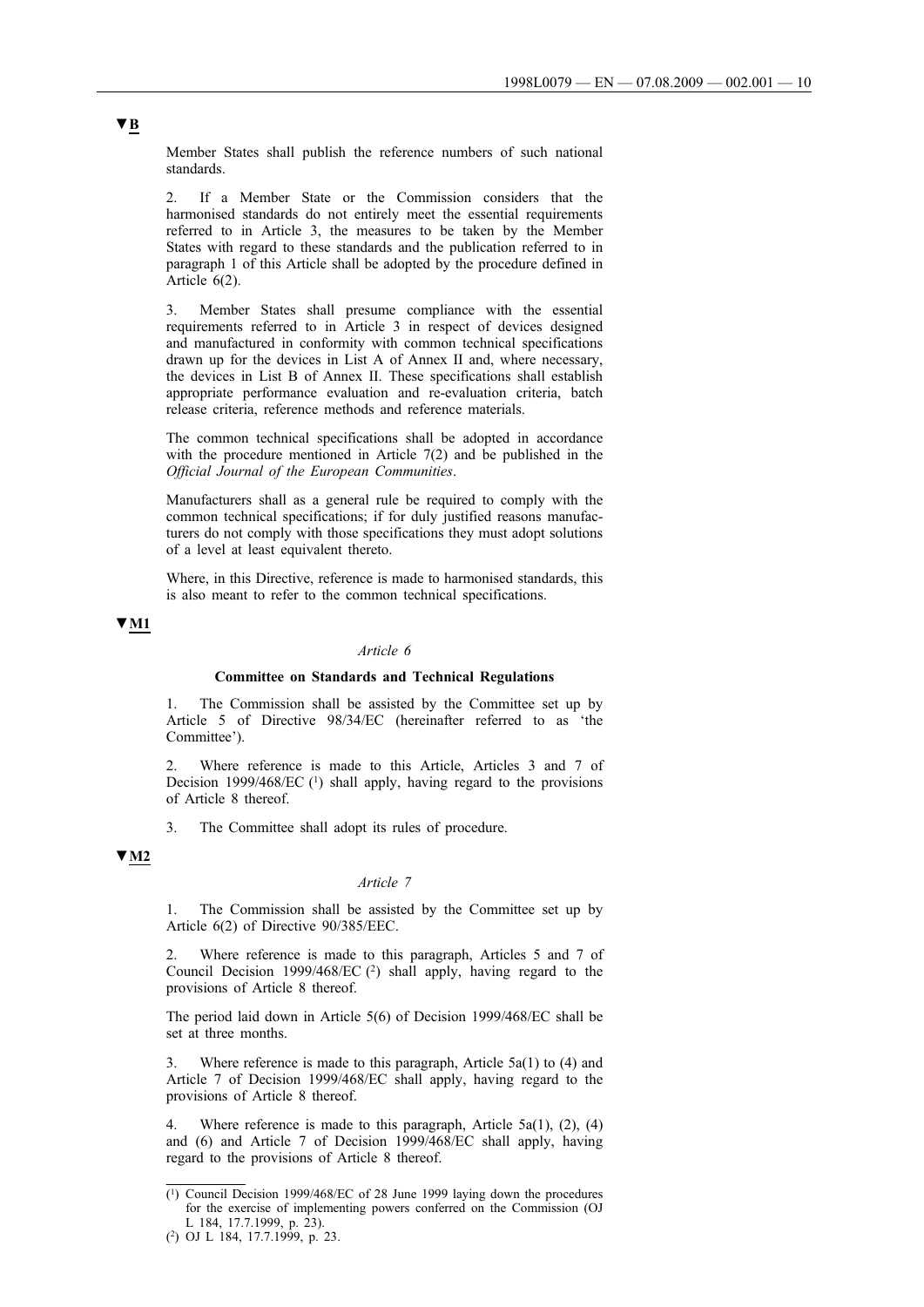### *Article 8*

## **Safeguard clause**

1. Where a Member State ascertains that the devices referred to in Article 4(1), when correctly installed, maintained and used for their intended purpose may compromise the health and/or safety of patients, users or, where applicable, other persons, or the safety of property, it shall take all appropriate interim measures to withdraw such devices from the market or prohibit or restrict their being placed on the market or put into service. The Member State shall immediately inform the Commission of any such measures, indicating the reasons for its decision and, in particular, whether non-compliance with this Directive is due to:

- (a) failure to meet the essential requirements referred to in Article 3;
- (b) incorrect application of the standards referred to in Article 5, insofar as it is claimed that the standards have been applied;
- (c) shortcomings in the standards themselves.

The Commission shall enter into consultation with the parties concerned as soon as possible. Where, after such consultation, the Commission finds that:

- the measures are justified, it shall immediately so inform the Member State which took the initiative and the other Member States; where the decision referred to in paragraph 1 is attributed to shortcomings in the standards, the Commission shall, after consulting the parties concerned, bring the matter before the committee referred to in Article 6(1) within two months if the Member State which has taken the decision intends to maintain it and shall initiate the procedures referred to in Article 6; where the measure referred to in paragraph 1 is attributed to problems related to the contents or to the application of the common technical specifications, the Commission shall, after consulting the parties concerned, bring the matter before the Committee referred to in Article 7(1) within two months,
- the measures are unjustified, it shall immediately so inform the Member State which took the initiative and the manufacturer or his authorised representative.

3. Where a non-complying device bears the CE marking, the competent Member State shall take appropriate action against whomsoever affixed the marking and shall inform the Commission and the other Member States thereof.

4. The Commission shall ensure that the Member States are kept informed of the progress and outcome of this procedure.

#### *Article 9*

### **Conformity assessment procedures**

1. For all devices other than those covered by Annex II and devices for performance evaluation, the manufacturer shall, in order to affix the CE marking, follow the procedure referred to in Annex III and draw up the EC declaration of conformity required before placing the devices on the market.

For all devices for self-testing other than those covered by Annex II and devices for performance evaluation, the manufacturer shall, prior to the drawing up of the aforementioned declaration of conformity, fulfil the supplementary requirements set out in Annex III, point 6. Instead of applying this procedure, the manufacturer may follow the procedure referred to in paragraphs 2 or 3.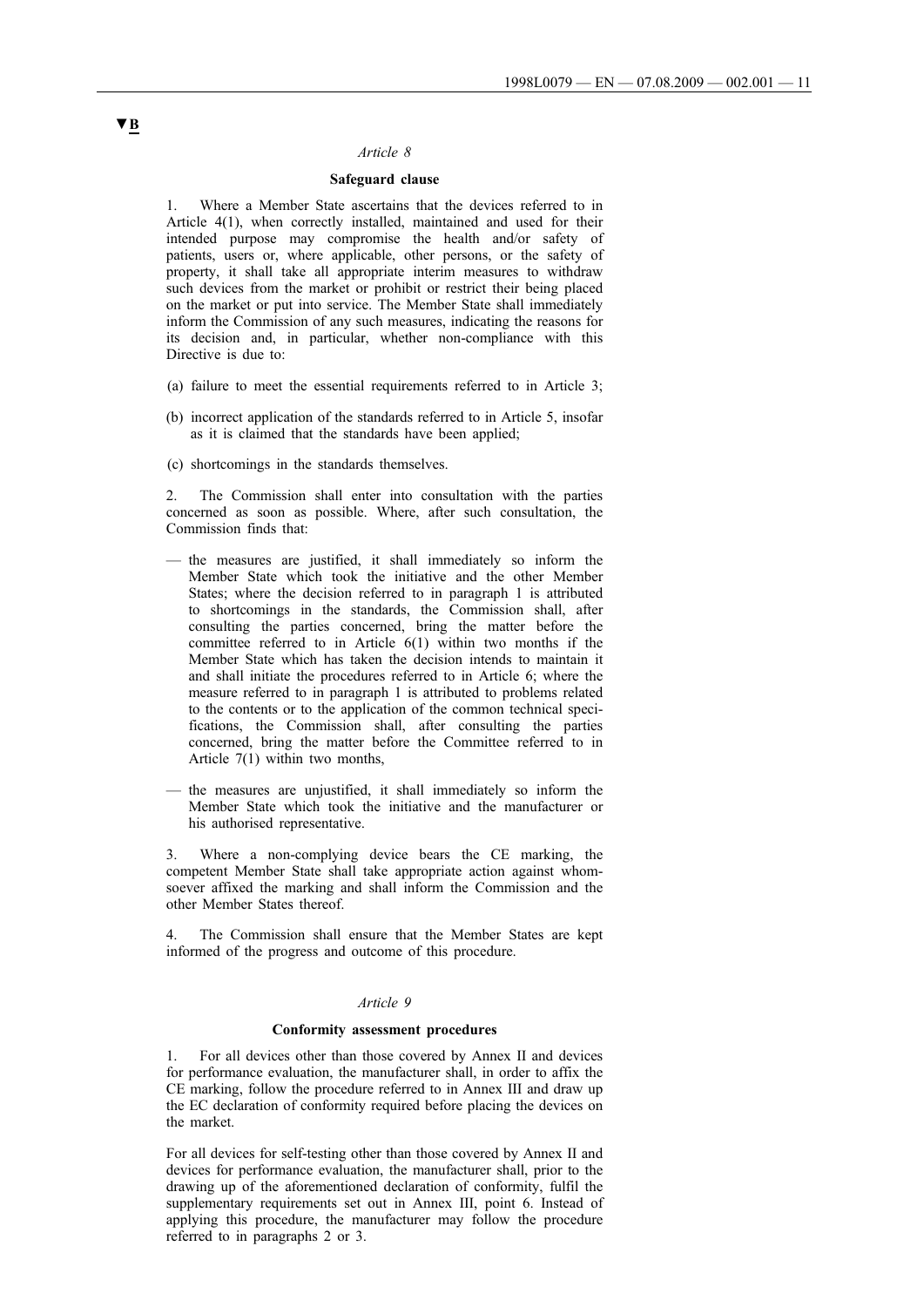2. For all devices referred to in List A in Annex II other than those intended for performance evaluation, the manufacturer shall, in order to affix the CE marking either:

- (a) follow the procedure relating to the EC declaration of conformity set out in Annex IV (full quality assurance), or
- (b) follow the procedure relating to EC type-examination set out in Annex V coupled with the procedure relating to the EC declaration of conformity set out in Annex VII (production quality assurance).

3. For all devices referred to in List B in Annex II other than those intended for performance evaluation, the manufacturer shall for the purposes of affixing the CE marking, follow either:

- (a) the procedure relating to the EC declaration of conformity set out in Annex IV (full quality assurance) or
- (b) the procedure relating to EC type-examination set out in Annex V couplet with:
	- (i) the procedure relating to EC verification set out in Annex VI, or
	- (ii) the procedure relating to the EC declaration of conformity set out in Annex VII (production quality assurance).

4. In the case of devices for performance evaluation, the manufacturer shall follow the procedure referred to in Annex VIII and draw up the statement set out in that Annex before such devices are made available.

This provision does not affect national regulations relating to the ethical aspects of carrying out performance evaluation studies using tissues or substances of human origin.

5. During the conformity assessment procedure for a device, the manufacturer and, if involved, the notified body shall take account of the results of any assessment and verification operations which, where appropriate, have been carried out in accordance with this Directive at an intermediate state of manufacture.

6. The manufacturer may instruct his authorised representative to initiate the procedures provided for in Annexes III, V, VI and VIII.

7. The manufacturer must keep the declaration of conformity, the technical documentation referred to in Annexes III to VIII, as well as the decisions, reports and certificates, established by notified bodies, and make it available to the national authorities for inspection purposes for a period ending five years after the last product has been manufactured. Where the manufacturer is not established in the Community, the obligation to make the aforementioned documentation available on request applies to his authorised representative.

8. Where the conformity assessment procedure involves intervention of a notified body, the manufacturer, or authorised representative, may apply to a body of his choice within the framework of tasks for which the body has been notified.

9. The notified body may require, where duly justified, any information or data, which is necessary for establishing and maintaining the attestation of conformity in view of the chosen procedure.

10. Decisions taken by the notified bodies in accordance with Annexes III, IV, and V shall be valid for a maximum of five years and may be extended on application, made at a time agreed in the contract signed by both parties, for further periods of up to five years.

11. The records and correspondence relating to the procedures referred to in paragraphs 1 to 4 shall be in an official language of the Member State in which the procedures are carried out and/or in another Community language acceptable to the notified body.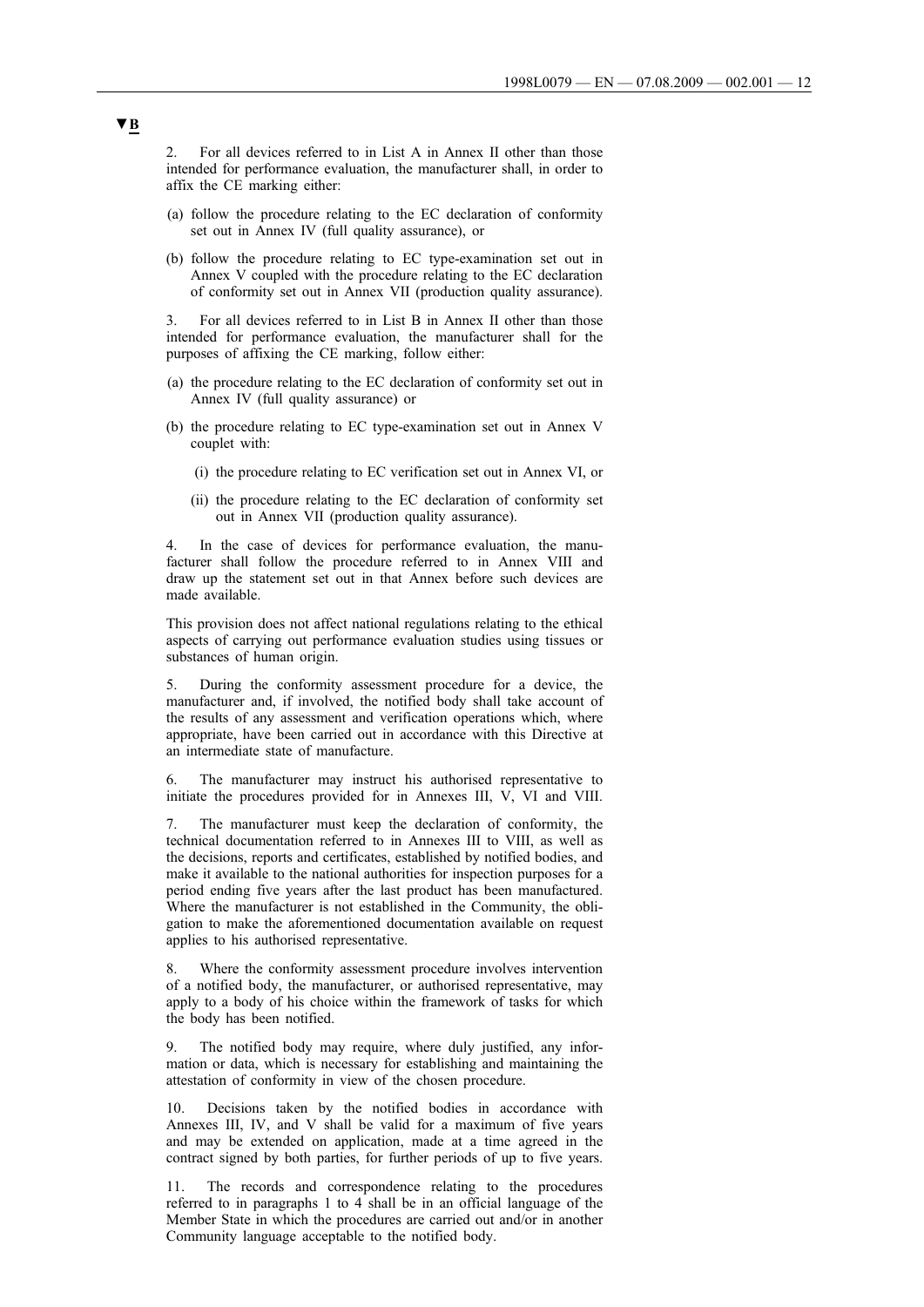12. By way of derogation from paragraphs 1 to 4, the competent authorities may authorise, on duly justified request, the placing on the market and putting into service, within the territory of the Member State concerned, of individual devices for which the procedures referred to in paragraphs 1 to 4 have not been carried out and the use of which is in the interest of protection of health.

13. The provisions of this Article shall apply accordingly to any natural or legal person who manufacturers devices covered by this Directive and, without placing them on the market, puts them into service and uses them in the context of his professional activity.

### *Article 10*

### **Registration of manufacturers and devices**

1. Any manufacturer who places devices on the market under his own name shall notify the competent authorities of the Member State in which he has his registered place of business:

- of the address of the registered place of business,
- of information relating to the reagents, reagent products and calibration and control materials in terms of common technological characteristics and/or analytes and of any significant change thereto including discontinuation of placing on the market; for other devices, the appropriate indications,
- in the case of devices covered by Annex II and of devices for selftesting, of all data allowing for identification of such devices, the analytical and, where appropriate, diagnostic parameters as referred to in Annex I, part A, section 3, the outcome of performance evaluation pursuant to Annex VIII, certificates and any significant change thereto, including discontinuation of placing on the market.

2. For devices covered by Annex II and for devices for self-testing, Member States may request to be informed of the data allowing identification together with the label and the instructions for use when such devices are placed on the market and/or put into service within their territory.

These measures cannot constitute a precondition for the placing on the market and/or putting into service of devices which are in conformity with this Directive.

3. Where a manufacturer who places devices on the market under his own name does not have a registered place of business in a Member State, he shall designate an authorised representative. The authorised representative shall notify the competent authorities of the Member State in which he has his registered place of business of all particulars as referred to in paragraph 1.

The notification referred to in paragraph 1 shall also include any new device. In addition, where, in the context of such notification, a device notified, bearing the CE marking, is a 'new product', the manufacturer shall indicate this fact on his notification.

For the purposes of this Article, a device is 'new' if:

- (a) there has been no such device continuously available on the Community market during the previous three years for the relevant analyte or other parameter;
- (b) the procedure involves analytical technology not continuously used in connection with a given analyte or other parameter on the Community market during the previous three years.

5. Member States shall take all necessary measures to ensure that the notifications referred to in paragraphs 1 and 3 are registered immediately in the databank described in Article 12.

# **▼B**

**▼M2**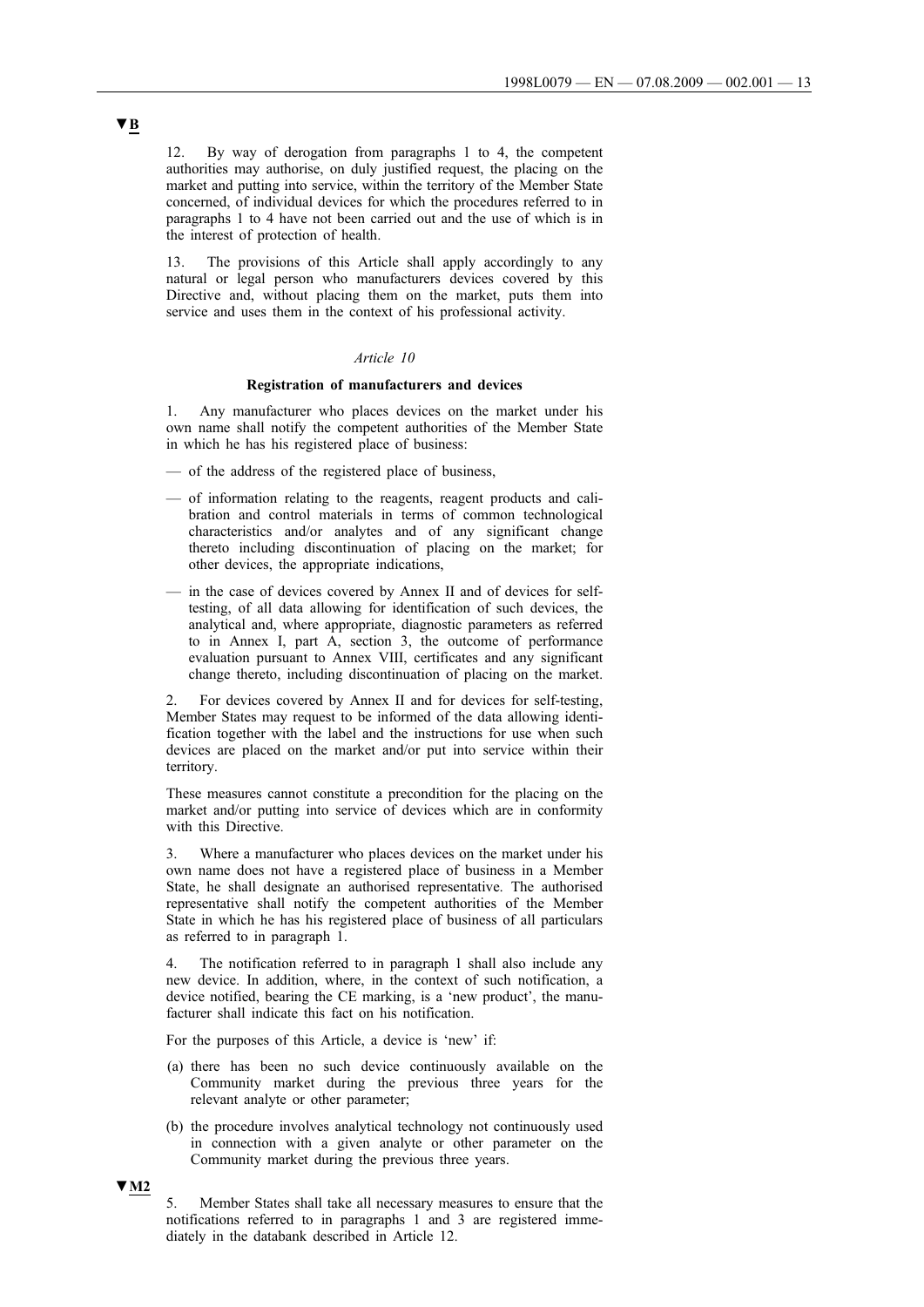The procedures for implementing this Article and in particular those referring to the notification and the concept of significant change shall be adopted in accordance with the regulatory procedure referred to in Article 7(2).

# **▼B**

6. Transitionally, pending the establishment of a European databank accessible to the competent authorities of the Member States and containing the data relating to all devices available on the territory of the Community, the manufacturer shall give such notification to the competent authorities of each Member State concerned by the placing on the market.

### *Article 11*

## **Vigilance procedure**

1. Member States shall take the necessary steps to ensure that any information brought to their knowledge, in accordance with the provisions of this Directive, regarding the incidents mentioned below involving devices bearing the CE marking is recorded and evaluated centrally:

- (a) any malfunction, failure or deterioration in the characteristics and/or performance of a device, as well as any inadequacy in the labelling or the instructions for use which, directly or indirectly, might lead to or might have led to the death of a patient, or user or of other persons or to a serious deterioration in their state of health;
- (b) any technical or medical reason in relation to the characteristics or performance of a device for the reasons referred to in subparagraph (a), leading to systematic recall of devices of the same type by the manufacturer.

2. Where a Member State requires medical practitioners, the medical institutions or the organisers of external quality assessment schemes to inform the competent authorities of any incidents referred to in paragraph 1, it shall take the necessary steps to ensure that the manufacturer of the device concerned, or his authorised representative, is also informed of the incident.

3. After carrying out an assessment, if possible together with the manufacturer, Member States shall, without prejudice to Article 8, immediately inform the Commission and the other Member States of the incidents referred to in paragraph 1 for which appropriate measures, including possible withdrawal, have been taken or are contemplated.

4. Where, in the context of notification referred to in Article 10, a device notified, bearing the CE marking, is a 'new' product, the manufacturer shall indicate this fact on his notification. The competent authority so notified may at any time within the following two years and on justified grounds, require the manufacturer to submit a report relating to the experience gained with the device subsequent to its being placed on the market.

### **▼M2**

5. Member States shall on request inform the other Member States of the details referred to in paragraphs 1 to 4. The procedures implementing this Article shall be adopted in accordance with the regulatory procedure referred to in Article 7(2).

# **▼B**

### *Article 12*

#### **European databank**

1. Regulatory data in accordance with this Directive shall be stored in a European databank accessible to the competent authorities to enable

# **▼M2**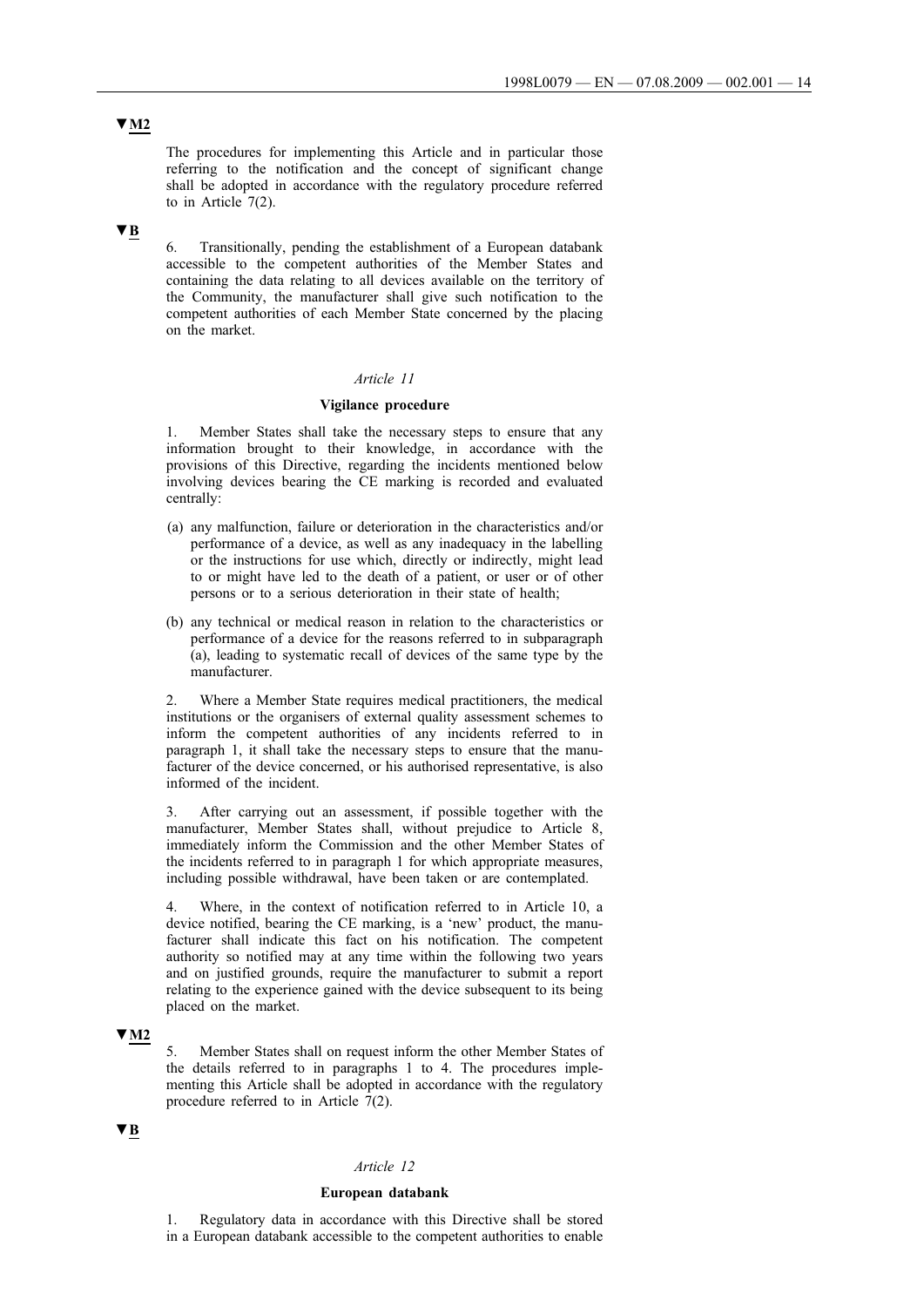them to carry out their tasks relating to this Directive on a wellinformed basis.

The databank shall contain the following:

- (a) data relating to registration of manufacturers and devices in accordance with Article 10;
- (b) data relating to certificates issued, modified, supplemented, suspended, withdrawn or refused according to the procedure as laid down in Annexes III to VII;
- (c) data obtained in accordance with the vigilance procedure as defined in Article 11.
- 2. Data shall be forwarded in a standardised format.

## **▼M2**

3. The procedures implementing this Article shall be adopted in accordance with the regulatory procedure referred to in Article 7(2).

### *Article 13*

Where a Member State considers, in relation to a given product or group of products, that, in order to ensure protection of health and safety and/or to ensure that public health requirements are observed pursuant to Article 36 of the Treaty, the availability of such products should be prohibited, restricted or made subject to particular requirements, it may take any necessary and justified transitional measures. It shall then inform the Commission and all the other Member States, giving the reasons for its decision. The Commission shall consult the interested parties and the Member States and, where the national measures are justified, adopt necessary Community measures.

Those measures, designed to amend non-essential elements of this Directive by supplementing it, shall be adopted in accordance with the regulatory procedure with scrutiny referred to in Article 7(3). On imperative grounds of urgency, the Commission may have recourse to the urgency procedure referred to in Article 7(4).

# **▼B**

#### *Article 14*

### **Amendments to Annex II, and derogation clause**

# **▼M2**

1. Where a Member State considers that:

- (a) the list of devices in Annex II should be amended or extended; or
- (b) the conformity of a device or category of devices should be established, by way of derogation from the provisions of Article 9, by applying one or more given procedures taken from amongst those referred to in Article 9,

it shall submit a duly substantiated request to the Commission and ask it to take the necessary measures.

Where those measures concern matters referred to in point (a), designed to amend non-essential elements of this Directive, they shall be adopted in accordance with the regulatory procedure with scrutiny referred to in Article 7(3).

Where those measures concern matters referred to in point (b), they shall be adopted in accordance with the regulatory procedure referred to in Article 7(2).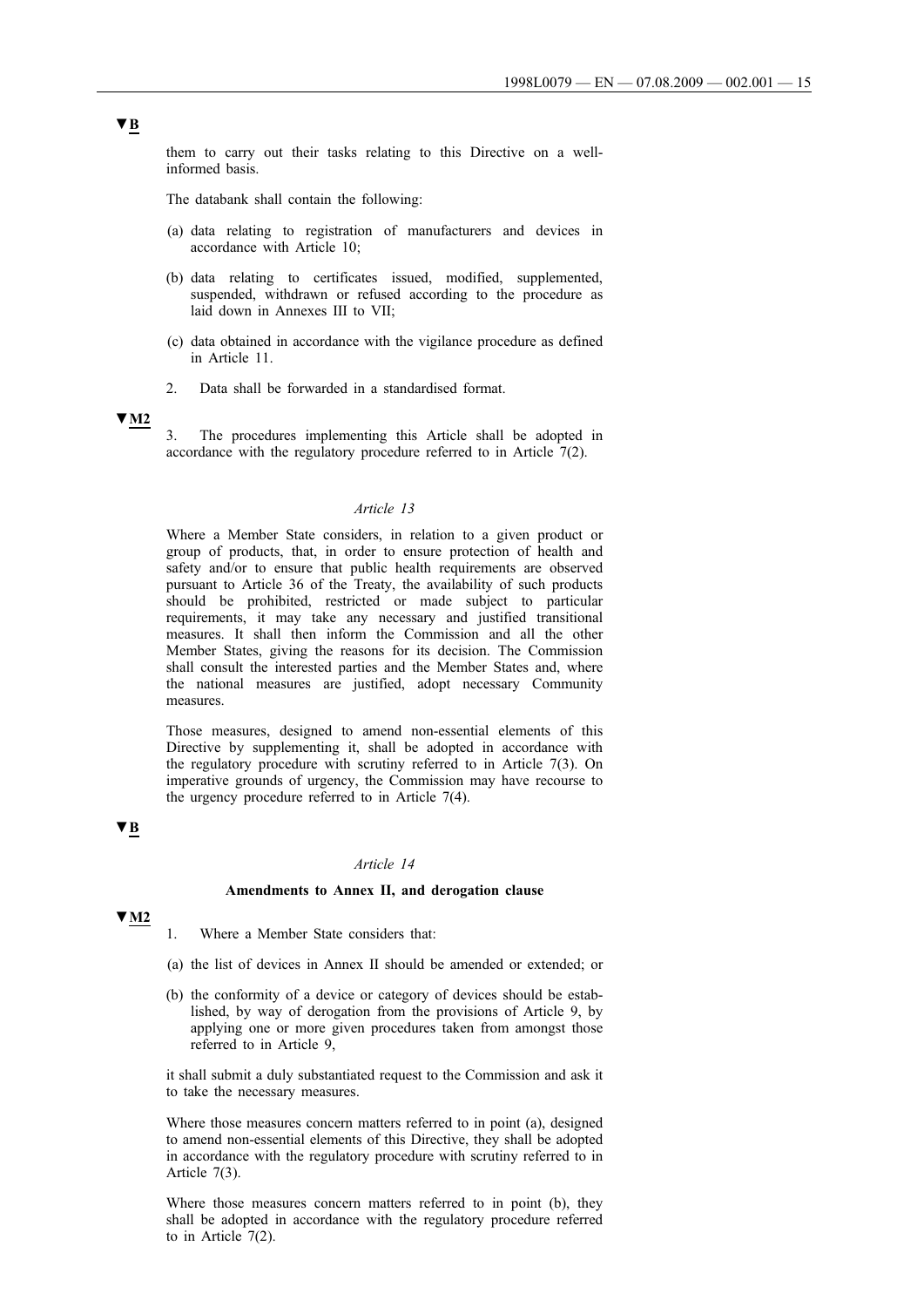2. When a measure is to be taken in accordance with paragraph 1, due consideration shall be given to:

- (a) any relevant information available from the vigilance procedures and from external quality assessment schemes as referred to in Article 11;
- (b) the following criteria:
	- (i) whether total reliance has to be placed on the result obtained with a given device, this result having a direct impact on subsequent medical action, and
	- (ii) whether action taken on the basis of an incorrect result obtained using a given device could prove to be hazardous to the patient, to a third party or to the public, in particular as a consequence of false positive or false negative results, and
	- (iii) whether the involvement of a notified body would be conducive to establishing the conformity of the device.

3. The Commission shall inform the Member States of the measures taken and, where appropriate, publish these measures in the *Official Journal of the European Communities*.

### *Article 15*

## **Notified bodies**

1. Member States shall notify the Commission and other Member States of the bodies which they have designated for carrying out the tasks pertaining to the procedures referred to in Article 9 and the specific tasks for which the bodies have been designated. The Commission shall assign identification numbers to these bodies, hereinafter referred to as 'notified bodies'.

The Commission shall publish a list of the notified bodies, together with the identification numbers it has allocated to them and the tasks for which they have been notified, in the *Official Journal of the European Communities*. It shall ensure that the list is kept up to date.

Member States shall not be obliged to designate a notified body.

2. Member States shall apply the criteria set out in Annex IX for the designation of bodies. Bodies that meet the criteria laid down in the national standards which transpose the relevant harmonised standards shall be presumed to meet the relevant criteria.

3. Member States shall apply continual surveillance of notified bodies to ensure ongoing compliance with the criteria set out in Annex IX. A Member State that has notified a body shall withdraw or restrict that notification if it finds that the body no longer meets the criteria referred to in Annex IX. It shall immediately inform the other Member States and the Commission of any withdrawal of notification or any restriction placed on it.

The notified body and the manufacturer, or his authorised representative established in the Community, shall lay down, by common accord, the time limits for completion of the assessment and verification operations referred to in Annexes III to VII.

5. The notified body shall inform the other notified bodies and the competent authority about all certificates suspended or withdrawn and, on request, about certificates issued or refused. It shall also make available, on request, all additional relevant information.

6. Where a notified body finds that pertinent requirements of this Directive have not been met or are no longer met by the manufacturer or where a certificate should not have been issued, it shall, taking account of the principle of proportionality, suspend or withdraw the certificate issued or place any restrictions on it unless compliance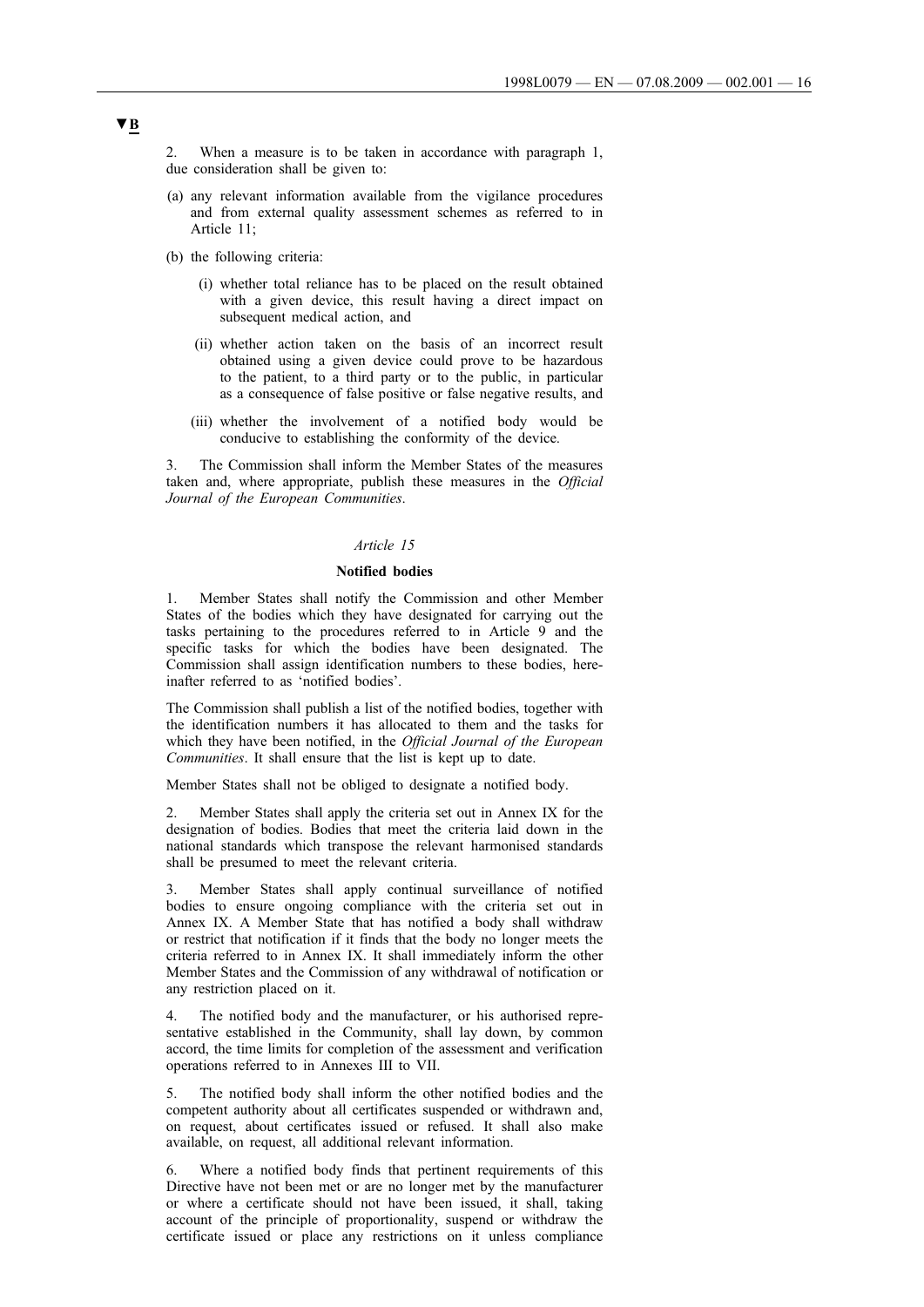with such requirements is ensured by the implementation of appropriate corrective measures by the manufacturer. In the case of suspension or withdrawal of the certificate or of any restriction placed on it or in cases where an intervention of the competent authority may become necessary, the notified body shall inform its competent authority thereof. The Member State shall inform the other Member States and the Commission.

7. The notified body shall, on request, supply all relevant information and documents, including budgetary documents, required to enable the Member State to verify compliance with Annex IX requirements.

## *Article 16*

## **CE marking**

1. Devices, other than devices for performance evaluation, considered to meet the essential requirements referred to in Article 3 must bear the CE marking of conformity when they are placed on the market.

2. The CE marking of conformity, as shown in Annex X, must appear in a visible, legible and indelible form on the device, where practicable and appropriate, and on the instructions for use. The CE marking of conformity must also appear on the sales packaging. The CE marking shall be accompanied by the identification number of the notified body responsible for implementation of the procedures set out in Annexes III, IV, VI and VII.

3. It is prohibited to affix marks or inscriptions which are likely to mislead third parties with regard to the meaning or the graphics of the CE marking. Any other mark may be affixed to the device, to the packaging or to the instruction leaflet accompanying the device provided that the visibility and legibility of the CE marking is not thereby reduced.

### *Article 17*

### **Wrongly affixed CE marking**

1. Without prejudice to Article 8:

- (a) where a Member State establishes that the CE marking has been wrongly affixed, the manufacturer or his authorised representative shall be obliged to end the infringement under conditions imposed by the Member State;
- (b) where non-compliance continues, the Member State must take all appropriate measures to restrict or prohibit the placing on the market of the product in question or to ensure that it is withdrawn from the market, in accordance with the procedure in Article 8.

2. The provisions stated in paragraph 1 shall also apply where the CE marking has been affixed in accordance with the procedures in this Directive, but inappropriately, on products that are not covered by this Directive.

#### *Article 18*

#### **Decisions in respect of refusal or restriction**

- 1. Any decision taken pursuant to this Directive:
- (a) to refuse or restrict the placing on the market or any making available or putting into service of a device, or
- (b) to withdraw devices from the market,

shall state the exact grounds on which it is based. Such decisions shall be notified without delay to the partyconcerned, who shall at the same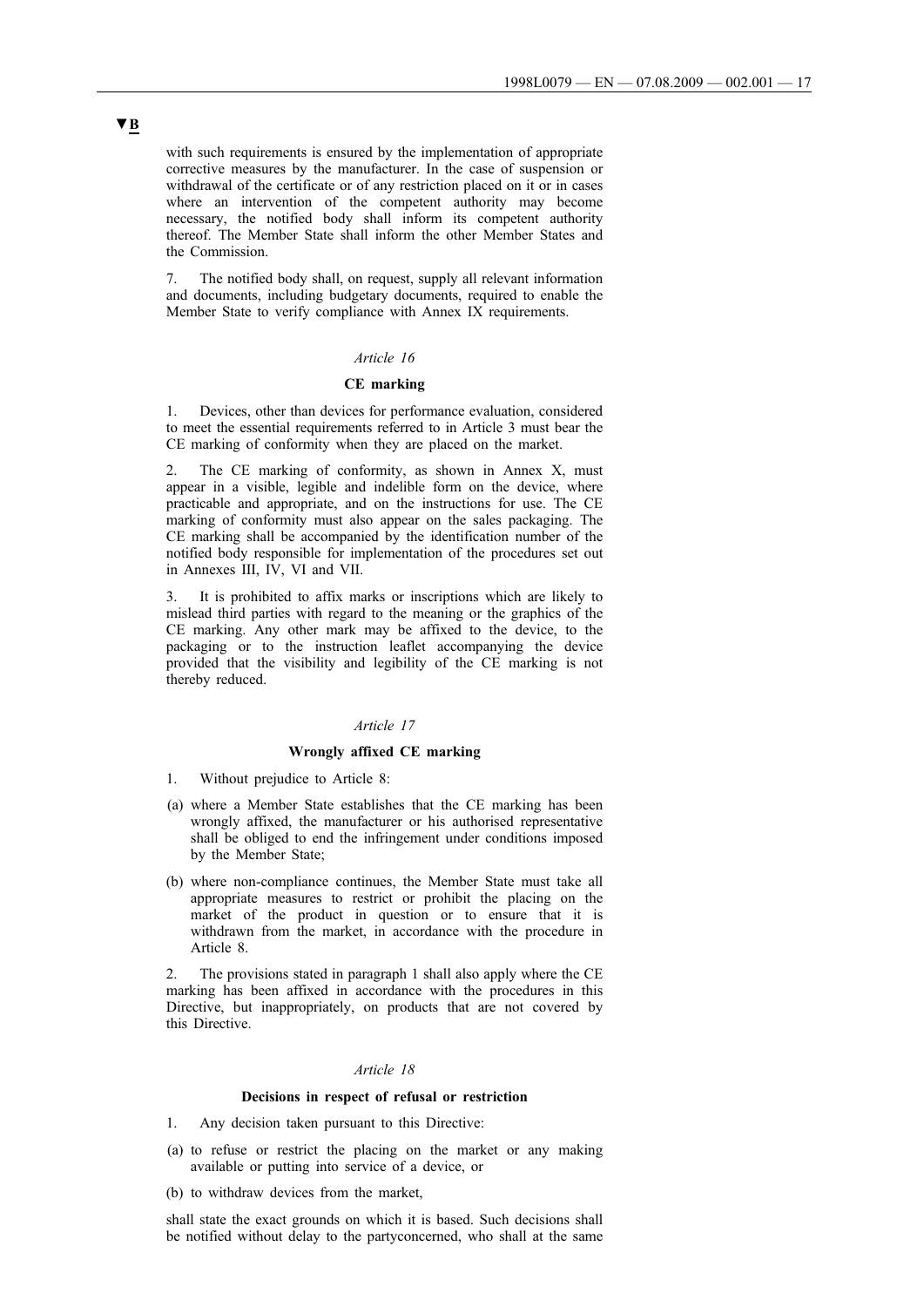time be informed of the remedies available to him under the national law in force in the Member State in question and of the time limits to which such remedies are subject.

2. In the event of a decision as referred to in paragraph 1, the manufacturer or his authorised representative shall have an opportunity to put forward his point of view in advance, unless such consultation is not possible because of the urgency of the measure to be taken as justified in particular by public health requirements.

#### *Article 19*

### **Confidentiality**

Without prejudice to national law and practice on medical secrecy, Member States shall ensure that all the parties involved in the application of this Directive are bound to observe confidentiality with regard to information obtained in carrying out their tasks. This does not affect the obligations of Member States and notified bodies with regard to mutual information and the dissemination of warnings, nor the obligations of the persons concerned to provide information under criminal law.

#### *Article 20*

#### **Cooperation between Member States**

Member States shall take appropriate measures to ensure that competent authorities charged with the implementation of this Directive cooperate with each other and convey to each other the information necessary to ensure application in compliance with this Directive.

### *Article 21*

#### **Amendment of directives**

**►C2** 1. In Directive 98/37/EC, ◄ the second indent of Article 1(3), 'machinery for medical use, used in direct contact with patients' shall be replaced by the following:

- '— medical devices,'.
- 2. Directive 93/42/EEC is hereby amended as follows:
- (a) in Article 1(2):
	- point (c) shall be replaced by the following:
		- '(c) "*in vitro* diagnostic medical device" means any medical device which is a reagent, reagent product, calibrator, control material, kit, instrument, apparatus, equipment or system, whether used alone or in combination, intended by the manufacturer to be used *in vitro* for the examination of specimens, including blood and tissue donations,

derived from the human body, solely or principally for the purpose of providing information:

- concerning a physiological or pathological state, or
- concerning a congenital abnormality, or
- to determine the safety and compatibility with potential recipients, or
- to monitor therapeutic measures.

Specimen receptacles are considered to be *in vitro* diagnostic medical devices. "Specimen receptacles" are those devices, whether vacuum-type or not, specifically intended by their manufacturers for the primary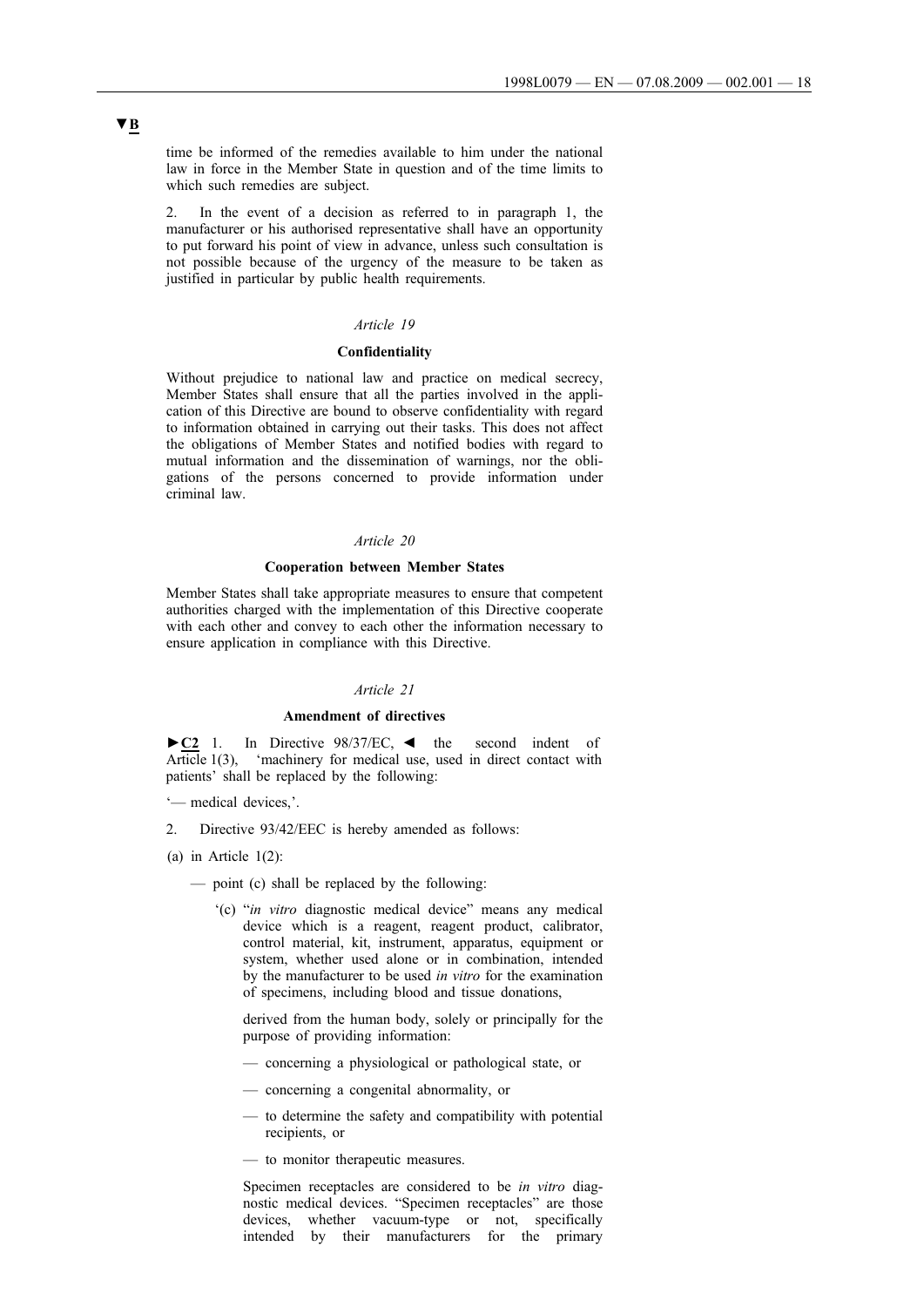containment and preservation of specimens derived from the human body for the purpose of *in vitro* diagnostic examination.

Products for general laboratory use are not *in vitro* diagnostic medical devices unless such products, in view of their characteristics, are specifically intended by their manufacturer to be used for *in vitro* diagnostic examination;'

- point (i) shall be replaced by the following:
	- '(i) "putting into service" means the stage at which a device has been made available to the final user as being ready for use on the Community market for the first time for its intended purpose;'
- the following point shall be added:
	- '(j) "authorised representative" means any natural or legal person established in the Community who, explicitly designated by the manufacturer, acts and may be addressed by authorities and bodies in the Community instead of the manufacturer with regard to the latter's obligations under this Directive;'
- (b) Article 2 shall be replaced by the following:

*'Article 2*

#### **Placing on the market and putting into service**

Member States shall take all necessary steps to ensure that devices may be placed on the market and/or put into service only if they comply with the requirements laid down in this Directive when duly supplied andproperly installed, maintained and used in accordance with their intended purpose.'

(c) the following paragraph shall be added to Article 14(1):

'For all medical devices of classes IIb and III, Member States may request to be informed of all data allowing for identification of such devices together with the label and the instructions for use when such devices are put into service within their territory.'

(d) the following Articles shall be inserted:

#### *'Article 14a*

#### **European databank**

Regulatory data in accordance with this Directive shall be stored in a European database accessible to the competent authorities to enable them to carry out their tasks relating to this Directive on a well-informed basis.

The databank shall contain the following:

- (a) data relating to registration of manufacturers and devices in accordance with Article 14;
- (b) data relating to certificates issued, modified, supplemented, suspended, withdrawn or refused according to the procedures, as laid down in Annexes II to VII;
- (c) data obtained in accordance with the vigilance procedure as defined in Article 10;
- 2. Data shall be forwarded in a standardised format.

3. The procedures implementing this Article shall be adopted in accordance with the procedure laid down in Article 7(2).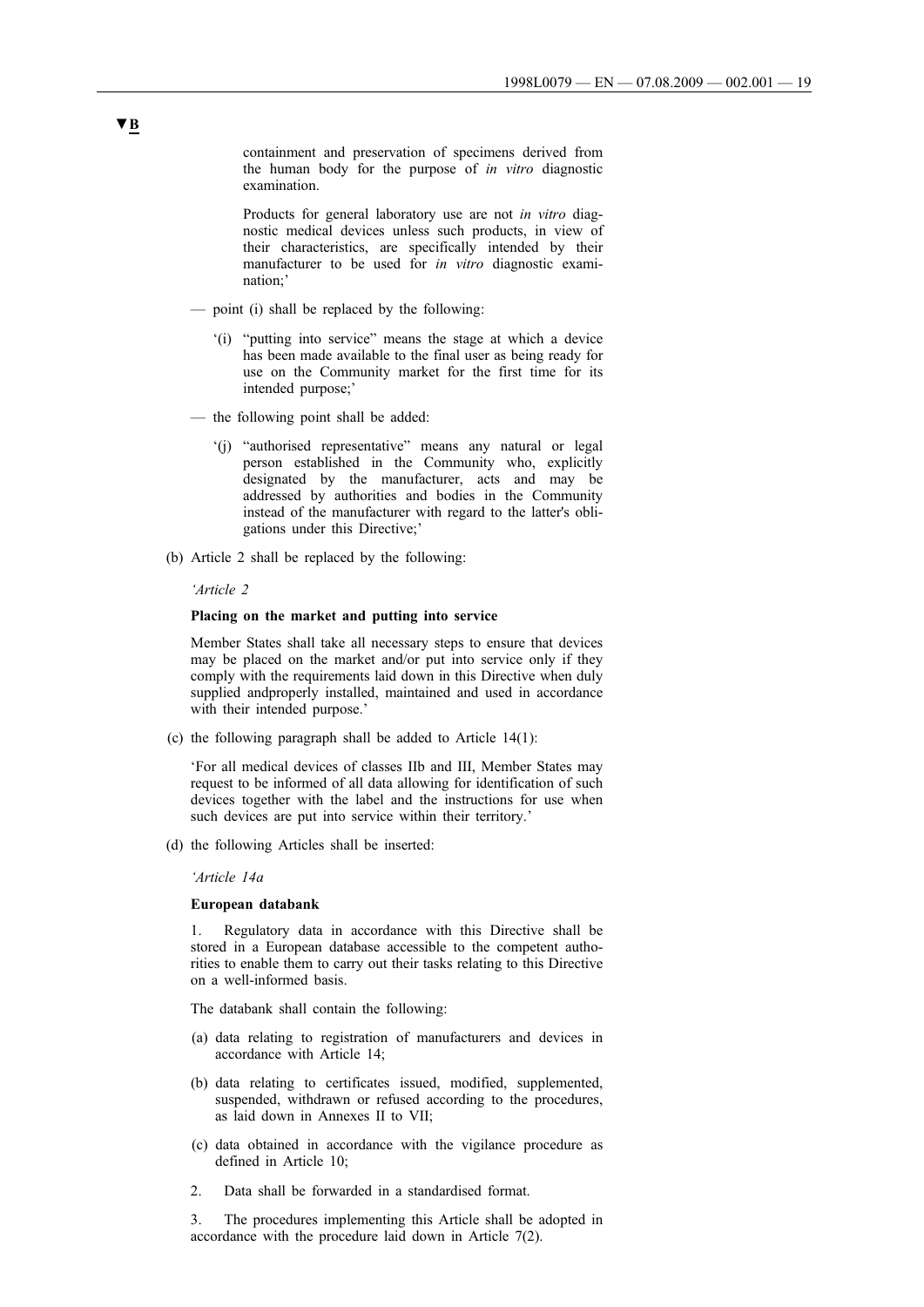#### *Article 14b*

### **Particular health monitoring measures**

Where a Member State considers, in relation to a given product or group of products, that, in order to ensure protection of health and safety and/or to ensure that public health requirements are observed pursuant to Article 36 of the Treaty, the availability of such products should be prohibited, restricted or subjected to particular requirements, it may take any necessary and justified transitional measures. It shall then inform the Commission and all the other Member States giving the reasons for its decision. The Commission shall, whenever possible, consult the interested parties and the Member States and, where the national measures are justified, adopt necessary Community measures in accordance with the procedure referred to in Article 7(2).'

(e) the following paragraphs shall be added to Article 16:

'5. The notified body shall inform the other notified bodies and the competent authority about all certificates suspended or withdrawn and, on request, about certificates issued or refused. It shall also make available, on request, all additional relevant information.

6. Where a notified body finds that pertinent requirements of this Directive have not been met or are no longer met by the manufacturer or where a certificate should not have been issued, it shall, taking account of the principle of proportionality, suspend or withdraw the certificate issued or place any restrictions on it unless compliance with such requirements is ensured by the implementation of appropriate corrective measures by the manufacturer. In the case of suspension or withdrawal of the certificate or of any restriction placed on it or in cases where an intervention of the competent authority may become necessary, the notified body shall inform its competent authority thereof. The Member State shall inform the other Member States and the Commission.

7. The notified body shall, on request, supply all relevant information and documents including budgetary documents, required to enable the Member State to verify compliance with Annex XI requirements.'

(f) the following paragraph shall be added to Article 18:

'Those provisions shall also apply where the CE marking has been affixed in accordance with the procedures in this Directive, but inappropriately, on products that are not covered by this Directive.'

- (g) in Article 22(4), the first subparagraph shall be replaced by the following:
	- '4. Member States shall accept:
	- devices which conform to the rules in force in their territory on 31 December 1994 being placed on the market during a period of five years following the adoption of this Directive, and
	- the aforementioned devices being put into service until 30 June 2001 at the latest.'
- (h) Annex II, section 6.2, Annex III, section 7.1, Annex V, section 5.2 and Annex VI, section 5.2 shall be deleted;
- (i) in Annex XI, section 3 the following sentence shall be inserted after the second sentence: 'This presupposes the availability of sufficient scientific staff within the organisation who possess experience and knowledge sufficient to assess the medical functionality and performance of devices for which it has been notified, having regard to the requirements of this Directive and, in particular, those set out in Annex I.'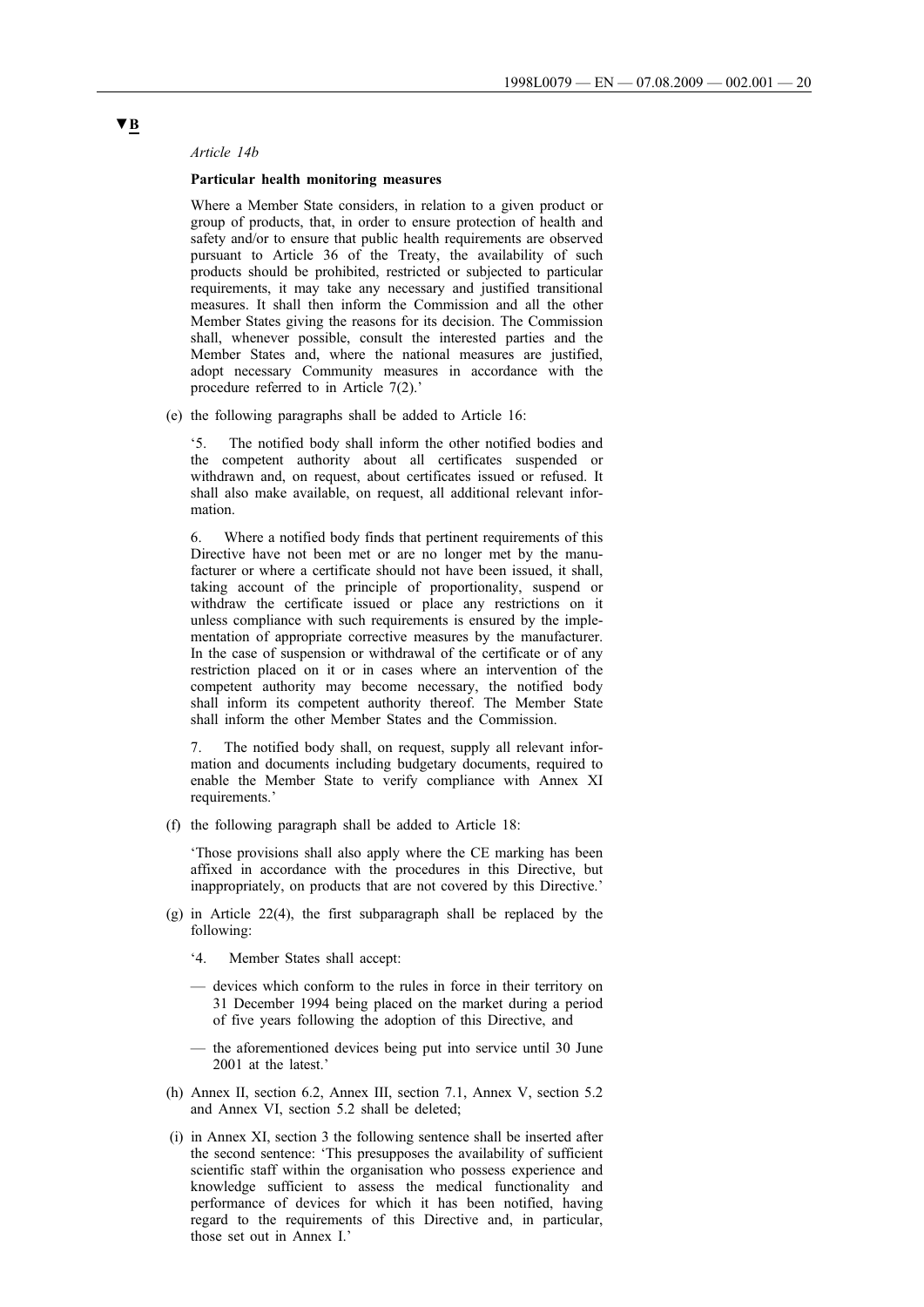## *Article 22*

### **Implementation, transitional provisions**

1. Member States shall adopt and publish the laws, regulations and administrative provisions necessary to comply with this Directive not later than 7 December 1999. They shall immediately inform the Commission thereof.

Member States shall apply these provisions with effect from 7 June 2000.

When Member States adopt these provisions, they shall contain a reference to this Directive or shall be accompanied by such a reference on the occasion of their official publication. The methods of making such a reference shall be laid down by the Member States.

2. Member States shall communicate to the Commission the texts of the main provisions of domestic law which they adopt in the field governed by this Directive.

3. The Committee referred to in Article 7 may undertake its tasks from the date of entry into force of this Directive. The Member States may take the measures referred to in Article 15 **►C1** as from the entry into force of this Directive. ◄

4. Member States shall take the necessary action to ensure that the notified bodies which are responsible pursuant to Article 9 for conformity assessment take account of any relevant information regarding the characteristics and performance of such devices, including in particular the results of any relevant test and verification already carried out under pre-existing national law, regulations or administrative provisions in respect of such devices.

5. During a period of five years following the entry into force of this Directive, Member States shall accept the placing on the market of devices which conform to the rules in force in their territory on the date on which this Directive enters into force. For an additional period of two years, the said devices may be put into service.

### *Article 23*

This Directive shall enter into force on the day of its publication in the *Official Journal of the European Communities*.

#### *Article 24*

This Directive is addressed to the Member States.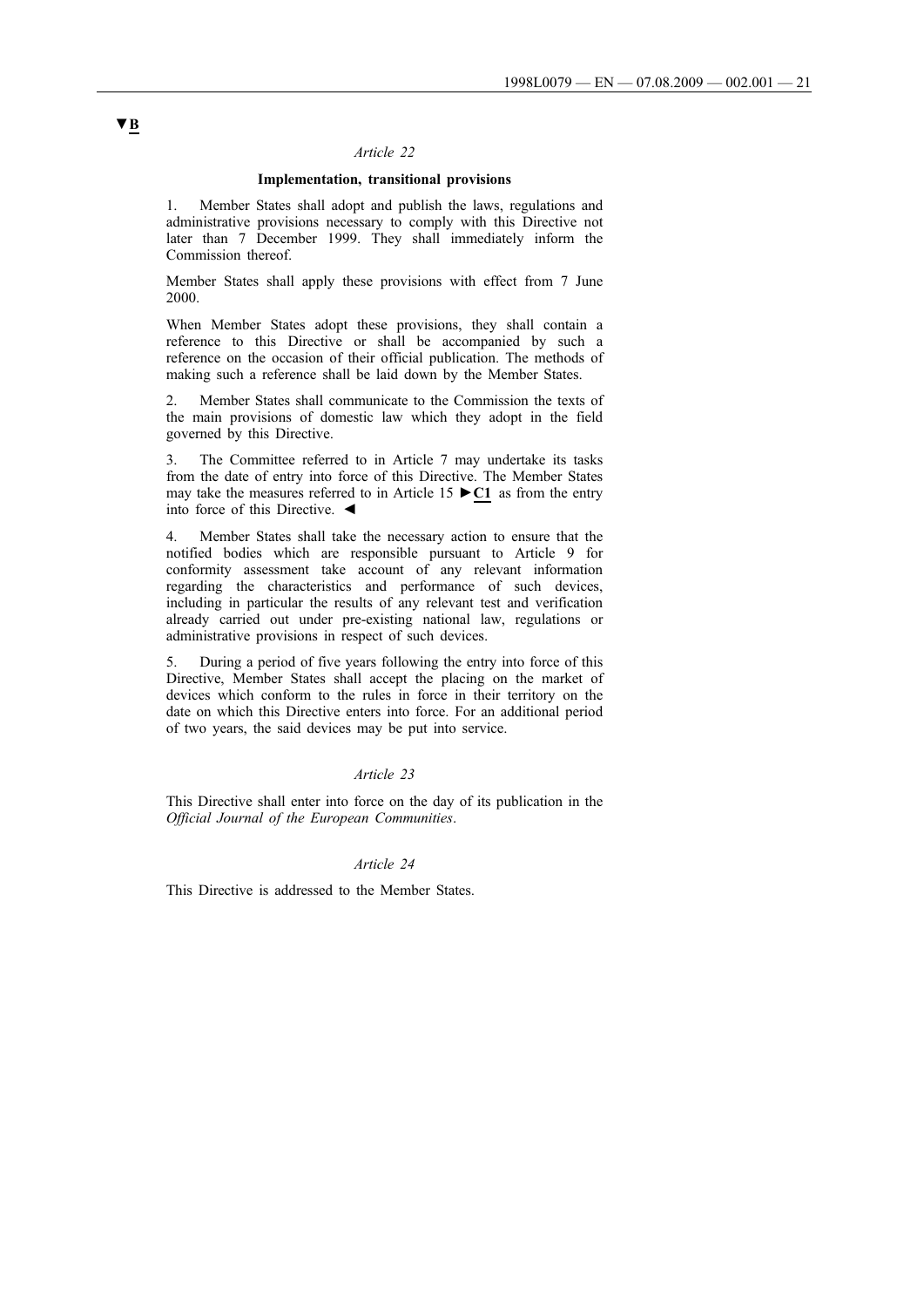#### *ANNEX I*

#### **ESSENTIAL REQUIREMENTS**

#### A. GENERAL REQUIREMENTS

- 1. The devices must be designed and manufactured in such a way that, when used under the conditions and for the purposes intended, they will not compromise, directly or indirectly, the clinical condition or the safety of the patients, the safety or health of users or, where applicable, other persons, or the safety of property. Any risks which may be associated with their use must be acceptable when weighed against the benefits to the patient and be compatible with a high level of protection of health and safety.
- 2. The solutions adopted by the manufacturer for the design and construction of the devices must conform to safety principles, taking account of the generally acknowledged state of the art.

In selecting the most appropriate solutions, the manufacturer must apply the following principles in the following order:

- eliminate or reduce risks as far as possible (inherently safe design and construction),
- where appropriate take adequate protection measures in relation to risks that cannot be eliminated,
- inform users of the residual risks due to any shortcomings of the protection measures adopted.
- 3. The devices must be designed and manufactured in such a way that they are suitable for the purposes referred to in Article  $1(2)(b)$ , as specified by the manufacturer, taking account of the generally acknowledged state of the art. They must achieve the performances, in particular, where appropriate, in terms of analytical sensitivity, diagnostic sensitivity, analytical specificity, diagnostic specificity, accuracy, repeatability, reproducibility, including control of known relevant interference, and limits of detection, stated by the manufacturer.

The traceability of values assigned to calibrators and/or control materials must be assured through available reference measurement procedures and/or available reference materials of a higher order.

- 4. The characteristics and performances referred to in sections 1 and 3 must not be adversely affected to such a degree that the health or the safety of the patient or the user and, where applicable, of other persons, are compromised during the lifetime of the device as indicated by the manufacturer, when the device is subjected to the stresses which can occur during normal conditions of use. When no lifetime is stated, the same applies for the lifetime reasonably to be expected of a device of that kind, having regard to the intended purpose and the anticipated use of the device.
- 5. The devices must be designed, manufactured and packed in such a way that their characteristics and performances during their intended use will not be adversely affected under storage and transport conditions (temperature, humidity, etc.) taking account of the instructions and information provided by the manufacturer.

## B. DESIGN AND MANUFACTURING REQUIREMENTS

#### 1. **Chemical and physical properties**

- 1.1. The devices must be designed and manufactured in such a way as to achieve the characteristics and performances referred to in section A on the 'General requirements'. Particular attention must be paid to the possibility of impairment of analytical performance due to incompatibilitybetween the materials used and the specimens (such as biological tissues, cells, body fluids and micro-organisms) intended to be used with the device, taking account of its intended purpose.
- 1.2. The devices must be designed, manufactured and packed in such a way as to reduce as far as possible the risk posed by product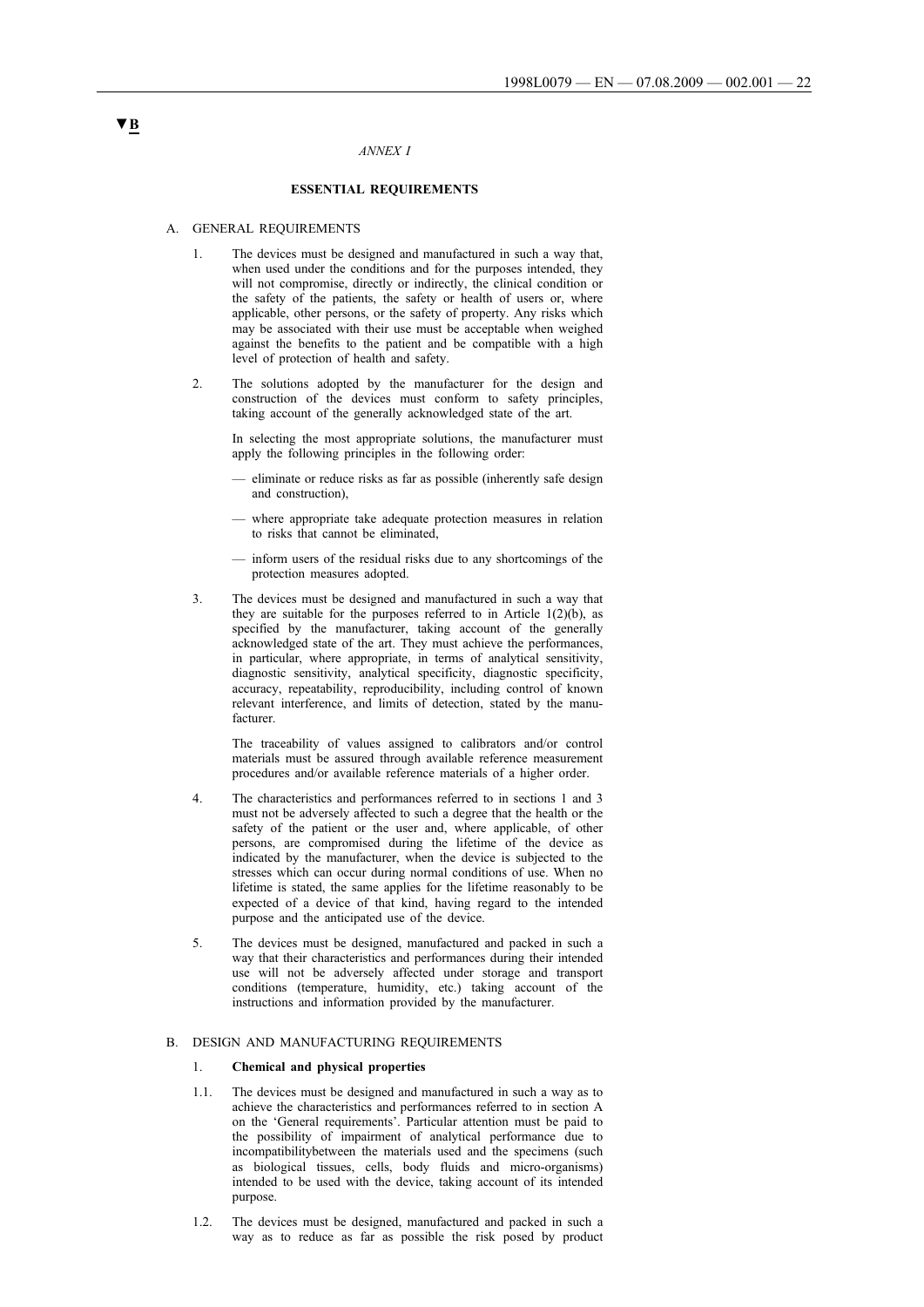leakage, contaminants and residues to the persons involved in the transport, storage and use of the devices, taking account of the intended purpose of the products.

#### 2. **Infection and microbial contamination**

- 2.1. The devices and their manufacturing processes must be designed in such a way as to eliminate or reduce as far as possible the risk of infection to the user or other persons. The design must allow easy handling and, where necessary, reduce as far as possible contamination of, and leakage from, the device during use and, in the case of specimen receptacles, the risk of contamination of the specimen. The manufacturing processes must be appropriate for these purposes.
- 2.2 Where a device incorporates biological substances, the risks of infection must be reduced as far as possible by selecting appropriate donors and appropriate substances and by using appropriate, validated inactivation, conservation, test and control procedures.
- 2.3. Devices labelled either as 'STERILE' or as having a special microbiological state must be designed, manufactured and packed in an appropriate pack, according to procedures suitable for ensuring that they remain in the appropriate microbiological state indicated on the label when placed on the market, under the storage and transport conditions specified by the manufacturer, until the protective packaging is damaged or opened.
- 2.4. Devices labelled either as 'STERILE' or as having a special microbiological state must have been processed by an appropriate, validated method.
- 2.5. Packaging systems for devices other than those referred to in section 2.3 must keep the product without deterioration at the level of cleanliness indicated by the manufacturer and, if the devices are to be sterilised prior to use, reduce as far as possible the risk of microbial contamination.

Steps must be taken to reduce as far as possible microbial contamination during selection and handling of raw materials, manufacture, storage and distribution where the performance of the device can be adversely affected by such contamination.

- 2.6. Devices intended to be sterilised must be manufactured in appropriately controlled (e.g. environmental) conditions.
- 2.7. Packaging systems for non-sterile devices must keep the product without deterioration at the level of cleanliness stipulated and, if the devices are to be sterilised prior to use, minimise the risk of microbial contamination; the packaging system must be suitable taking account of the method of sterilisation indicated by the manufacturer.

#### 3. **Manufacturing and environmental properties**

- 3.1. If the device is intended for use in combination with other devices or equipment, the whole combination, including the connection system, must be safe and must not impair the specified performances of the devices. Any restrictions on use must be indicated on the label and/or in the instructions for use.
- 3.2. Devices must be designed and manufactured in such a way as to reduce as far as possible the risks linked to their use in conjunction with materials, substances and gases with which they may come into contact during normal conditions of use.
- 3.3. Devices must be designed and manufactured in such a way as to remove or reduce as far as possible:
	- the risk of injury linked to their physical features (in particular aspects of volume  $\times$  pressure, dimension and, where appropriate, ergonomic features),
	- risks linked to reasonably foreseeable external influences, such as magnetic fields, external electrical effects, electrostatic discharge, pressure, humidity, temperature or variations in pressure or acceleration or accidental penetration of substances into the device.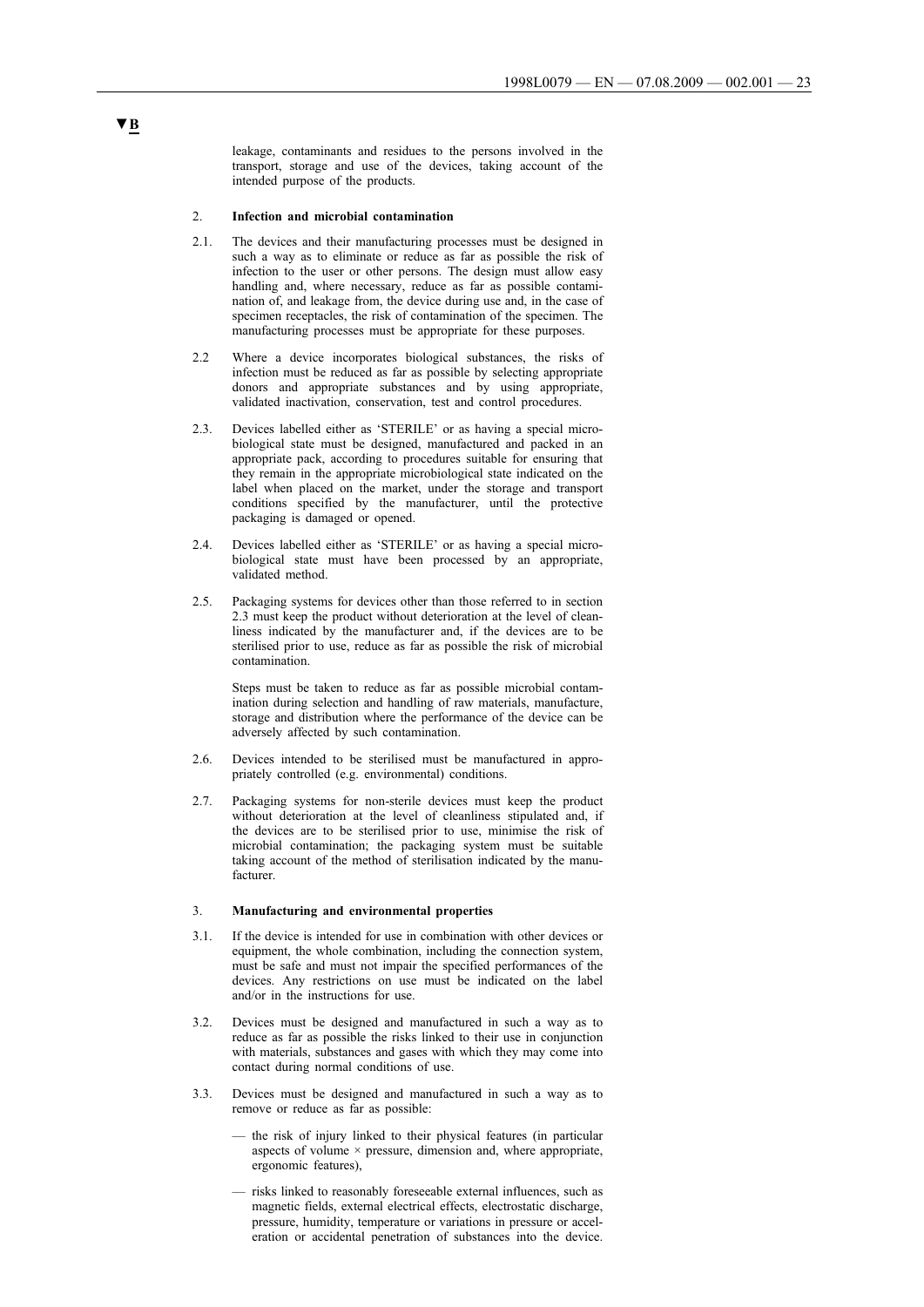Devices must be designed and manufactured in such a way as to provide an adequate level of intrinsic immunity of electromagnetic disturbance to enable them to operate as intended.

- 3.4. Devices must be designed and manufactured in such a way as to reduce as far as possible the risks of fire or explosion during normal use and in single fault condition. Particular attention must be paid to devices whose intended use includes exposure to or use in association with flammable substances or substances which could cause combustion.
- 3.5. Devices must be designed and manufactured in such a way as to facilitate the management of safe waste disposal.
- 3.6. The measuring, monitoring or display scale (including colour change and other visual indicators) must be designed and manufactured in line with ergonomic principles, taking account of the intended purpose of the device.

#### 4. **Devices which are instruments or apparatus with a measuring function**

- 4.1. Devices which are instruments or apparatus having a primary analytical measuring function must be designed and manufactured in such a way as to provide adequate stability and accuracy of measurement within appropriate accuracy limits, taking into account the intended purpose of the device and of available and appropriate reference measurement procedures and materials. The accuracy limits have to be specified by the manufacturer.
- 4.2. When values are expressed numerically, they must be given in legal units conforming to the provisions of Council Directive 80/181/EEC of 20 December 1979 on the approximation of the laws of the Member States relating to units of measurement (1).

### 5. **Protection against radiation**

- 5.1. Devices shall be designed, manufactured and packaged in such a way that exposure of users and other persons to the emitted radiation is minimised.
- 5.2. When devices are intended to emit potentially hazardous, visible and/or invisible radiation, they must as far as possible be:
	- designed and manufactured in such a way as to ensure that the characteristics and the quantity of radiation emitted can be controlled and/or adjusted,
	- fitted with visual displays and/or audible warnings of such emissions.
- 5.3. The operating instructions for devices emitting radiation must give detailed information as to the nature of the emitted radiation, means of protecting the user, and on ways of avoiding misuse and of eliminating the risks inherent in installation.

#### 6. **Requirements for medical devices connected to or equipped with an energy source**

- 6.1. Devices incorporating electronic programmable systems, including software, must be designed to ensure the repeatability, reliability and performance of these systems according to the intended use.
- 6.2. Devices must be designed and manufactured in such a way as to minimise the risks of creating electromagnetic perturbation which could impair the operation of other devices or equipment in the usual environment.
- 6.3. Devices must be designed and manufactured in such a way as to avoid, as far as possible, the risk of accidental electric shocks during normal use and in single fault condition, provided the devices are installed and maintained correctly.

<sup>(1)</sup> OJ L 39, 15.2.1980, p. 40. Directive as last amended by Directive 89/617/EEC (OJ L 357, 7.12.1989, p. 28).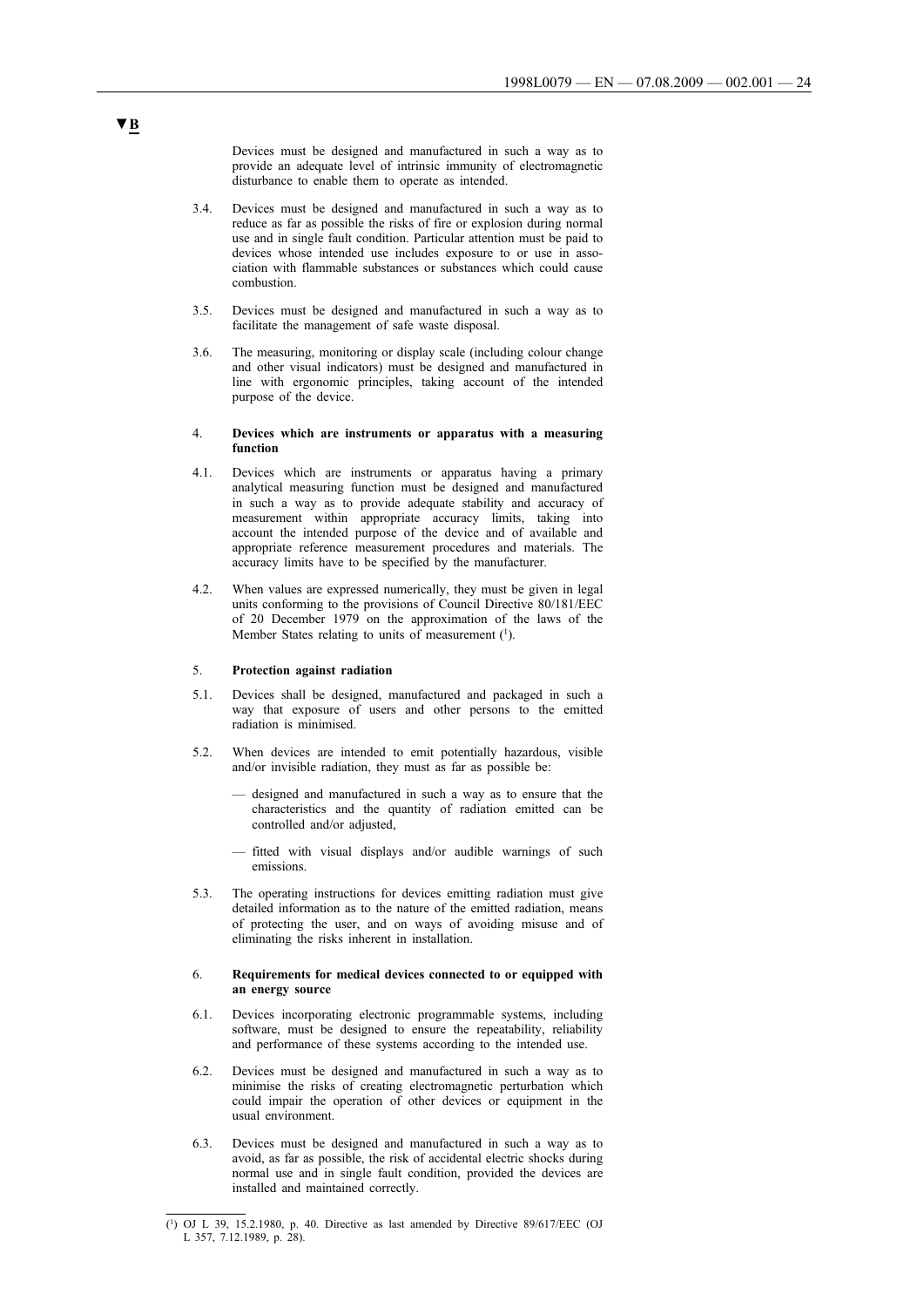#### 6.4. *Protection against mechanical and thermal risks*

6.4.1. Devices must be designed and manufactured in such a way as to protect the user against mechanical risks. Devices must be sufficiently stable under the foreseen operating conditions. They must be suitable to withstand stresses inherent in the foreseen working environment, and to retain this resistance during the expected life of the devices, subject to any inspection and maintenance requirements as indicated by the manufacturer.

Where there are risks due to the presence of moving parts, risks due to break-up or detachment, or leakage of substances, then appropriate protection means must be incorporated.

Any guards or other means included with the device to provide protection, in particular against moving parts, must be secure and must not interfere with access for the normal operation of the device, or restrict routine maintenance of the device as intended by the manufacturer.

- 6.4.2. Devices must be designed and manufactured in such a way as to reduce to the lowest possible level the risks arising from vibration generated by the devices, taking account of technical progress and of the means available for limiting vibrations, particularly at source, unless the vibrations are part of the specified performance.
- 6.4.3. Devices must be designed and manufactured in such a way as to reduce as far as possible the risks arising from the noise emitted, taking account of technical progress and of the means available to reduce noise, particularly at source, unless the noise emitted is part of the specified performance.
- 6.4.4. Terminals and connectors to electricity, gas or hydraulic and pneumatic energy supplies which the user has to handle must be designed and manufactured in such a way as to minimise all possible risks.
- 6.4.5. Accessible parts of the devices (excluding the parts of areas intended to supply heat or reach given temperatures) and their surroundings must not attain potentially dangerous temperatures under normal use.

#### 7. **Requirements for devices for self-testing**

Devices for self-testing must be designed and manufactured in such a way that they perform appropriately for their intended purpose taking into account the skills and the means available to users and the influence resulting from variation that can reasonably be anticipated in users' technique and environment. The information and instructions provided by the manufacturer should be easily understood and applied by the user.

- 7.1. Devices for self-testing must be designed and manufactured in such a way as to:
	- ensure that the device is easy to use by the intended lay user at all stages of the procedure, and
	- reduce as far as practicable the risk of user error in the handling of the device and in the interpretation of the results.
- 7.2. Devices for self-testing must, where reasonably possible, include user control, i.e. a procedure by which the user can verify that, at the time of use, the product will perform as intended.

#### 8. **Information supplied by the manufacturer**

8.1. Each device must be accompanied by the information needed to use it safely and properly, taking account of the training and knowledge of the potential users, and to identify the manufacturer.

This information comprises the data on the label and in the instructions for use.

As far as practicable and appropriate, the information needed to use the device safely and properly must be set out on the device itself and/or, where appropriate, on the sales packaging. If individual full labelling of each unit is not practicable, the information must be set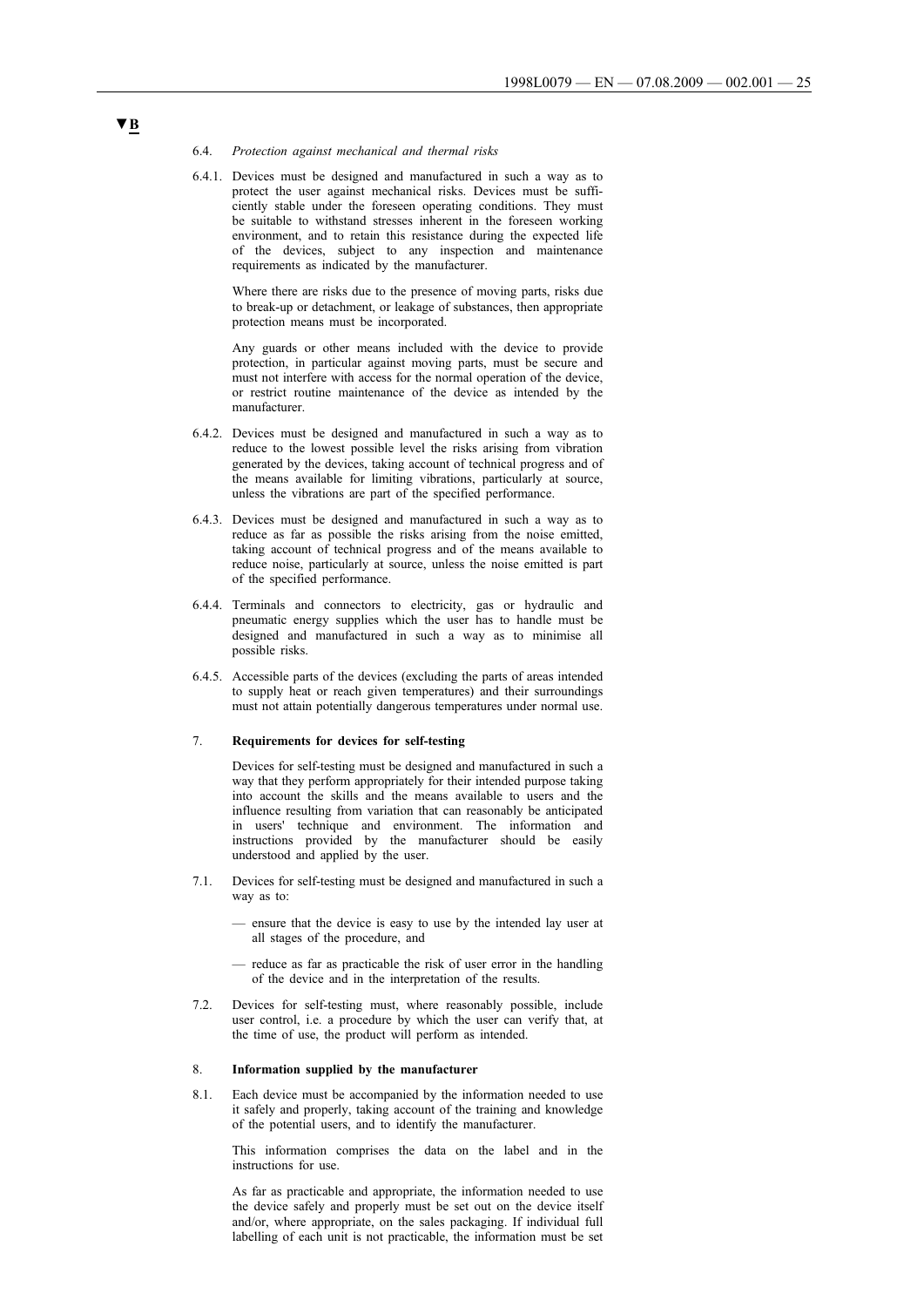out on the packaging and/or in the instructions for use supplied with one or more devices.

Instructions for use must accompany or be included in the packaging of one or more devices.

In duly justified and exceptional cases no such instructions for use are needed for a device if it can be used properly and safely without them.

The decision whether to translate the instructions for use and the label into one or more languages of the European Union shall be left to the Member States, except that, for devices for self-testing, the instructions for use and the label must include a translation into the official language(s) of the Member State in which the device for selftesting reaches its final user.

**▼B**

**▼C1**

- 8.2. Where appropriate, the information to be supplied should take the form of symbols. Any symbol and identification colour used must conform to the harmonised standards. In areas for which no standards exist, the symbols and colour used must be described in the documentation supplied with the device.
- 8.3. In the case of devices containing or a preparation which may be considered as being dangerous, taking account of the nature and quantity of its constituents and the form under which they are present, relevant danger symbols and labelling requirements of Directive  $67/548/EEC$  (<sup>1</sup>) and Directive  $88/379/EEC$  (<sup>2</sup>) shall apply. Where there is insufficient space to put all the information on the device itself or on its label, the relevant danger symbols shall be put on the label and the other information required by those Directives shall be given in the instructions for use.

The provisions of the aforementioned Directives on the safety data sheet shall apply, unless all relevant information as appropriate is already made available by the instructions for use.

- 8.4. The label must bear the following particulars which may take the form of symbols as appropriate:
	- (a) the name or trade name and address of the manufacturer. For devices imported into the Community with a view to their distribution in the Community, the label, the outer packaging, or the instructions for use shall contain in addition the name and address of the authorised representative of the manufacturer;
	- (b) the details strictly necessary for the user to uniquely identify the device and the contents of the packaging;
	- (c) where appropriate, the word 'STERILE' or a statement indicating any special microbiological state or state of cleanliness;
	- (d) the batch code, preceded by the word 'LOT', or the serial number;
	- (e) if necessary, an indication of the date by which the device or part of it should be used, in safety, without degradation of performance, expressed as the year, the month and, where relevant, the day, in that order;
	- (f) in case of devices for performance evaluation, the words 'for performance evaluation only';
	- (g) where appropriate, a statement indicating the *in vitro* use of the device;
	- (h) any particular storage and/or handling conditions;

<sup>(1)</sup> Council Directive 67/548/EEC of 27 June 1967 on the approximation of laws, regulations and administrative provisions relating to the classification, packaging and labelling of dangerous substances (OJ L 196, 16.8.1967, p. 1). Directive as last amended by Commission Directive 97/69/EC (OJ L 343, 13.12.1997, p. 19).

<sup>(2)</sup> Council Directive 88/379/EEC of 7 June 1988 on the approximation of the laws, regulations and administrative provisions of the Member States relating to the classification, packaging and labelling of dangerous preparations (OJ L 187, 16.7.1988, p. 14). Directive as last amended by Commission Directive 96/65/EC (OJ L 265, 18.10.1996, p. 15).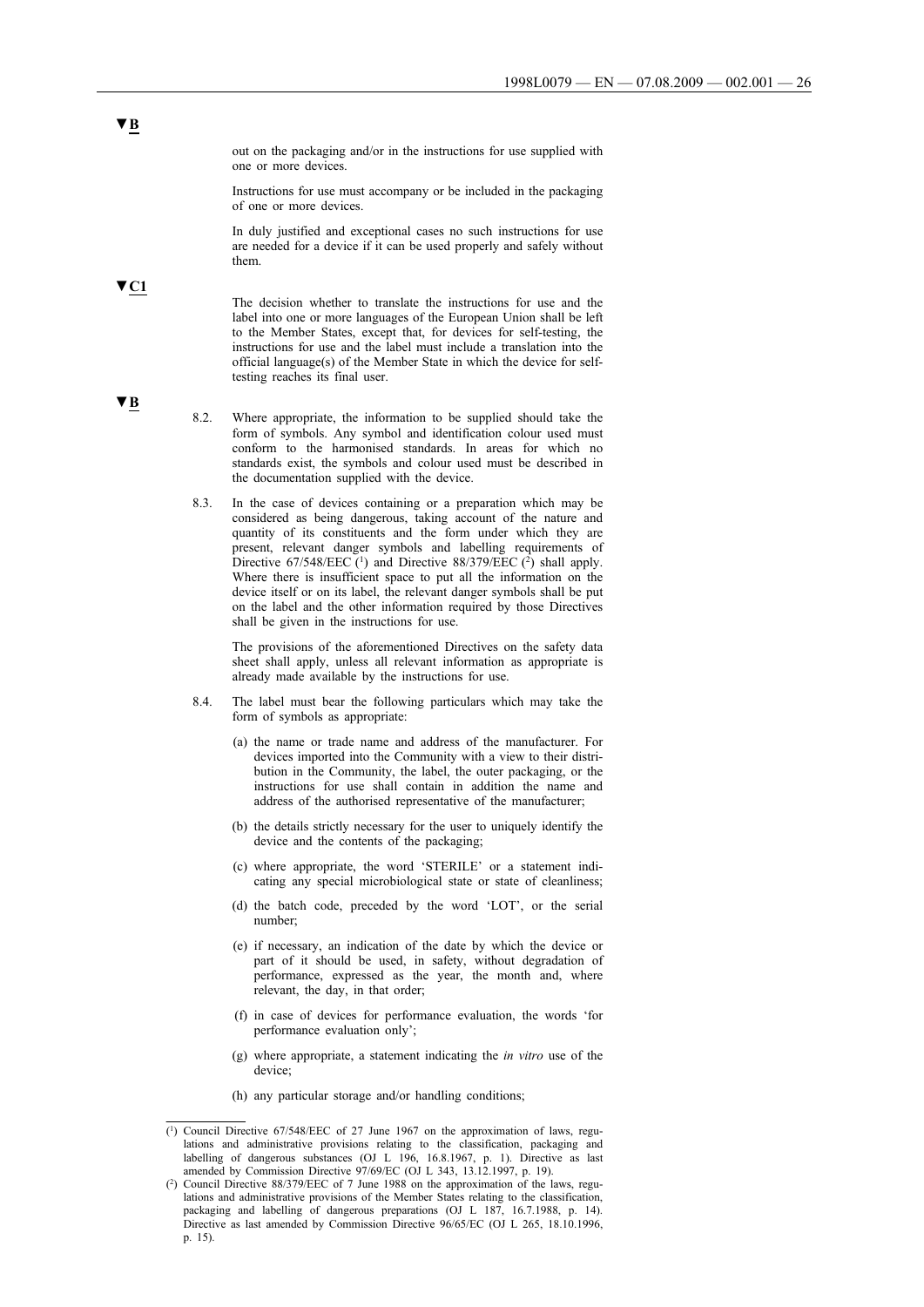- (i) where applicable, any particular operating instructions;
- (j) appropriate warnings and/or precautions to take;
- (k) if the device is intended for self-testing, that fact must be clearly stated.
- 8.5. If the intended purpose of the device is not obvious to the user, the manufacturer must clearly state the intended purpose in the instructions for use and, if appropriate, on the label.
- 8.6. Wherever reasonable and practicable, the devices and separate components must be identified, where appropriate in terms of batches, to allow all appropriate action to detect any potential risk posed by the devices and detachable components.
- 8.7. Where appropriate, the instructions for use must contain the following particulars:
	- (a) the details referred to in section 8.4 with the exception of points (d) and (e);
	- (b) composition of the reagent product by nature and amount or concentration of the active ingredient(s) of the reagent(s) or kit as well as a statement, where appropriate, that the device contains other ingredients which might influence the measurement;
	- (c) the storage conditions and shelf life following the first opening of the primary container, together with the storage conditions and stability of working reagents;
	- (d) the performances referred to in section 3 of part A;
	- (e) an indication of any special equipment required including information necessary for the identification of that special equipment for proper use;
	- (f) the type of specimen to be used, any special conditions of collection, pre-treatment and, if necessary, storage conditions and instructions for the preparation of the patient;
	- (g) a detailed description of the procedure to be followed in using the device;
	- (h) the measurement procedure to be followed with the device including as appropriate:
		- the principle of the method,
		- the specific analytical performance characteristics (e.g. sensitivity, specificity, accuracy, repeatability, reproducibility, limits of detection and measurement range, including information needed for the control of known relevant interferences), limitations of the method and information about the use of available reference measurement procedures and materials by the user,
		- the details of any further procedure or handling needed before the device can be used (for example, reconstitution, incubation, dilution, instrument checks, etc.),
		- the indication whether any particular training is required;
	- (i) the mathematical approach upon which the calculation of the analytical result is made;
	- (j) measures to be taken in the event of changes in the analytical performance of the device;
	- (k) information appropriate to users on:
		- internal quality control including specific validation procedures,
		- the traceability of the calibration of the device;
	- (l) the reference intervals for the quantities being determined, including a description of the appropriate reference population;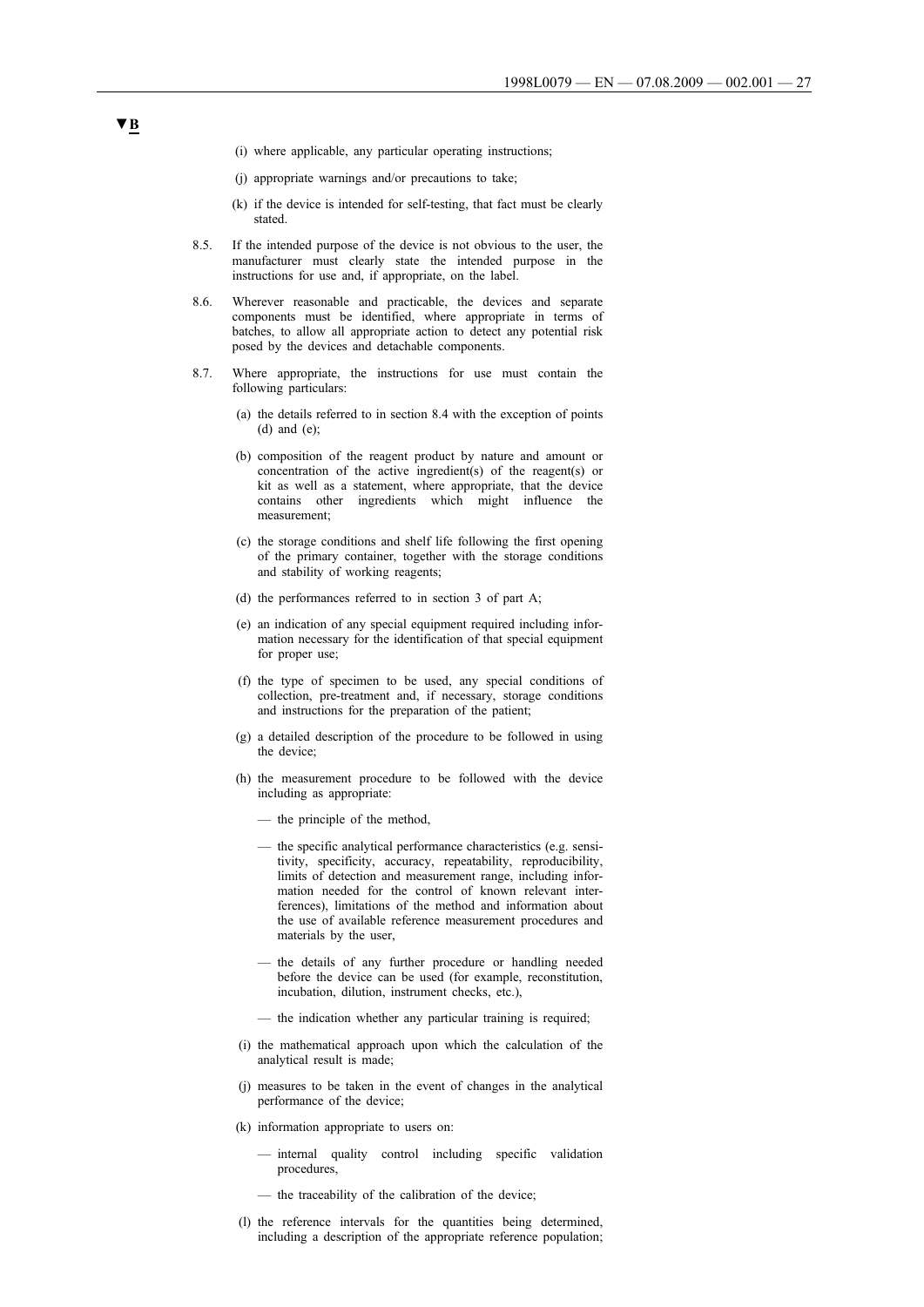- (m) if the device must be used in combination with or installed with or connected to other medical devices or equipment in order to operate as required for its intended purpose, sufficient details of its characteristics to identify the correct devices or equipment to use in order to obtain a safe and proper combination;
- (n) all the information needed to verify whether the device is properly installed and can operate correctly and safely, plus details of the nature and frequency of the maintenance and calibration needed to ensure that the device operates properly and safely; information about safe waste disposal;
- (o) details of any further treatment or handling needed before the device can be used (for example, sterilisation, final assembly, etc.);
- (p) the necessary instructions in the event of damage to the protective packaging and details of appropriate methods of resterilisation or decontamination;
- (q) if the device is reusable, information on the appropriate processes to allow reuse, including cleaning, disinfection, packaging and resterilisation or decontamination, and any restriction on the number of reuses;
- (r) precautions to be taken as regards exposure, in reasonably foreseeable environmental conditions, to magnetic fields, external electrical influences, electrostatic discharge, pressure or variations in pressure, acceleration, thermal ignition sources, etc.;
- (s) precautions to be taken against any special, unusual risks related to the use or disposal of the device including special protective measures; where the device includes substances of human or animal origin, attention must be drawn to their potential infectious nature;
- (t) specifications for devices for self-testing:
	- the results need to be expressed and presented in a way that is readily understood by a lay person; information needs to be provided with advice to the user on action to be taken (in case of positive, negative or indeterminate result) and on the possibility of false positive or false negative result,
	- specific particulars may be omitted provided that the other information supplied by the manufacturer is sufficient to enable the user to use the device and to understand the result(s) produced by the device,
	- the information provided must include a statement clearly directing that the user should not take any decision of medical relevance without first consulting his or her medical practitioner,
	- the information must also specify that when the device for self-testing is used for the monitoring of an existing disease, the patient should only adapt the treatment if he has received the appropriate training to do so;
- (u) date of issue or latest revision of the instructions for use.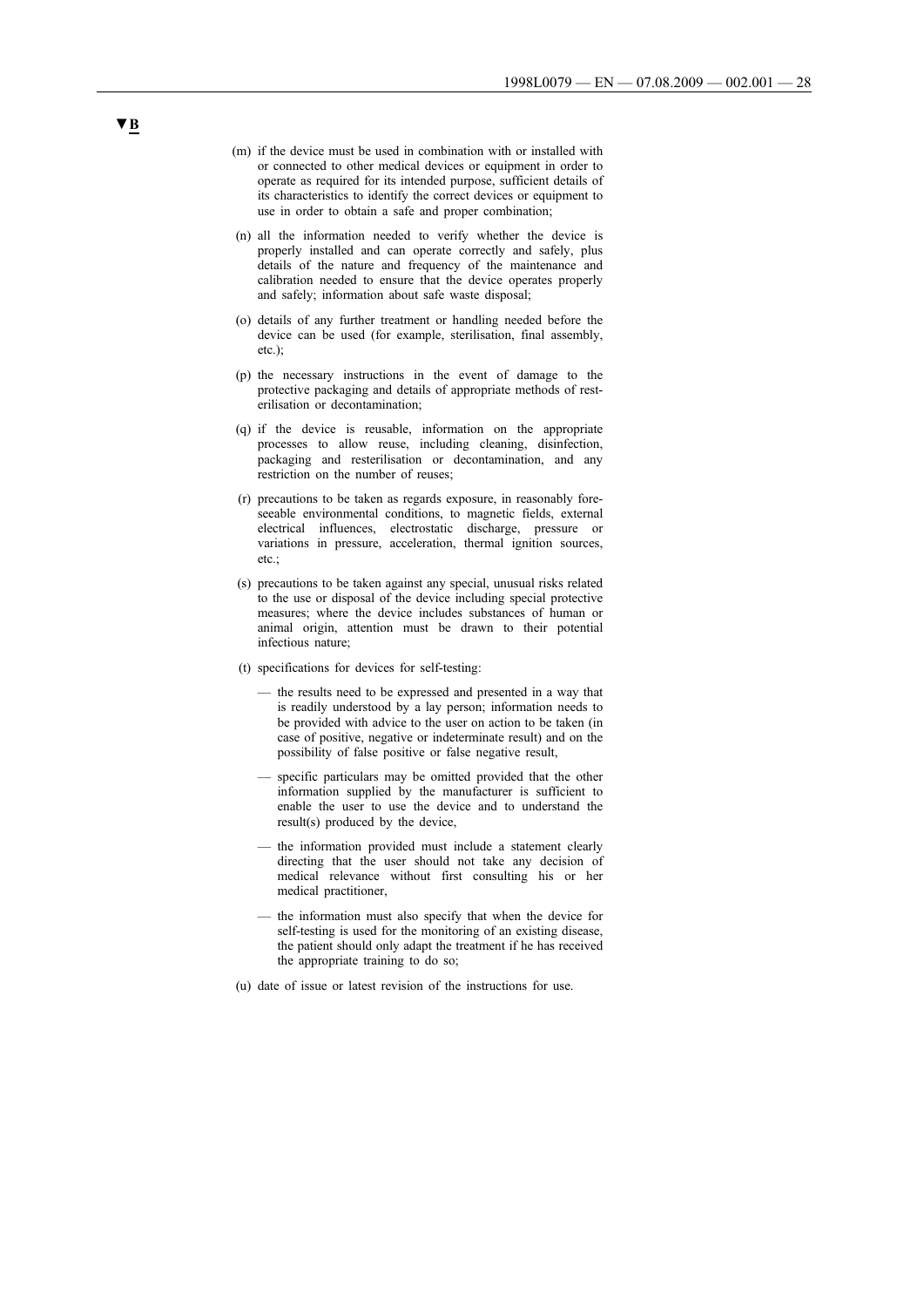### *ANNEX II*

### **LIST OF DEVICES REFERRED TO IN ARTICLE 9(2) AND (3)**

**List A**

- Reagents and reagent products, including related calibrators and control materials, for determining the following blood groups: ABO system, rhesus (C, c, D, E, e) anti-Kell,
- reagents and reagent products, including related calibrators and control materials, for the detection, confirmation and quantification in human specimens of markers of HIV infection (HIV 1 and 2), HTLV I and II, and hepatitis B, C and D.

**List B**

- Reagents and reagent products, including related calibrators and control materials, for determining the following blood groups: anti-Duffy and anti-Kidd,
- reagents and reagent products, including related calibrators and control materials, for determining irregular anti-erythrocytic antibodies,
- reagents and reagent products, including related calibrators and control materials, for the detection and quantification in human samples of the following congenital infections: rubella, toxoplasmosis,
- reagents and reagent products, including related calibrators and control materials, for diagnosing the following hereditary disease: phenylketonuria,
- reagents and reagent products, including related calibrators and control materials, for determining the following human infections: cytomegalovirus, chlamydia,
- reagents and reagent products, including related calibrators and control materials, for determining the following HLA tissue groups: DR, A, B,
- reagents and reagent products, including related calibrators and control materials, for determining the following tumoral marker: PSA,
- reagents and reagent products, including related calibrators, control materials and software, designed specifically for evaluating the risk of trisomy 21,
- the following device for self-diagnosis, including its related calibrators and control materials: device for the measurement of blood sugar.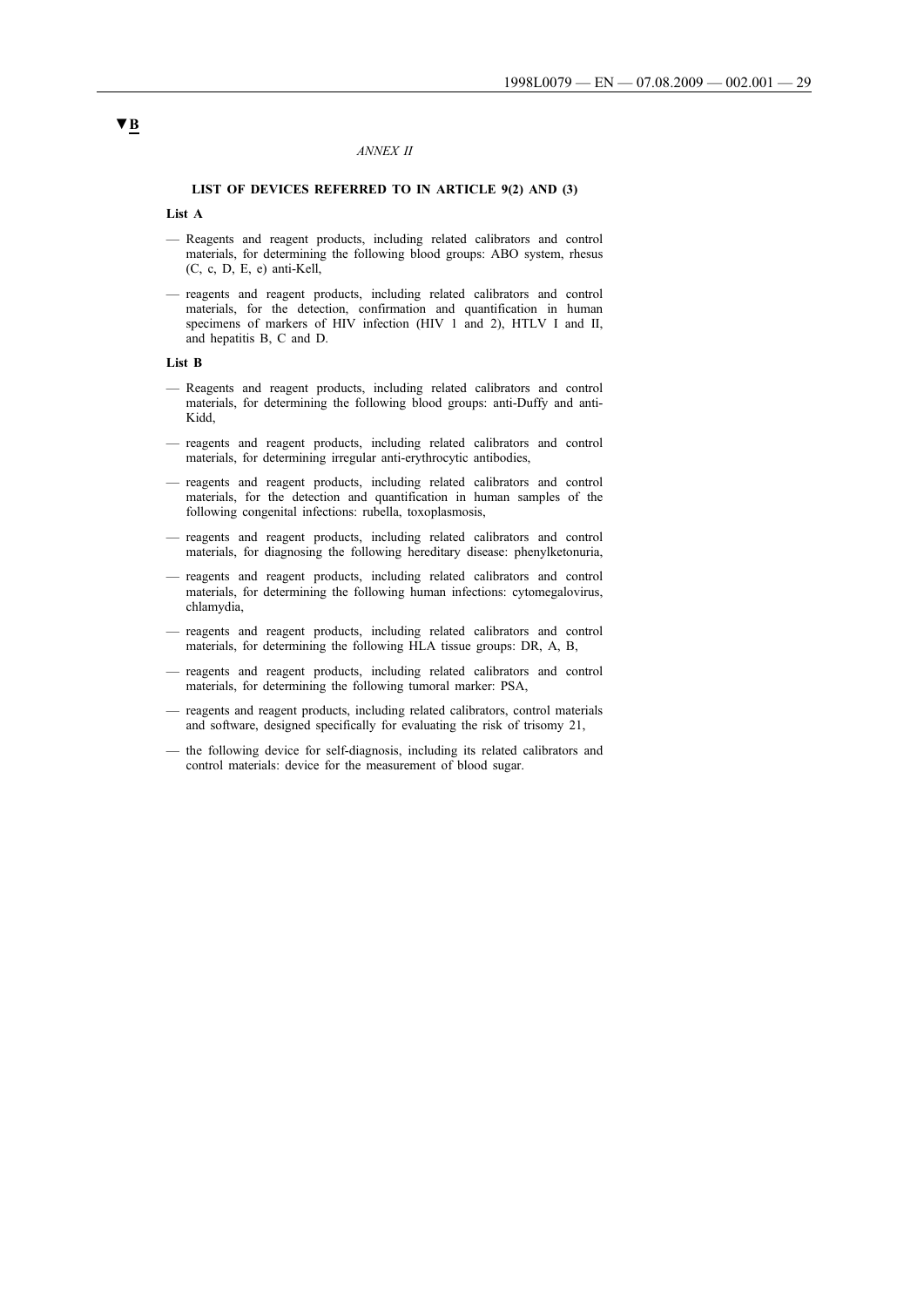#### *ANNEX III*

### **EC DECLARATION OF CONFORMITY**

- 1. The EC declaration of conformity is the procedure whereby the manufacturer or his authorised representative who fulfils the obligations imposed by section 2 to 5 and additionally, in the case of devices for self-testing, the obligations imposed by section 6, ensures and declares that the products concerned meet the provisions of this Directive which apply to them. The manufacturer must affix the CE marking in accordance with Article 16.
- 2. The manufacturer must prepare the technical documentation described in section 3 and ensure that the manufacturing process follows the principles of quality assurance as set out in section 4.
- 3. The technical documentation must allow assessment of the conformity of the product with the requirements of the Directive. It must include in particular:
	- a general description of the product, including any variants planned,
	- the documentation of the quality system,
	- design information, including the determination of the characteristics of the basic materials, characteristics and limitation of the performance of the devices, methods of manufacture and, in the case of instruments, design drawings, diagrams of components, subassemblies, circuits, etc.,
	- in the case of devices containing tissues of human origin or substances derived from such tissue, information on the origin of such material and on the conditions in which it was collected,
	- the descriptions and explanations necessary to understand the abovementioned characteristics, drawings and diagrams and the operation of the product,
	- the results of the risk analysis and, where appropriate, a list of the standards referred to in Article 5, applied in full or in part, and descriptions of the solutions adopted to meet the essential requirements of the Directive if the standards referred to in Article 5 have not been applied in full,
	- in the case of sterile products or products with a special microbiological state or state of cleanliness, a description of the procedures used,
	- the results of the design calculations and of the inspections carried out, etc.,
	- if the device is to be combined with other device(s) in order to operate as intended, proof must be provided that it conforms to the essential requirements when combined with any such device(s) having the characteristics specified by the manufacturer,
	- the test reports,
	- adequate performance evaluation data showing the performances claimed by the manufacturer and supported by a reference measurement system (when available), with information on the reference methods, the reference materials, the known reference values, the accuracy and measurement units used; such data should originate from studies in a clinical or other appropriate environment or result from relevant biographical references,
	- the labels and instructions for use,
	- the results of stability studies.
- 4. The manufacturer shall take necessary measures to ensure that the manufacturing process follows the principles of quality assurance as appropriate for the products manufactured.

The system shall address:

— the organisational structure and responsibilities,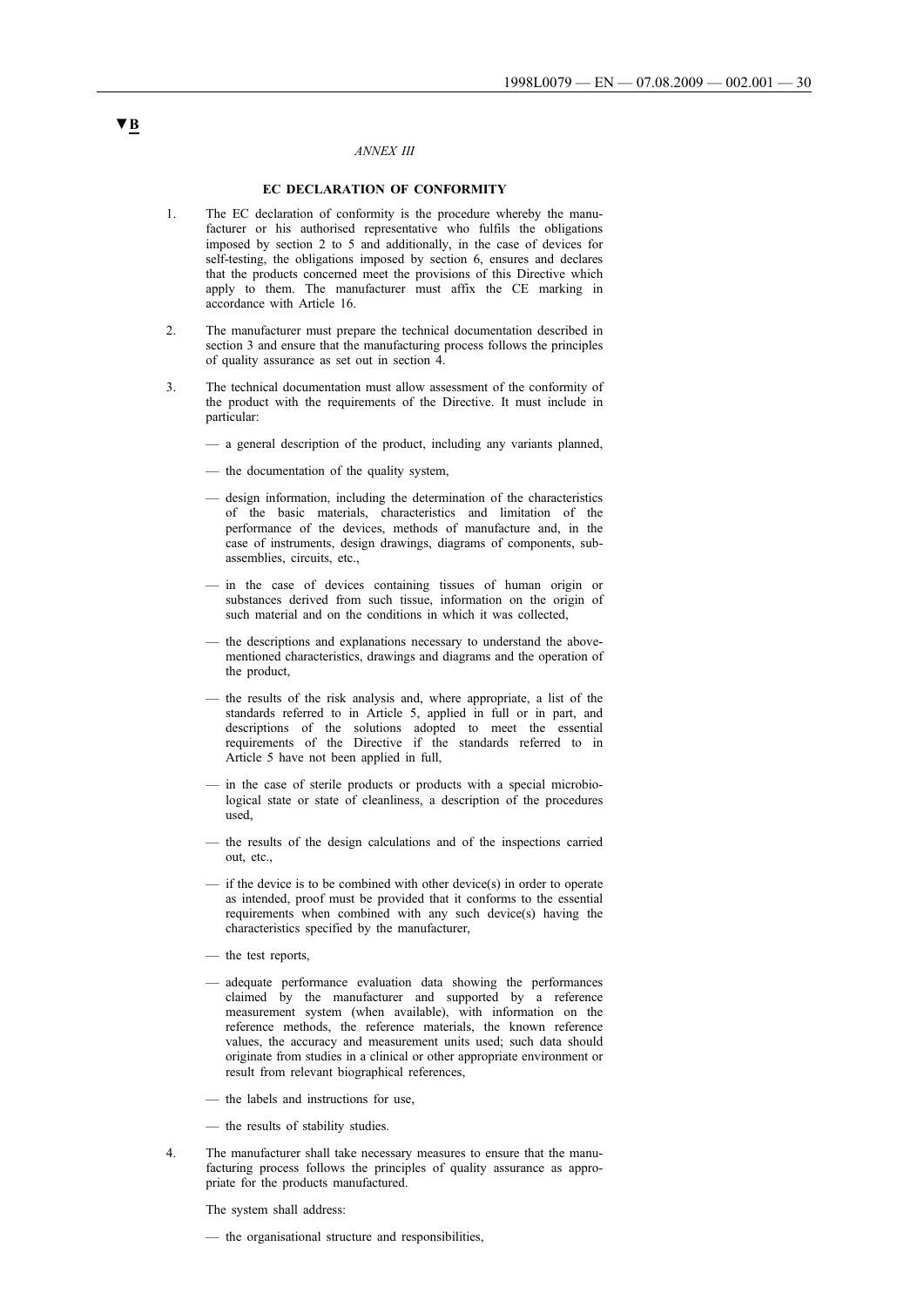- the manufacturing processes and systematic quality control of production,
- the means to monitor the performance of the quality system.
- 5. The manufacturer shall institute and keep up to date a systematic procedure to review experience gained from devices in the postproduction phase and to implement appropriate means to apply any necessary corrective actions, taking account of the nature and risks in relation to the product. He shall notify the competent authorities of the following incidents immediately on learning of them:
	- (i) any malfunction, failure or deterioration in the characteristics and/or performance of a device, as well as any inadequacy in the labelling or the instructions for use which, directly or indirectly, might lead to, or might have led to, the death of a patient or user or other persons or to a serious deterioration in his or their state of health;
	- (ii) any technical or medical reason connected with the characteristics or the performance of a device for the reasons referred to in subparagraph (i) leading to systematic recall of devices of the same type by the manufacturer.
- 6. For devices for self-testing the manufacturer shall lodge an application for examination of the design with a notified body.
- 6.1. The application shall enable the design of the device to be understood and shall enable conformity with the design-related requirements of the directive to be assessed.

It shall include:

- test reports including, where appropriate, results of studies carried out with lay persons,
- data showing the handling suitability of the device in view of its intended purpose for self-testing,
- the information to be provided with the device on its label and its instructions for use.
- 6.2. The notified body shall examine the application and, if the design conforms to the relevant provisions of this Directive shall issue the applicant with an EC design-examination certificate. The notified body may require the application to be completed by further tests or proof to allow assessment of conformity with the design-related requirements of the Directive. The certificate shall contain the conclusions of the examination, the conditions of validity, the data needed for identification of the approved design and, where appropriate, a description of the intended purpose of the product.
- 6.3. The applicant shall inform the notified body which issued the EC designexamination certificate of any significant change made to the approved design. Changes to the approved design must receive further approval from the notified body which issued the EC design-examination certificate wherever the changes could affect conformity with the essential requirements of the Directive or with the conditions prescribed for use of the product. This additional approval shall take the form of a supplement to the EC design-examination certificate.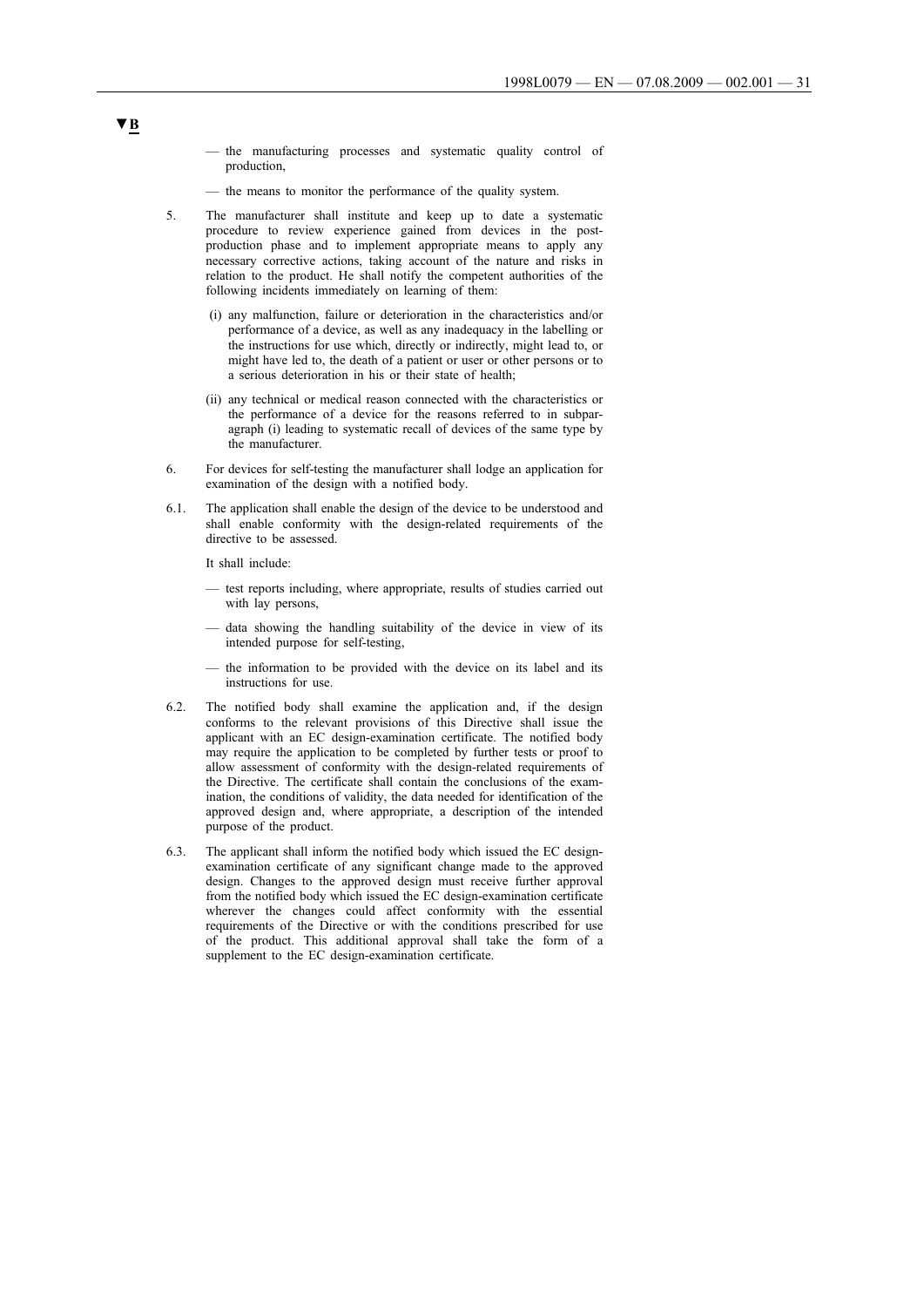### *ANNEX IV*

### **EC DECLARATION OF CONFORMITY**

#### (FULL QUALITY ASSURANCE SYSTEM)

- 1. The manufacturer must ensure application of the quality system approved for the design, manufacture and final inspection of the devices concerned, as specified in section 3, and is subject to audit as laid down in section 3.3 and to the surveillance as specified in section 5. In addition, the manufacturer must follow, for devices covered by Annex II, List A, the procedures laid down in sections 4 and 6.
- 2. The declaration of conformity is the procedure whereby the manufacturer who fulfils the obligations imposed by section 1 ensures and declares that the devices concerned meet the provisions of this Directive which apply to them.

The manufacturer shall affix the CE marking in accordance with Article 16 and shall draw up a declaration of conformity covering the devices concerned.

### 3. **Quality system**

3.1. The manufacturer must lodge an application for assessment of his quality system with a notified body.

The application must include:

- the name and address of the manufacturer and any additional manufacturing site covered by the quality system,
- adequate information on the device or device category covered by the procedure,
- a written declaration that no such application has been lodged with any other notified body for the same device-related quality system,
- the documentation on the quality system,
- an undertaking by the manufacturer to fulfil the obligations imposed by the quality system approved,
- an undertaking by the manufacturer to keep the approved quality system adequate and efficacious,
- an undertaking by the manufacturer to institute and keep up to date a systematic procedure to review experience gained from devices in the post-production phase and to implement appropriate means to apply any necessary corrective action and notification as referred to in Annex III, section 5.
- 3.2. Application of the quality system must ensure that the devices conform to the provisions of this Directive which apply to them at every stage, from design to final inspection. All the elements, requirements and provisions adopted by the manufacturer for his quality system must be documented in a systematic and orderly manner in the form of written policies and procedures, such as quality programmes, quality plans, quality manuals and quality records.

It shall include in particular an adequate description of:

- (a) the manufacturer's quality objectives;
- (b) the organisation of the business and in particular:
	- the organisational structures, the responsibilities of the managerial staff and their organisational authority where quality of design and manufacture of the devices is concerned,
	- the methods of monitoring the efficient operation of the quality system and in particular its ability to achieve the desired quality of design and of product, including control of devices which fail to conform;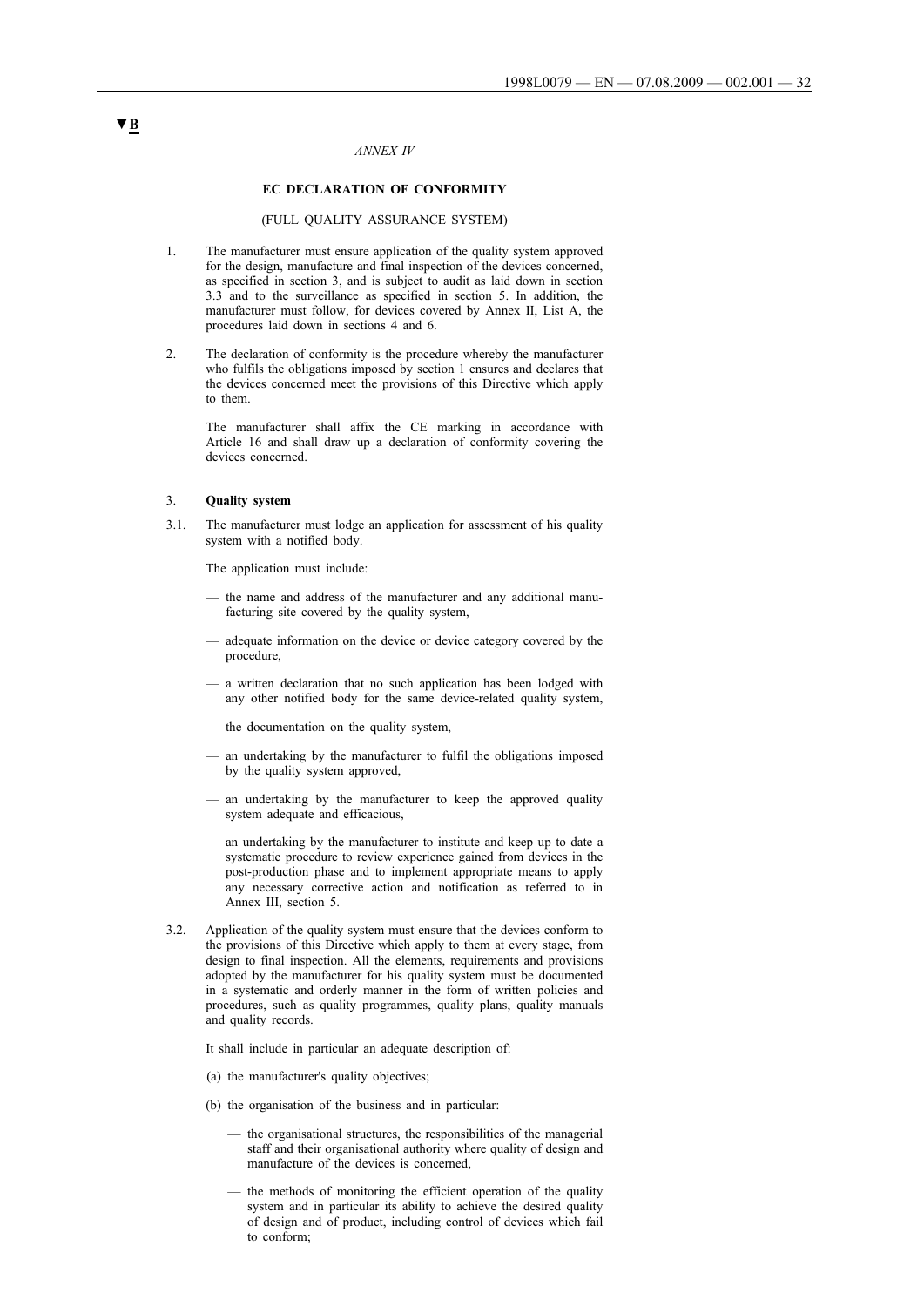- (c) the procedures for monitoring and verifying the design of the devices and in particular:
	- a general description of the device, including any variants planned,
	- all documentation referred to in Annex III, section 3, indents 3 to 13,
	- in the case of devices for self-testing, the information referred to in Annex III, section 6.1.
	- the techniques used to control and verify the design and the processes and systematic measures which will be used when the devices are being designed;
- (d) the inspection and quality assurance techniques at the manufacturing stage and in particular:
	- the processes and procedures which will be used, particularly as regards sterilisation,
	- the procedures in relation to purchasing,
	- the product identification procedures drawn up and kept up to date from drawings, specifications or other relevant documents at every stage of manufacture;
- (e) the appropriate tests and trials which will be carried out before, during and after manufacture, the frequency with which they will take place, and the test equipment used; it must be possible to trace back the calibration.

The manufacturer shall carry out the required controls and tests according to the latest state of the art. The controls and tests shall cover the manufacturing process including the characterisation of the raw material and the individual devices or each batch of devices manufactured.

In testing the devices covered by Annex II, List A, the manufacturer shall take into account the most recent available information, in particular as regards the biological complexity and variability of the specimens to be tested with the *in vitro* device concerned.

3.3. The notified body must audit the quality system to determine whether it meets the requirements referred to in section 3.2. It must presume that quality systems which implement the relevant harmonised standards conform to the requirements.

The assessment team must have experience of assessments of the technology concerned. The assessment procedure must include an inspection on the manufacturer's premises and, in duly substantiated cases, on the premises of the manufacturer's suppliers and/or subcontractors to inspect the manufacturing processes.

The decision shall be notified to the manufacturer. It must contain the conclusions of the inspection and a reasoned assessment.

3.4. The manufacturer must inform the notified body which approved the quality system of any plan for substantial changes to the quality system or the product-range covered.

The notified body must assess the changes proposed and verify whether after these changes the quality system still meets the requirements referred to in section 3.2. It must notify the manufacturer of its decision. This decision must contain the conclusions of the inspection and a reasoned assessment.

#### 4. **Examination of the design of the product**

- 4.1. For devices covered by Annex II, List A, in addition to the obligations imposed by section 3, the manufacturer must lodge with the notified body an application for examination of the design dossier relating to the device which he plans to manufacture and which falls into the category referred to in section 3.1.
- 4.2. The application must describe the design, manufacture and performances of the device in question. It must include the documents needed to assess whether the device conforms to the requirements of this Directive, as referred to in section 3.2(c).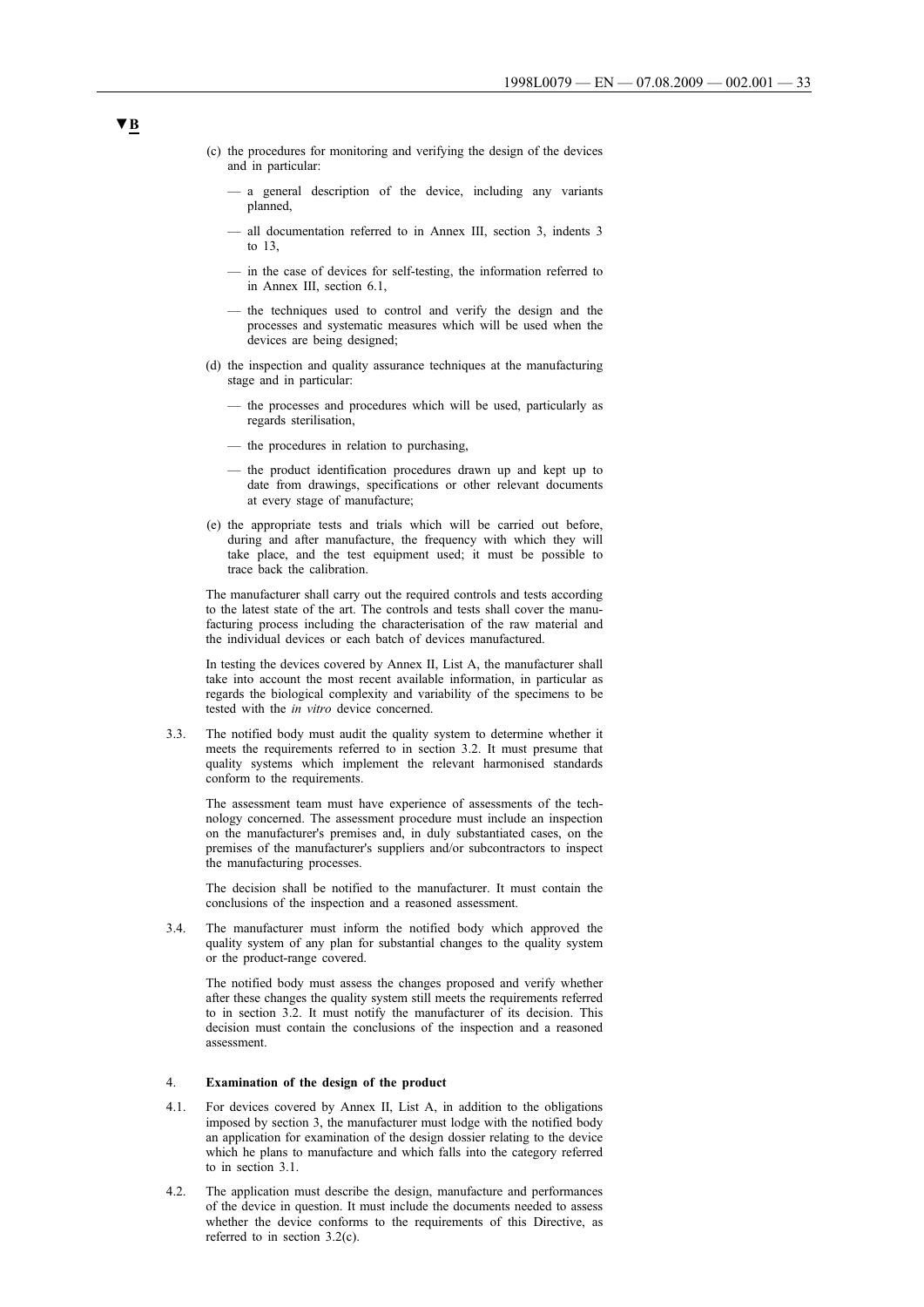- 4.3. The notified body must examine the application and, if the device conforms to the relevant provisions of the Directive, issue the application with an EC design-examination certificate. The notified body may require the application to be completed by further tests or proof to allow assessment of conformity with the requirements of the Directive. The certificate must contain the conclusions of the examination, the conditions of validity, the data needed for the identification of the approved design and, where appropriate, a description of the intended purpose of the device.
- 4.4. Changes to the approved design must receive further approval from the notified body which issued the EC design-examination certificate wherever the changes could affect conformity with the essential requirements of the Directive or with the conditions prescribed for use of the device. The applicant shall inform the notified body which issued the EC design-examination certificate of any such changes made to the approved design. The additional approval must take the form of a supplement to the EC design-examination certificate.
- 4.5. The manufacturer shall inform the notified body without delay if it has obtained information about changes to the pathogen and markers of infections to be tested, in particular as a consequence of biological complexity and variability. In this connection, the manufacturer shall inform the notified body whether any such change is likely to affect the performance of the *in vitro* diagnostic medical device concerned.

### 5. **Surveillance**

- 5.1. The aim of surveillance is to ensure that the manufacturer duly fulfils the obligations imposed by the approved quality system.
- 5.2. The manufacturer must authorise the notified body to carry out all the necessary inspections and supply it with all relevant information, in particular:
	- the documentation on the quality system,
	- the data stipulated in the part of the quality system relating to design, such as the results of analyses, calculation, tests, etc.,
	- the data stipulated in the part of the quality system relating to manufacture, such as inspection reports and test data, calibration data, qualification reports of the personnel concerned, etc.
- 5.3. The notified body must periodically carry out appropriate inspections and assessments to make sure that the manufacturer applies the approved quality system and must supply the manufacturer with an assessment report.
- 5.4. In addition, the notified body may pay unannounced visits to the manufacturer. At the time of such visits, the notified body may, where necessary, carry out or ask for tests in order to check that the quality system is working properly. It must provide the manufacturer with an inspection report and, if a test has been carried out, with a test report.

### 6. **Verification of manufactured products covered by Annex II, List A**

- 6.1. In the case of devices covered by Annex II, List A, the manufacturer shall forward to the notified body without delay after the conclusion of the controls and tests the relevant reports on the tests carried out on the manufactured devices or each batch of devices. Furthermore, the manufacturer shall make the samples of manufactured devices or batches of devices available to the notified body in accordance with pre-agreed conditions and modalities.
- 6.2. The manufacturer may place the devices on the market, unless the notified body communicates to the manufacturer within the agreed time-frame, but not later than 30 days after reception of the samples, any other decision, including in particular any condition of validity of delivered certificates.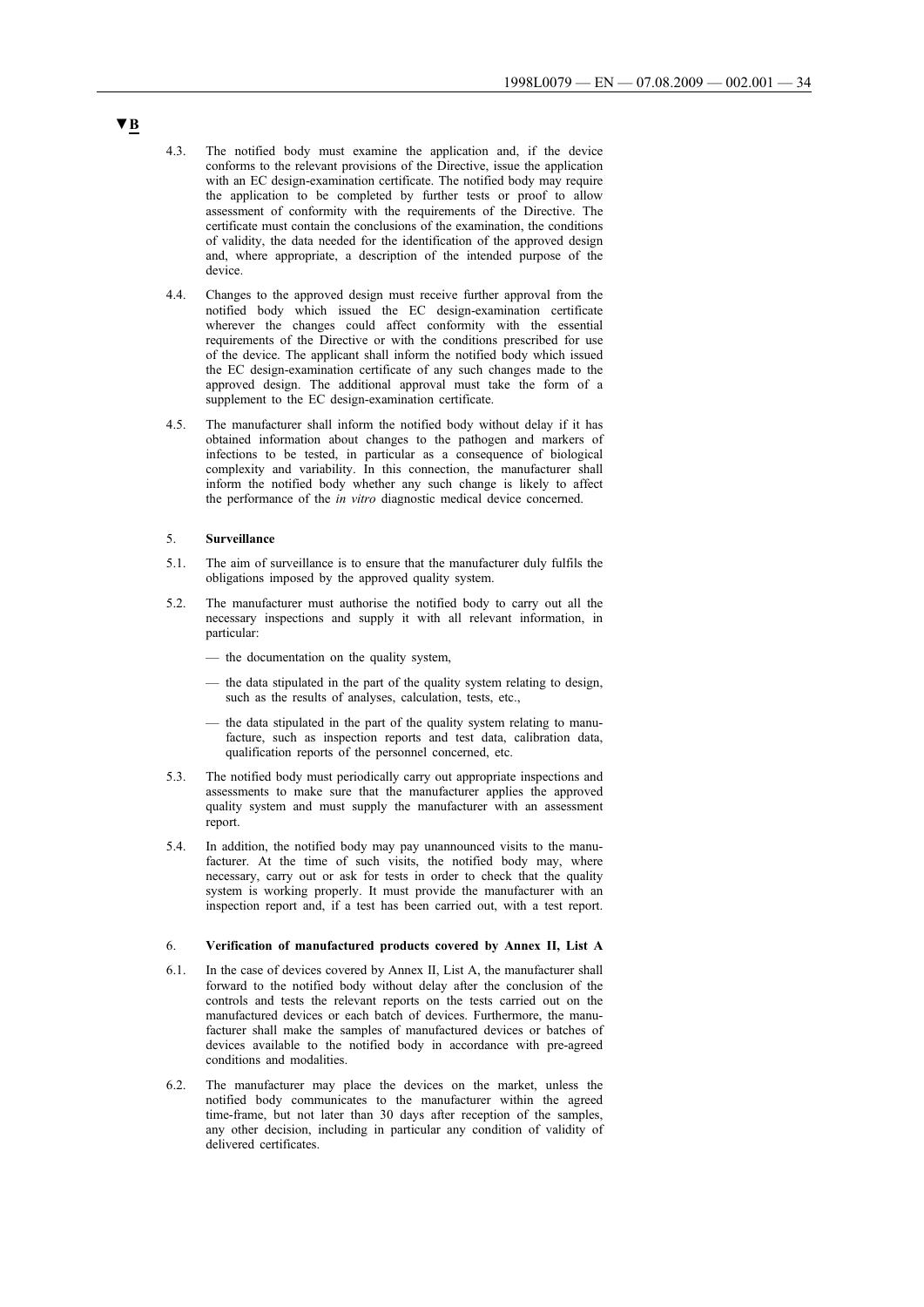### *ANNEX V*

### **EC TYPE-EXAMINATION**

- 1. EC type-examination is the part of the procedure whereby a notified body ascertains and certifies that a representative sample of the production envisaged fulfils the relevant provisions of this Directive.
- 2. The application for EC type-examination shall be lodged by the manufacturer or by his authorised representative with a notified body.

The application shall include:

- the name and the address of the manufacturer and the name and address of the authorised representative if the application is lodged by the representative,
- the documentation described in section 3 needed to assess the conformity of the representative sample of the production in question, hereinafter referred to as the 'type', with the requirements of this Directive. The applicant shall make a 'type' available to the notified body. The notified body may request other samples as necessary,
- a written declaration that no application has been lodged with any other notified body for the same type.
- 3. The documentation must allow an understanding of the design, the manufacture and the performances of the device. The documentation shall contain the following items in particular:
	- a general description of the type, including any variants planned,
	- all documentation referred to in Annex III, section 3, indents 3 to 13,
	- in the case of devices for self testing, the information referred to in Annex III, section 6.1.
- 4. The notified body shall:
- 4.1. examine and assess the documentation and verify that the type has been manufactured in conformity with that documentation; it shall also record the items designed in conformity with the applicable provisions of the standards referred to in Article 5, as well as the items not designed on the basis of the relevant provisions of the abovementioned standards;
- 4.2. perform or have performed appropriate examinations and the tests necessary to verify whether the solutions adopted by the manufacturer meet the essential requirements of this Directive if the standards referred to in Article 5 have not been applied; if the device is to be combined with other device(s) in order to operate as intended, proof must be provided that it conforms to the essential requirements when combined with any such device(s) having the characteristics specified by the manufacturer;
- 4.3. carry out or ask for the appropriate examinations and the tests necessary to verify whether, if the manufacturer has chosen to apply the relevant standards, these have actually been applied;
- 4.4. agree with the applicant on the place where the necessary examinations and tests will be carried out.
- 5. If the type conforms to the provisions of this Directive, the notified body shall issue the applicant with an EC type-examination certificate. The certificate shall contain the name and address of the manufacturer, the conclusions of the examination, the conditions of validity and the data needed for identification of the type approved. The relevant parts of the documentation shall be annexed to the certificate and a copy shall be kept by the notified body.
- 6. The manufacturer shall inform the notified body without delay if it has obtained information about changes to the pathogen and markers of infections to be tested, in particular as a consequence of biological complexity and variability. In this connection, the manufacturer shall inform the notified body whether any such change is likely to affect the performance of the *in vitro* device concerned.
- 6.1. Changes to the approved device must receive further approval from the notified body which issued the EC type-examination certificate wherever the changes may affect conformity with the essential requirements of the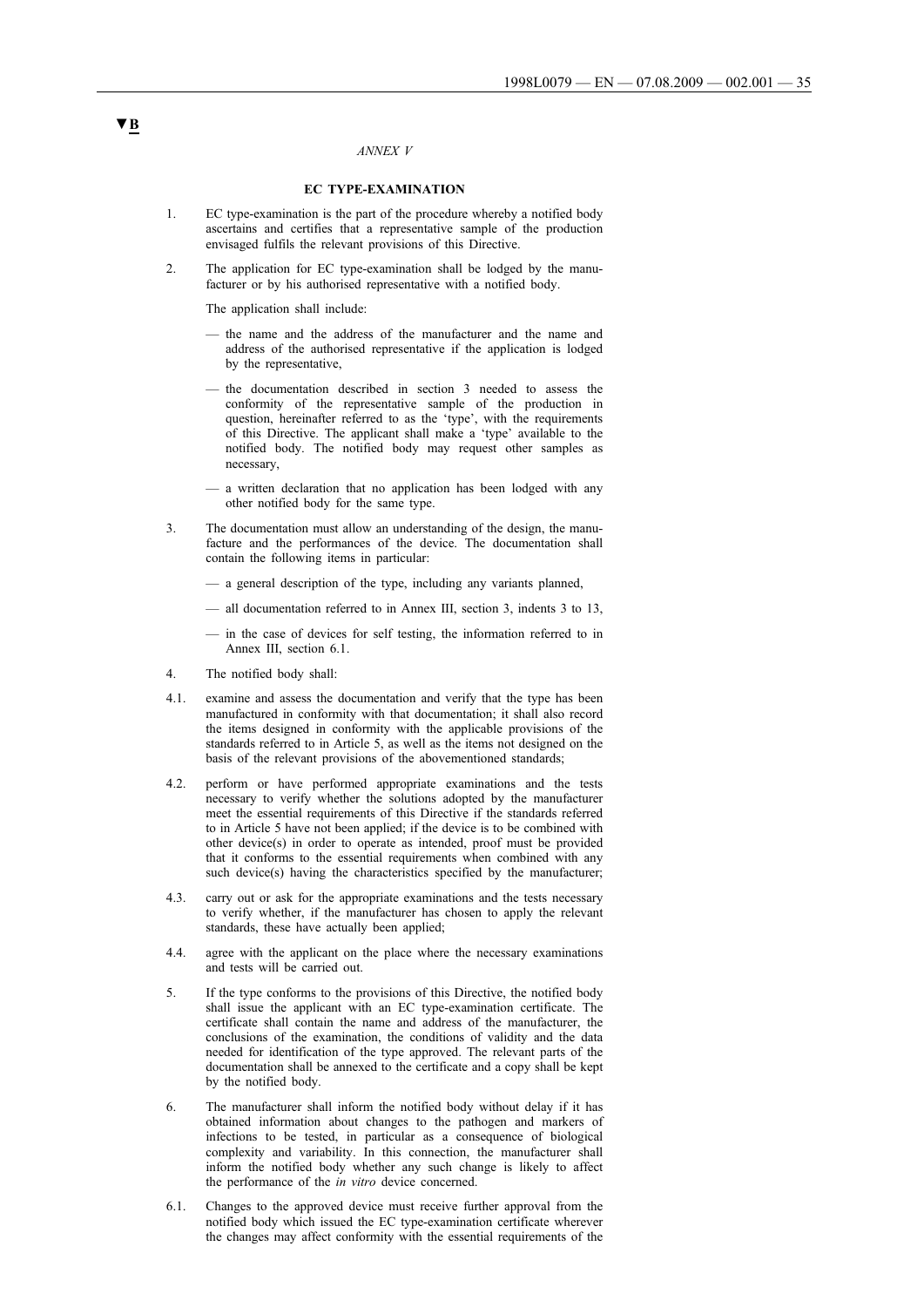Directive or with the conditions prescribed for use of the device. The applicant shall inform the notified body which issued the EC type-examination certificate of any such change made to the approved device. This new approval shall take the form of a supplement to the initial EC typeexamination certificate.

## 7. **Administrative provisions**

Other notified bodies may obtain a copy of the EC type-examination certificates and/or the supplements thereto. The annexes to the certificates must be available to the other notified bodies on reasoned application, after the manufacturer has been informed.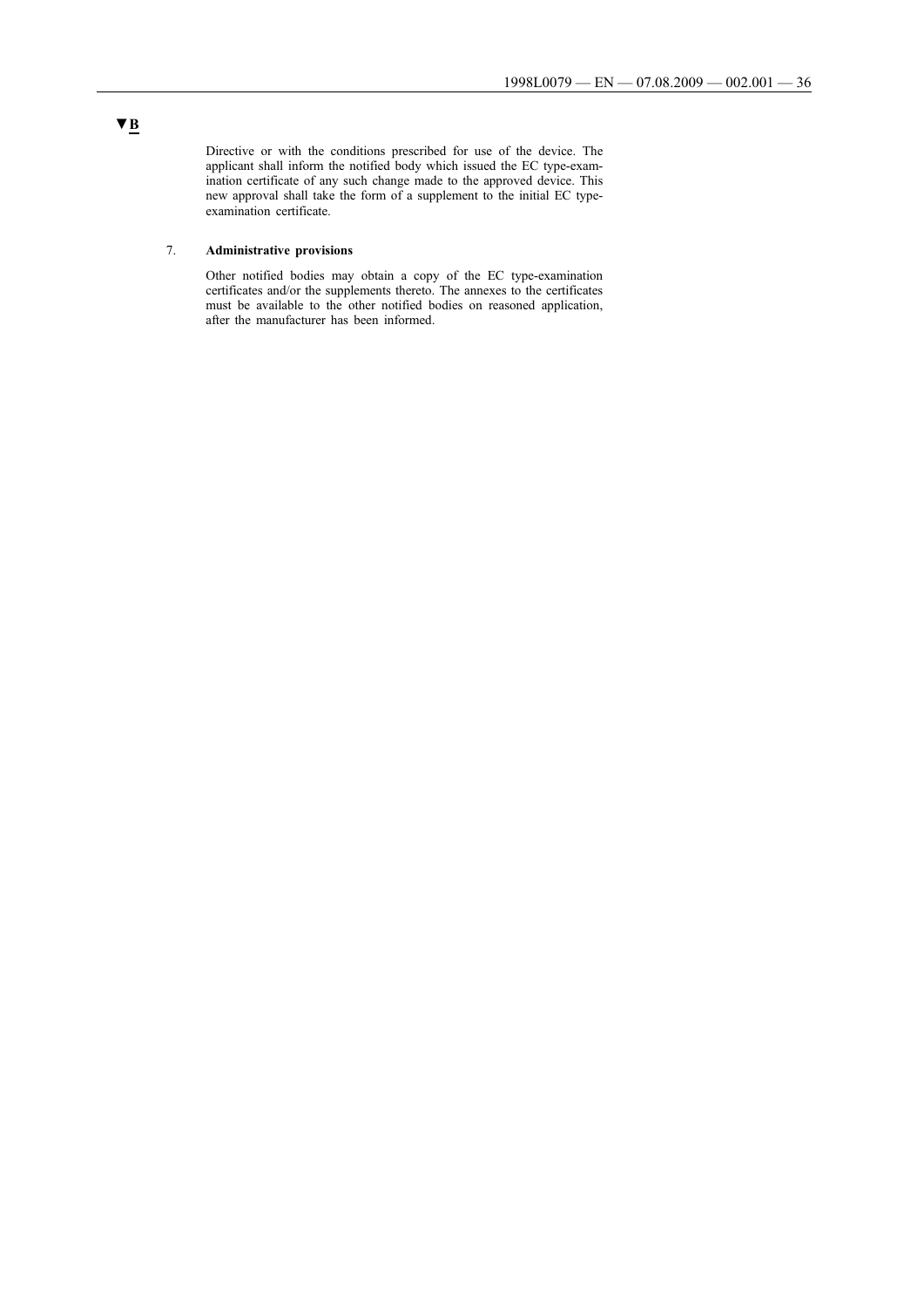### *ANNEX VI*

### **EC VERIFICATION**

- 1. EC verification is the procedure whereby the manufacturer or his authorised representative ensures and declares that the products which have been subject to the procedure set out in section 4 conform to the type described in the EC type-examination certificate and meet the requirements of this Directive which apply to them.
- 2.1. The manufacturer must take all the measures necessary to ensure that the manufacturing process produces products which conform to the type described in the EC type-examination certificate and the requirements of the Directive which apply to them. Before the start of manufacture, the manufacturer must prepare documents defining the manufacturing process, in particular as regards sterilisation and the suitability of starting materials, where necessary, and define the necessary testing procedures according to the state of the art. All the routine, pre-established provisions must be implemented to ensure homogeneous production and conformity of the products with the type described in the EC type-examination certificate and with the requirements of this Directive which apply to them.
- 2.2. To the extent that for certain aspects the final testing according to section 6.3 is not appropriate, adequate process testing, monitoring and control methods shall be established by the manufacturer with the approval of the notified body. The provisions of Annex IV, section 5, shall apply accordingly in relation to the abovementioned approved procedures.
- 3. The manufacturer must undertake to institute and keep up to date a systematic procedure to review experience gained from devices in the post-production phase and to implement appropriate means to apply any necessary corrective and notification action as referred to in Annex III, section 5.
- 4. The notified body must carry out the appropriate examinations and tests taking account of section 2.2 in order to verify the conformity of the product with the requirements of the Directive either by examining and testing every product as specified in section 5 or by examining and testing products on a statistical basis as specified in section 6, as the manufacturer decides. When carrying out statistical verification according to section 6, the notified body has to decide when statistical procedures for lot-by-lot inspection or isolated lot inspection have to be applied. Such decision must be taken in consultation with the manufacturer.

In as far as the conduct of examinations and tests on a statistical basis is not appropriate, examinations and tests may be carried out on a random basis provided that such procedure in conjunction with the measures taken in accordance with section 2.2 ensures an equivalent level of conformity.

#### 5. **Verification by examination and testing of every product**

- 5.1. Every product is examined individually and the appropriate tests defined in the relevant standard(s) referred to in Article 5 or equivalent tests must be carried out in order to verify the conformity of the products with the EC type described in the type-examination certificate and with the requirements of the Directive which apply to them.
- 5.2. The notified body must affix, or have affixed, its identification number to each approved product and must draw up a written certificate of conformity relating to the tests carried out.

#### 6. **Statistical verification**

- 6.1. The manufacturer must present the manufactured products in the form of homogeneous batches.
- 6.2. One or more random samples, as necessary, are taken from each batch. The products which make up the sample are examined and the appropriate tests defined in the relevant standard(s) referred to in Article 5 or equivalent tests must be carried out to verify, where appropriate, the conformity of the products with the type described in the EC type-examination certificate and with the requirements of the Directive which apply to them in order to determine whether to accept or reject the batch.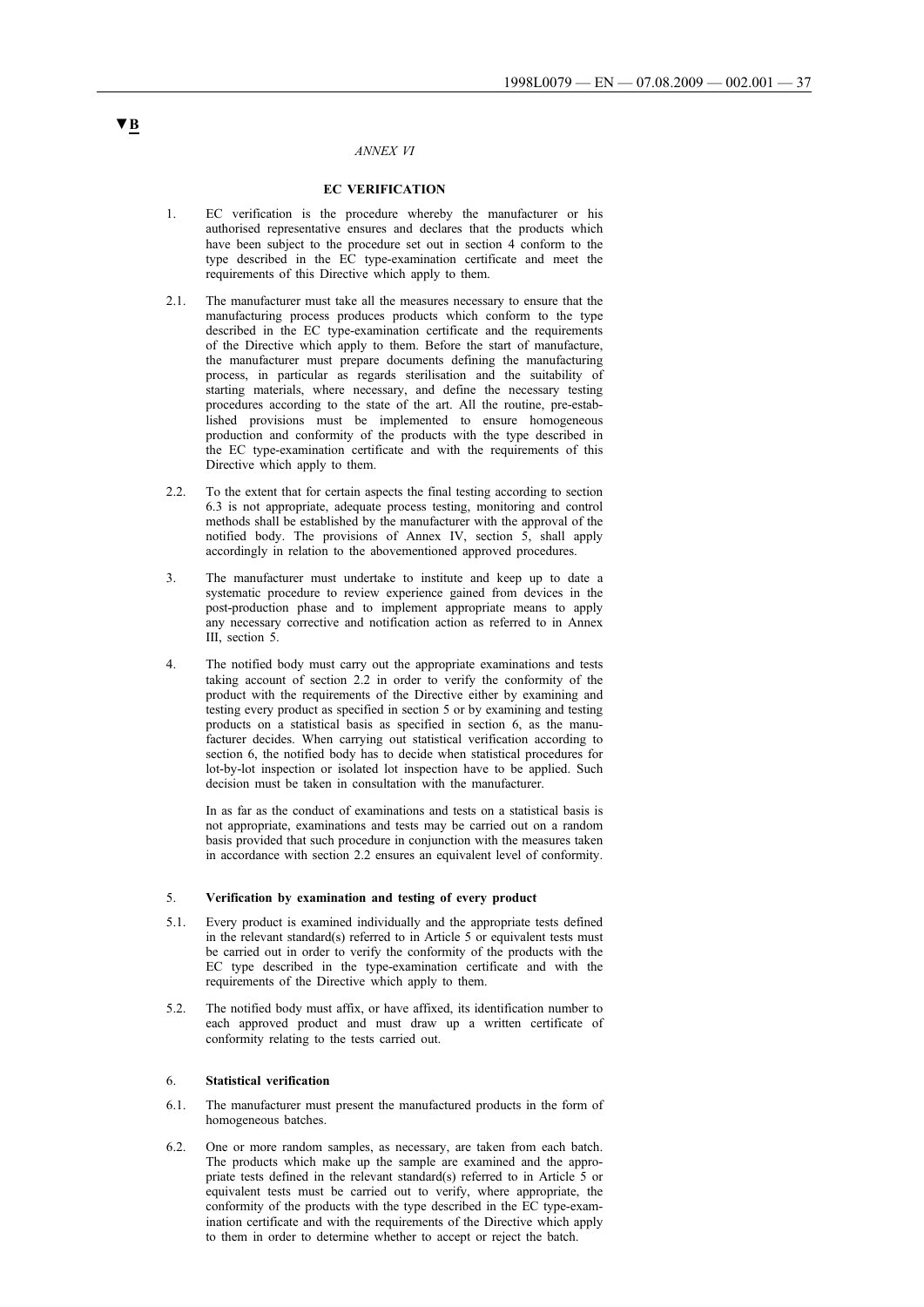- 6.3. Statistical control of products will be based on attributes and/or variables, entailing sampling schemes with operational characteristics which ensure a high level of safety and performance according to the state of the art. The sampling scheme will be established by the harmonised standards referred to in Article 5, taking account of the specific nature of the product categories in question.
- 6.4. If the batch is accepted, the notified body affixes, or has affixed its identification number to each product and draws up a written certificate of conformity relating to the tests carried out. All products in the batch may be put on the market except any in the sample which failed to conform.

If the batch is rejected the competent notified body must take appropriate measures to prevent the batch from being placed on the market. In the event of frequent rejection of batches, the notified body may suspend the statistical verification.

The manufacturer may, on the responsibility of the notified body, affix the notified body's identification number during the manufacturing process.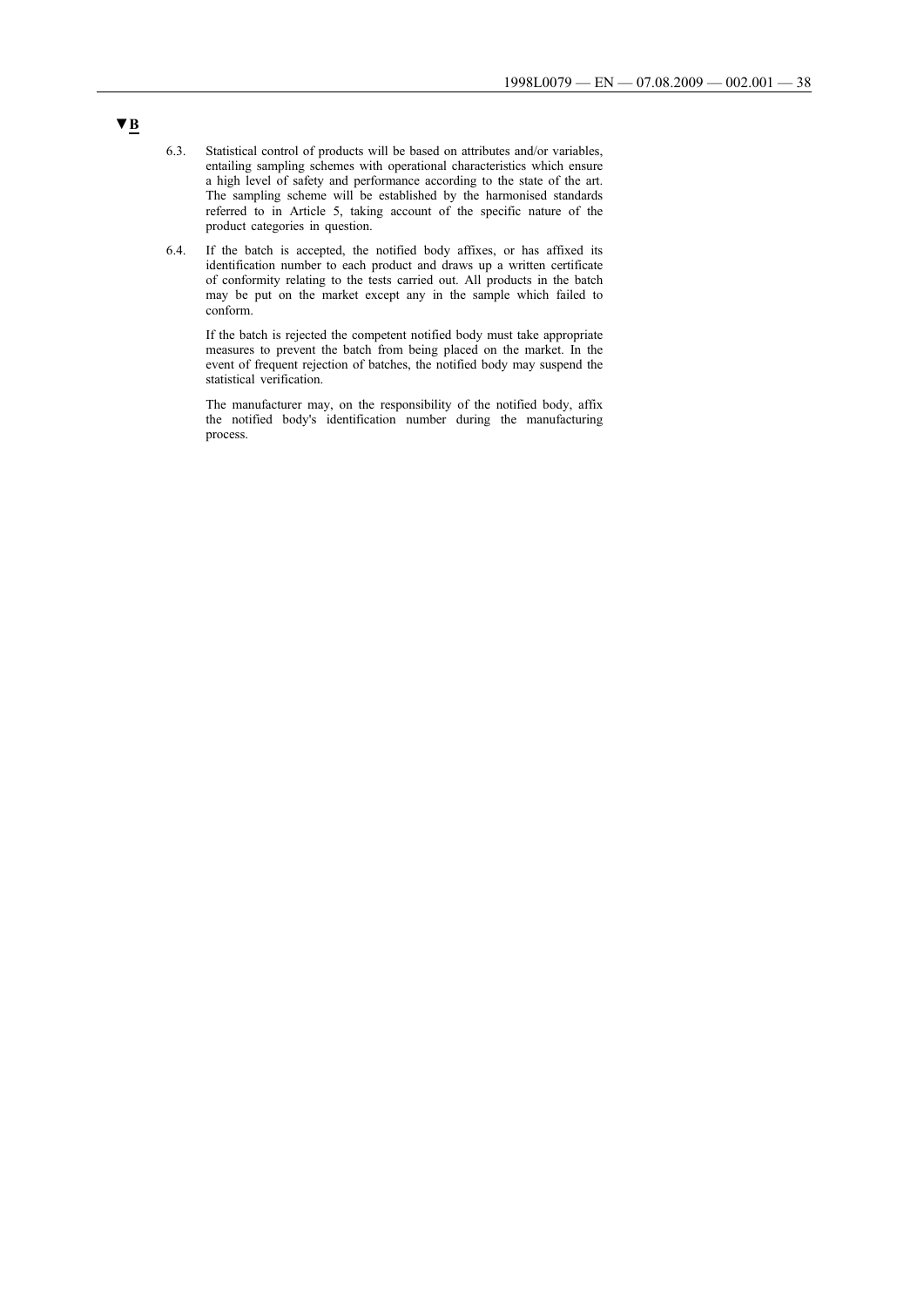#### *ANNEX VII*

#### **EC DECLARATION OF CONFORMITY**

#### (PRODUCTION QUALITY ASSURANCE)

- 1. The manufacturer must ensure application of the quality system approved for the manufacture of the devices concerned and carry out the final inspection, as specified in section 3, and is subject to the surveillance referred to in section 4.
- 2. The declaration of conformity is the part of the procedure whereby the manufacturer who fulfils the obligations imposed by section 1 ensures and declares that the products concerned conform to the type described in the EC type-examination certificate and meet the provisions of this Directive which apply to them.

The manufacturer must affix the CE marking in accordance with Article 16 and draw up a declaration of conformity covering the devices concerned.

#### 3. **Quality system**

- 3.1. The manufacturer must lodge an application for assessment of his quality system with a notified body.
	- The application must include:
	- the technical documentation on the types approved and a copy of the EC type-examination certificates.
- 3.2. Application of the quality system must ensure that the devices conform to the type described in the EC type-examination certificate.

All the elements, requirements and provisions adopted by the manufacturer for his quality system must be documented in a systematic and orderly manner in the form of written policy statements and procedures. This quality system documentation must permit uniform interpretation of the quality policy and procedures such as quality programmes, plans, manuals and records.

It must include in particular an adequate description of:

- (a) the manufacturer's quality objectives;
- (b) the organisation of the business and in particular:
	- the organisational structures, the responsibilities of the managerial staff and their organisational authority where quality of manufacture of the devices is concerned,
	- the methods of monitoring the efficient operation of the quality system and in particular its ability to achieve the desired quality of product, including control of devices which fail to conform;
- (c) the inspection and quality assurance techniques at the manufacturing stage and in particular:
	- the processes and procedures which will be used, particularly as regards sterilisation,
	- the procedures in relation to purchasing,
	- the product identification procedures drawn up and kept up to date from drawings, specifications or other relevant documents at every stage of manufacture;
- (d) the appropriate tests and trials to be carried out before, during and after manufacture, the frequency with which they will take place, and the test equipment used; it must be possible to trace back the calibration.
- 3.3. The notified body must audit the quality system to determine whether it meets the requirements referred to in section 3.2. It must presume that quality systems which implement the relevant harmonised standards conform to these requirements.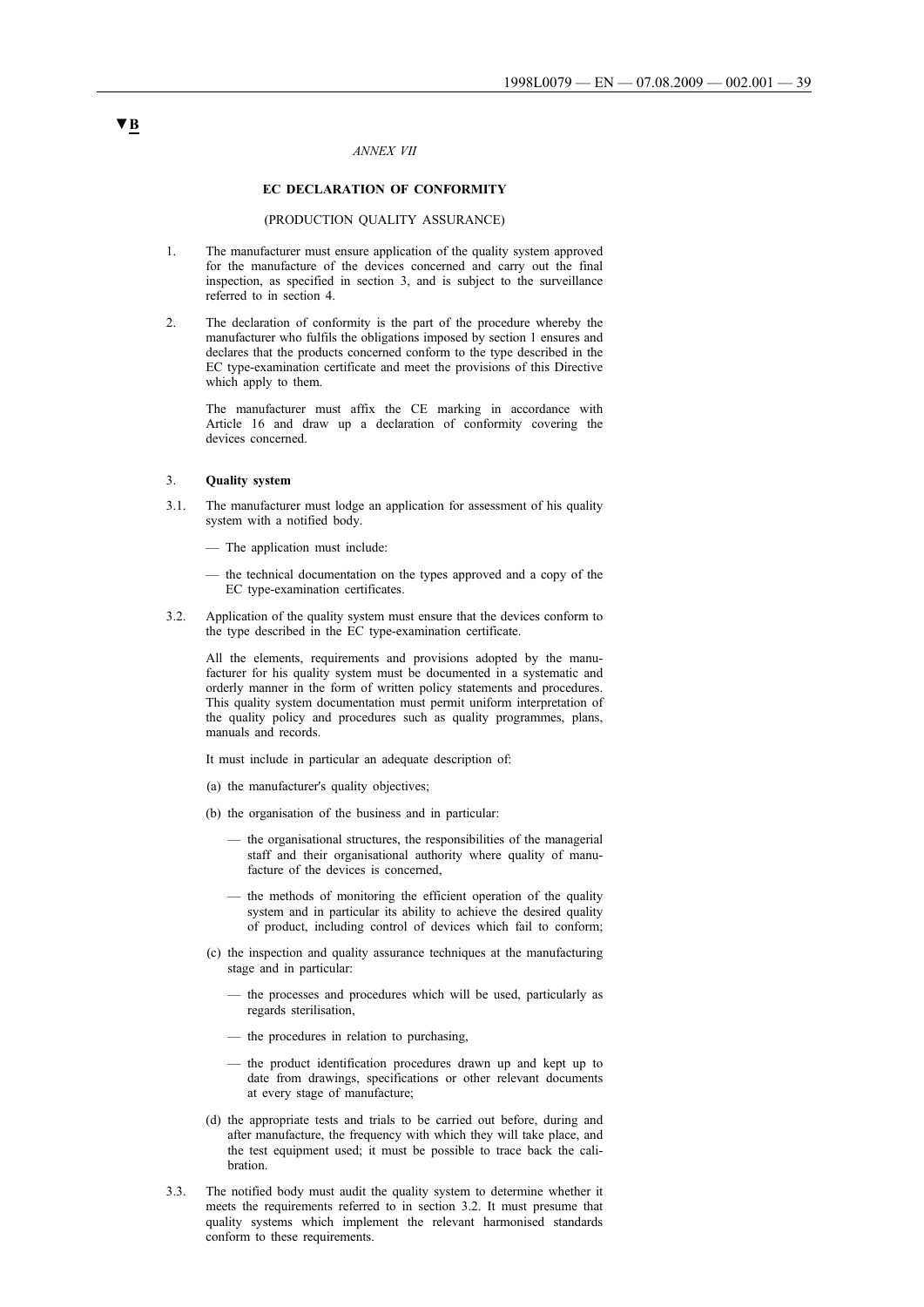The assessment team must have past experience of assessments of the technology concerned. The assessment procedure must include an inspection on the manufacturer's premises and, in duly substantiated cases, on the premises of the manufacturer's suppliers and/or subcontractors to inspect the manufacturing processes.

The decision must be notified to the manufacturer. It must contain the conclusions of the inspection and a reasoned assessment.

3.4. The manufacturer shall inform the notified body which approved the quality system of any plan for substantial changes to the quality system.

The notified body must assess the changes proposed and verify whether after these changes the quality system still meets the requirements referred to in section 3.2. It must notify the manufacturer of its decision. This decision must contain the conclusions of the inspection and a reasoned assessment.

### 4. **Surveillance**

The provision of Annex IV, section 5, shall apply.

### 5. **Verification of manufactured products covered by Annex II, List A**

- 5.1. In the case of devices covered by Annex II, List A, the manufacturer shall forward to the notified body without delay after the conclusion of the controls and tests the relevant reports on the tests carried out on the manufactured devices or each batch of devices. Furthermore, the manufacturer shall make the samples of manufactured devices or batches of devices available to the notified body in accordance with pre-agreed conditions and modalities.
- 5.2. The manufacturer may place the devices on the market, unless the notified body communicates to the manufacturer within the agreed time-frame, but not later than 30 days after reception of the samples, any other decision, including in particular any condition of validity of delivered certificates.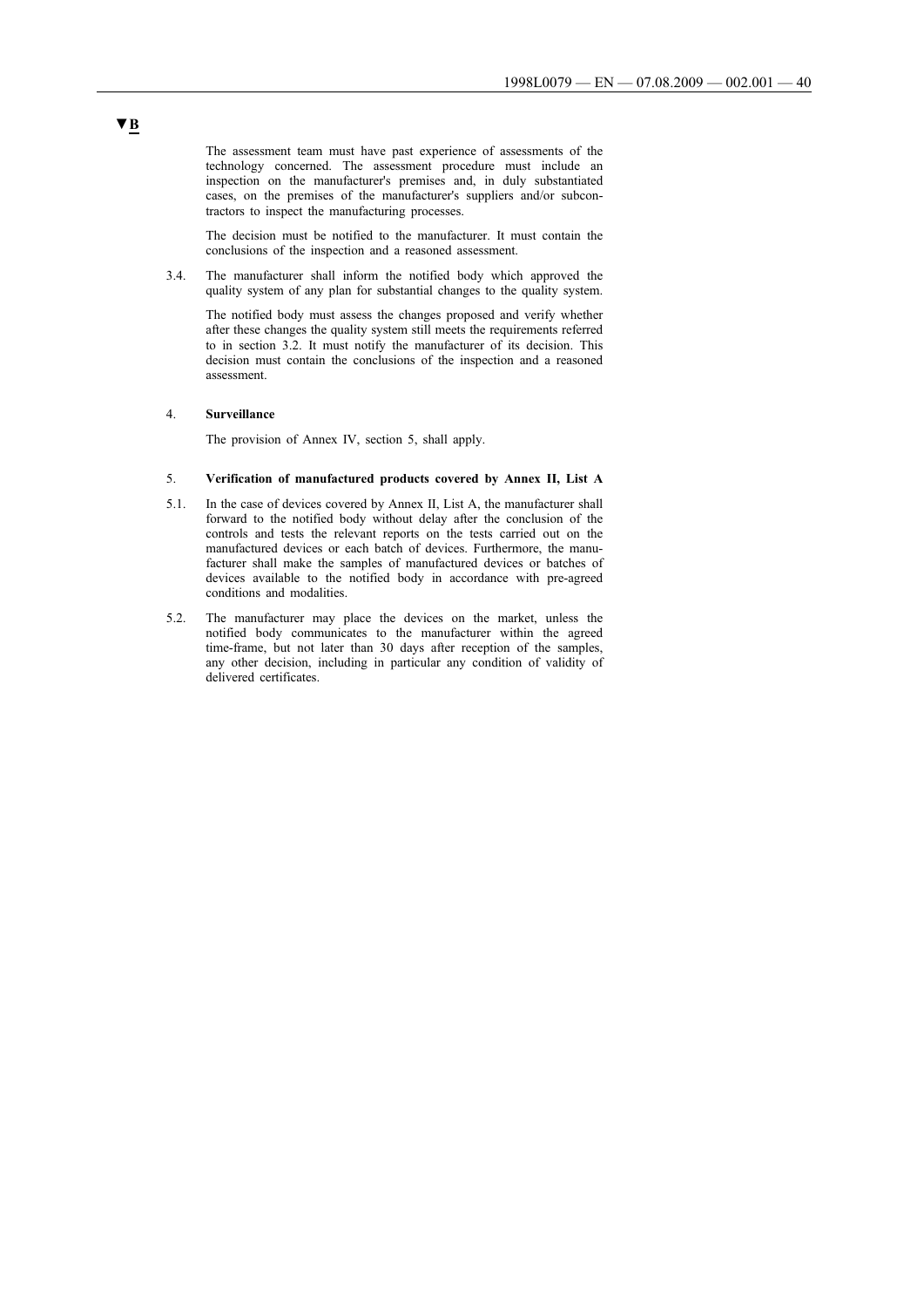#### *ANNEX VIII*

#### **STATEMENT AND PROCEDURES CONCERNING DEVICES FOR PERFORMANCE EVALUATION**

- 1. For devices for performance evaluation the manufacturer or his authorised representative shall draw up the statement containing the information stipulated in section 2 and ensure that the relevant provisions of this Directive are met.
- 2. The statement shall contain the following information:
	- data allowing identification of the device in question,
	- an evaluation plan stating in particular the purpose, scientific, technical or medical grounds, scope of the evaluation and number of devices concerned,
	- the list of laboratories or other institutions taking part in the evaluation study,
	- the starting date and scheduled duration for the evaluations and, in the case of devices for self-testing, the location and number of lay persons involved,
	- a statement that the device in question conforms to the requirements of the Directive, apart from the aspects covered by the evaluation and apart from those specifically itemised in the statement, and that every precaution has been taken to protect the health and safety of the patient, user and other persons.
- 3. The manufacturer shall also undertake to keep available for the competent national authorities the documentation allowing an understanding of the design, manufacture and performances of the product, including the expected performances, so as to allow assessment of conformity with the requirements of this Directive. This documentation must be kept for a period ending at least five years after the end of the performance evaluation.

The manufacturer shall take all the measures necessary for the manufacturing process to ensure that the products manufactured conform to the documentation mentioned in the first paragraph.

4. The provisions of Article 10(1), (3) and (5) shall apply to devices intended for performance evaluation.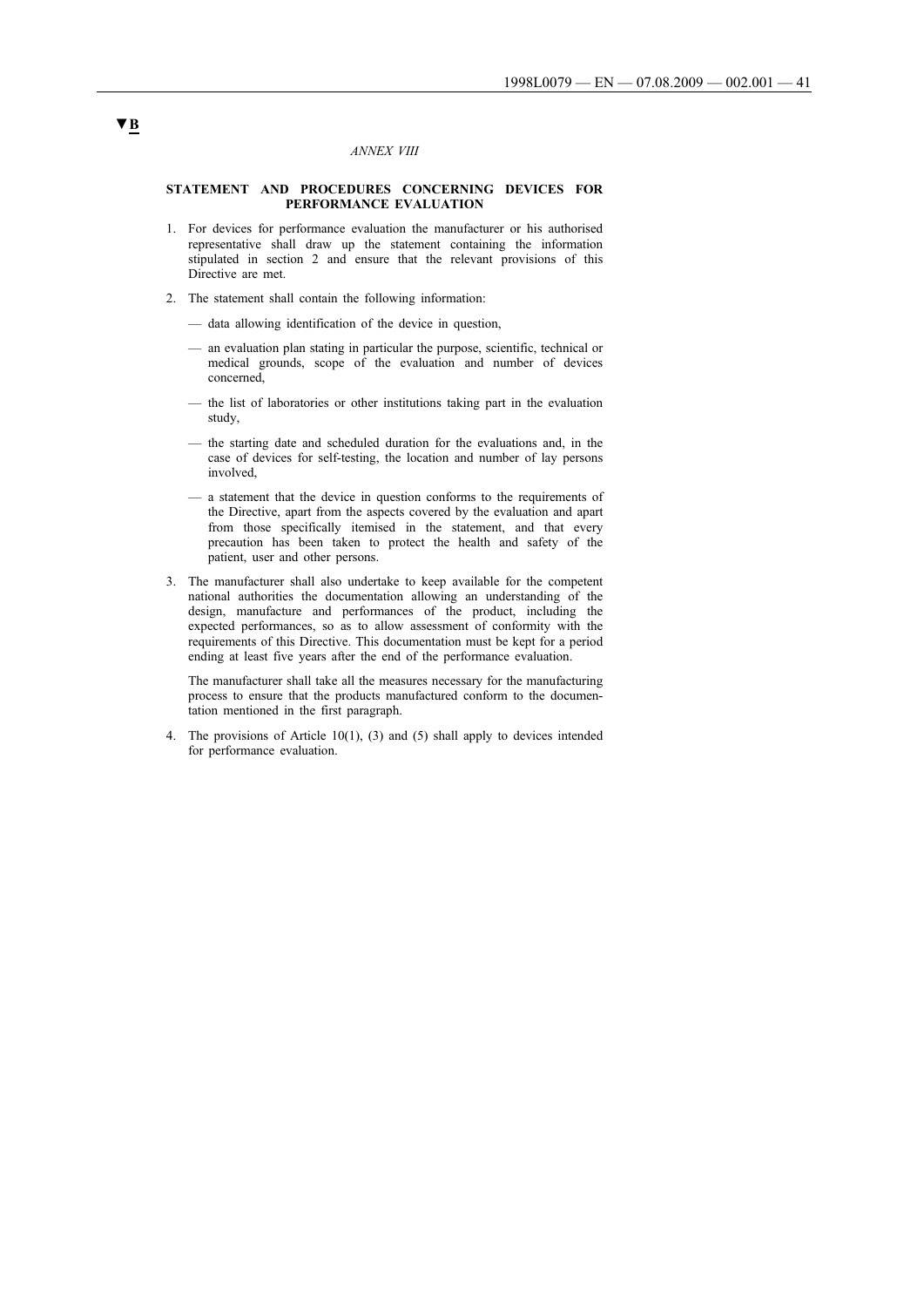#### *ANNEX IX*

### **CRITERIA FOR THE DESIGNATION OF NOTIFIED BODIES**

- 1. The notified body, its director and the assessment and verification staff shall not be the designer, manufacturer, supplier, installer or user of the devices which they inspect, nor the authorised representative of any of these persons. They may not be directly involved in the design, construction, marketing or maintenance of the devices, nor represent the parties engaged in these activities. This in no way precludes the possibility of exchanges of technical information between the manufacturer and the body.
- 2. The notified body and its staff must carry out the assessment and verification operations with the highest degree of professional integrity and the requisite competence in the field of medical devices and must be free from all pressures and inducements, particularly financial, which might influence their judgment or the results of the inspection, especially from persons or groups of persons with an interest in the results of the verifications.

Should the notified body subcontract specific tasks connected with the establishment and verification of the facts, it must first ensure that the subcontractor meets the provisions of the Directive. The notified body shall keep at the disposal of the national authorities the relevant documents assessing the subcontractor's qualifications and the work carried out by the subcontractor under this Directive.

- 3. The notified body must be able to carry out all the tasks assigned to such bodies by one of Annexes III to VII and for which it has been notified, whether these tasks are carried out by the body itself or on its responsibility. In particular, it must have the necessary staff and possess the facilities needed to perform properly the technical and administrative tasks entailed in assessment and verification. This includes the availability of sufficient scientific staff within the organisation who possess adequate experience and knowledge necessary to assess the biological and medical functionality and performance of devices for which it has been notified, in relation to the requirements of this Directive and, in particular, with Annex I requirements. The notified body must also have access to the equipment necessary for the verifications required.
- 4. The inspection staff must have:
	- sound vocational training covering all the assessment and verification operations for which the body has been designated,
	- satisfactory knowledge of the rules on the inspections which they carry out and adequate experience of such inspections,
	- the ability required to draw up the certificates, records and reports to demonstrate that the inspections have been carried out.
- 5. The impartiality of the inspection staff must be guaranteed. Their remuneration must not depend on the number of inspections carried out, nor on the results of the inspections.
- 6. The body must take out civil liability insurance, unless liability is assumed by the State under domestic legislation or the Member State itself carries out the inspections directly.
- 7. The staff of the inspection body are bound to observe professional secrecy with regard to all information gained in the course of their duties (except visà-vis the competent administrative authorities of the State in which their activities are carried out) under this Directive or any provision of national law putting it into effect.